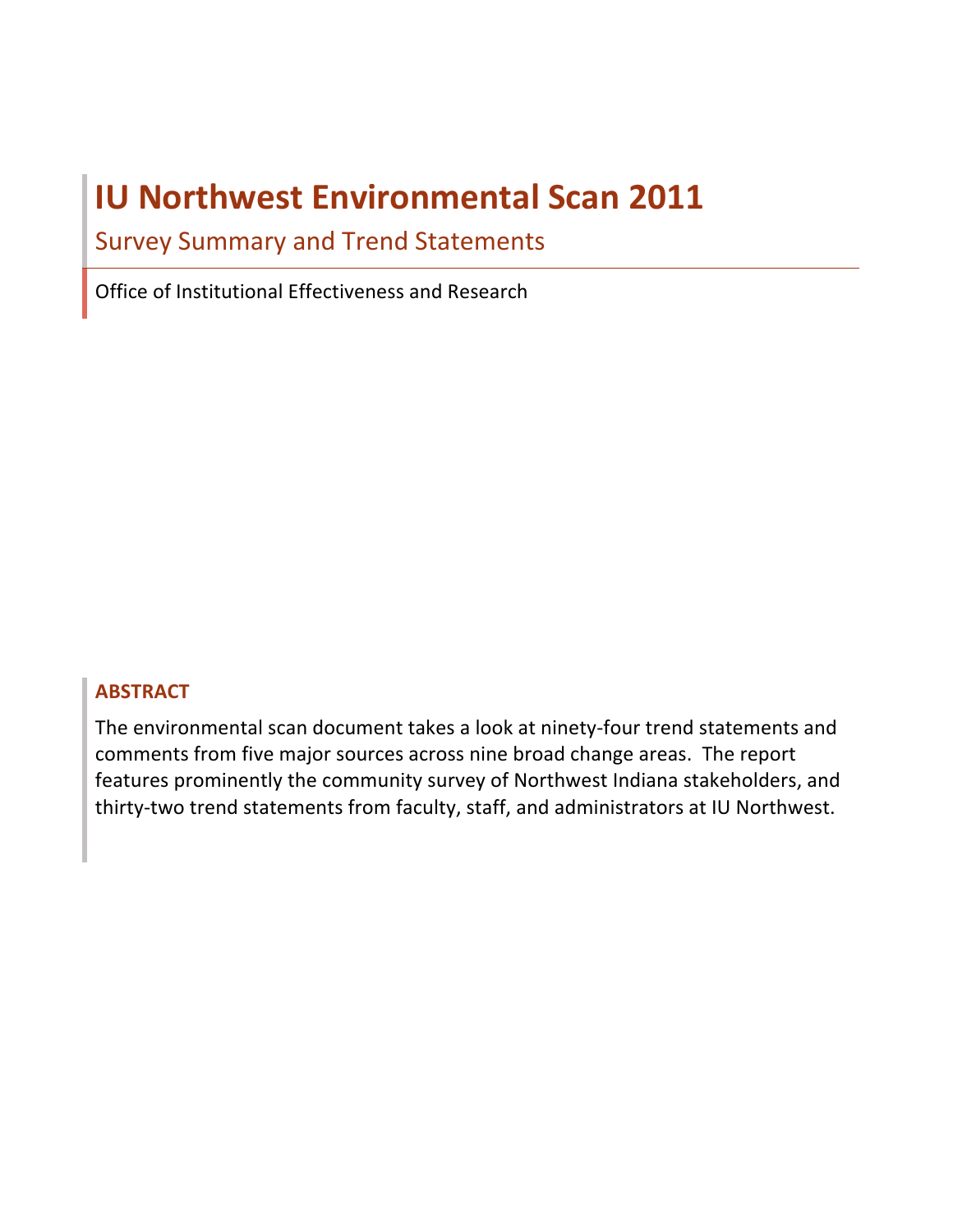# **Table of Contents**

| Competition 0 (IUSB): Innovative Partnerships to Remain Competitive  10 |  |
|-------------------------------------------------------------------------|--|
|                                                                         |  |
|                                                                         |  |
|                                                                         |  |
|                                                                         |  |
|                                                                         |  |
|                                                                         |  |
|                                                                         |  |
|                                                                         |  |
|                                                                         |  |
|                                                                         |  |
|                                                                         |  |
|                                                                         |  |
|                                                                         |  |
|                                                                         |  |
|                                                                         |  |
|                                                                         |  |
|                                                                         |  |
|                                                                         |  |
|                                                                         |  |
|                                                                         |  |
|                                                                         |  |
|                                                                         |  |
|                                                                         |  |
|                                                                         |  |
|                                                                         |  |
|                                                                         |  |
|                                                                         |  |
|                                                                         |  |
|                                                                         |  |
|                                                                         |  |
|                                                                         |  |
|                                                                         |  |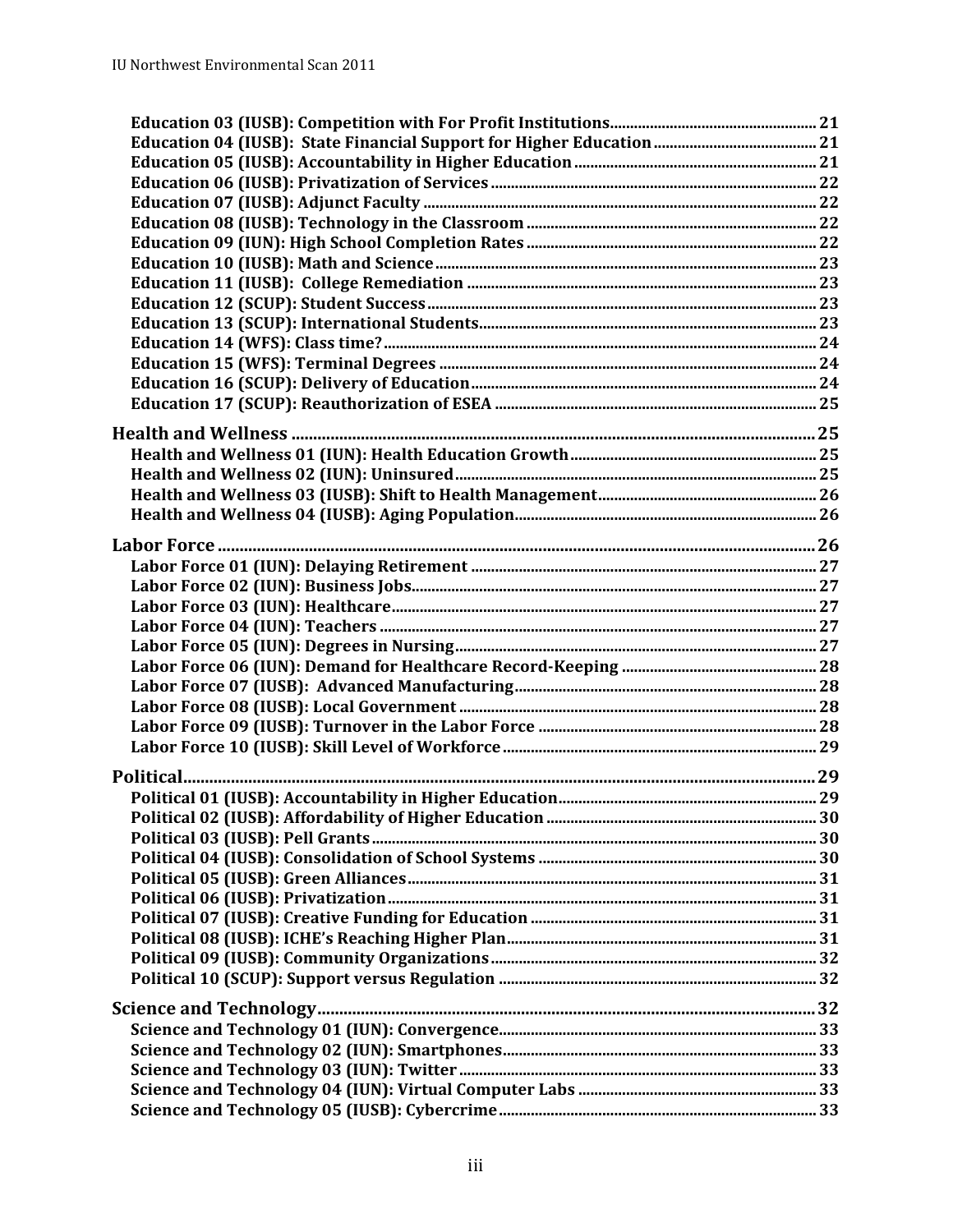| Society, Lifestyles, and Values 03 (IUN): Stress Management and Engagement 36 |  |
|-------------------------------------------------------------------------------|--|
|                                                                               |  |
|                                                                               |  |
|                                                                               |  |
|                                                                               |  |
|                                                                               |  |
|                                                                               |  |
|                                                                               |  |
|                                                                               |  |
|                                                                               |  |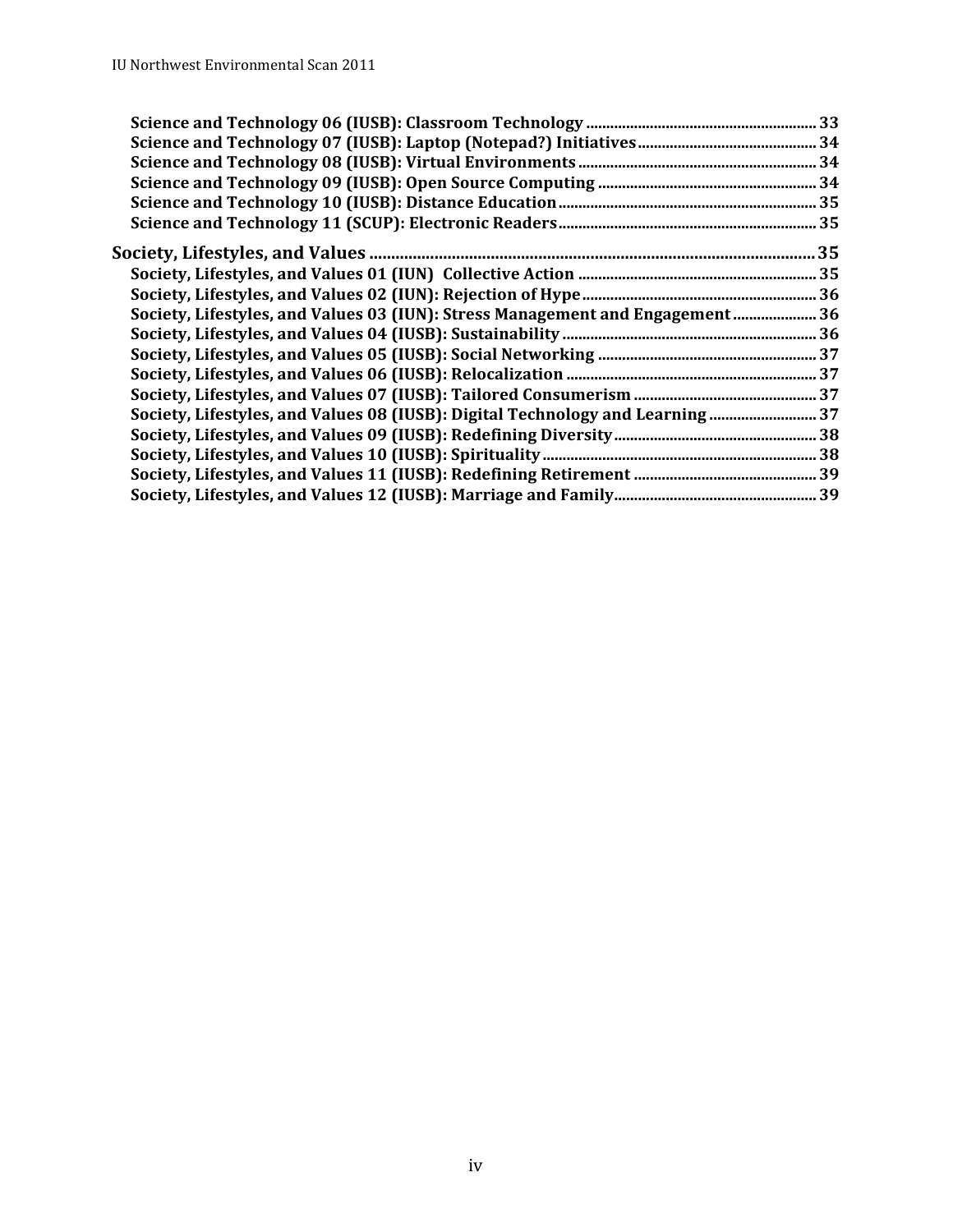# <span id="page-4-0"></span>**Introduction**

Indiana University Northwest set out to gather information on the external environment this academic year, in order to assist the campus to plan strategically for the next three to five years. The idea was to collect trend statements that had solid rationale and evidence to support them, an then to document those statements in final report. The trends need a future oriented approach in order for the IU Northwest strategic plan to meet opportunities and challenges in a proactive manner. The future tends do present some uncertainty though; so contradictory accounting of all trends. individual trends can coexist within the same environmental scan. Gaps might also exist in our information because timeframes and resources might not allow for a completely comprehensive

The reliance on staff, faculty, and administrators on campus to submit these trends within their respective areas of expertise is an integral part of the process, and the environmental scan was extended to include a survey of stakeholders in the communities, which has also been summarized in this report. Additional authoritative sources on trends were also consulted, to round out the material. Collection from all these sources allows for some patterns to emerge, and allow for a clearer picture to develop of what the future might hold.

The trends have been categorized into nine broad areas of change and include the following:

| Competition | <b>Demographics</b>    | Economics                       |
|-------------|------------------------|---------------------------------|
| Education   | Health and Wellness    | Labor Force                     |
| Politics    | Science and Technology | Society, Lifestyles, and Values |

The source material for the trend statements contained in the IU Northwest Environmental Scan originates from numerous reports, and has dozens of authors. As mentioned before, IU Northwest community was asked to submit trend statements based on their own areas of expertise over the past three months. We then rounded out our information with excerpts from three other sources: a still-timely scan – edited by John Novak – done two years ago by IU South Bend, trends published by the Society of College and University Planners, and the World Futurists' Society. first surveyed our community stakeholders in the fall of 2010, and the IU Northwest campus

# **Acknowledgements**

want to first thank the alumni of IU Northwest and other community members of Northwest Indiana who took the time to respond to our Community Stakeholder Survey during the fall of 2010. We received about 150 individual responses to our requests for their thoughts. I want to also thank our campus participant authors who submitted trend statements: Pat Bankston, Carolyn Hartley, Anna Rominger, Ida Gillis, Jo Anne Bowen, Laura Kittle, Linda Delunas, Cynthia O'Dell, the Office of Information Technology, and the Office for Instructional Media. My thanks also to my colleagues at IU South Bend who authored many of the trend statements in the IU South Bend Environmental Scan from 2009. A detailed environmental scan, sources, and contributors from the 2009 scan are found at an IR planning web page (http://www.iusb.edu/~iusboir/Strategic\_Planning.shtml).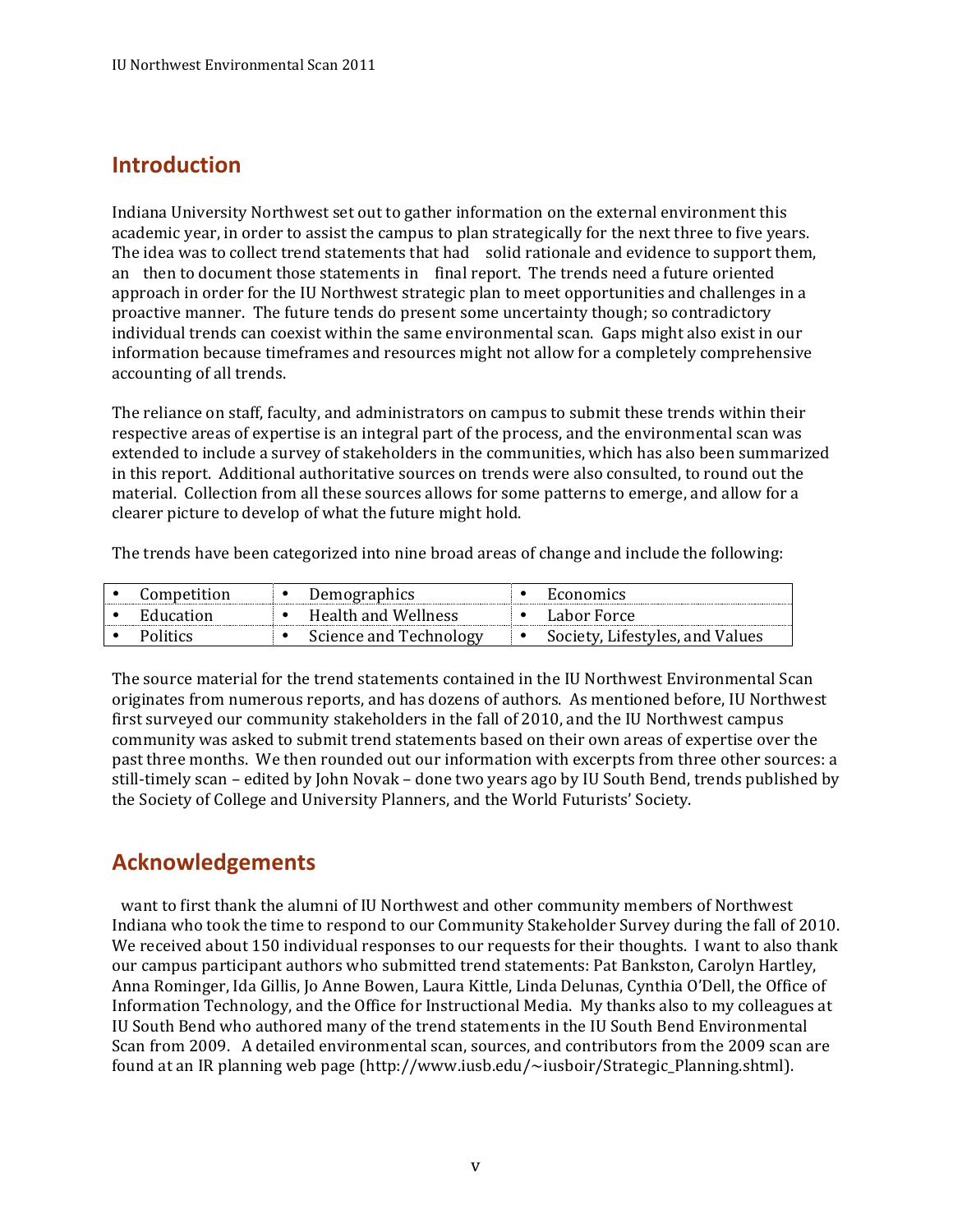# <span id="page-5-0"></span> **How to Read this Report**

# **Category Example**

*Summary*

- Condensed bulleted highlights from the area of change.
- At the beginning of each section.

### **Trend 01 (IUN): An Example**

A trend is a statement of the general direction of change, usually gradual, long-term change in the  **forces shaping the future of an organization, region, nation, or society in general. (Morrison and Held, 1989)**

*Comments from the stakeholder survey may have corroborated a trend. If it did, it will be indicated here.* 

The trend *author explains why the evidence they've come across supports the trend statement in the* material not listed may be provided upon request. rationale./Source material may sometimes be incorporated into the trend or rationale, but additional source

#### **Notation to indicate direct source**:

IUN = Indiana University Northwest author IUSB = Indiana University South Bend author SCUP Society of College and University Planners scanning report for fall 2010 WFS = The World Futurists Society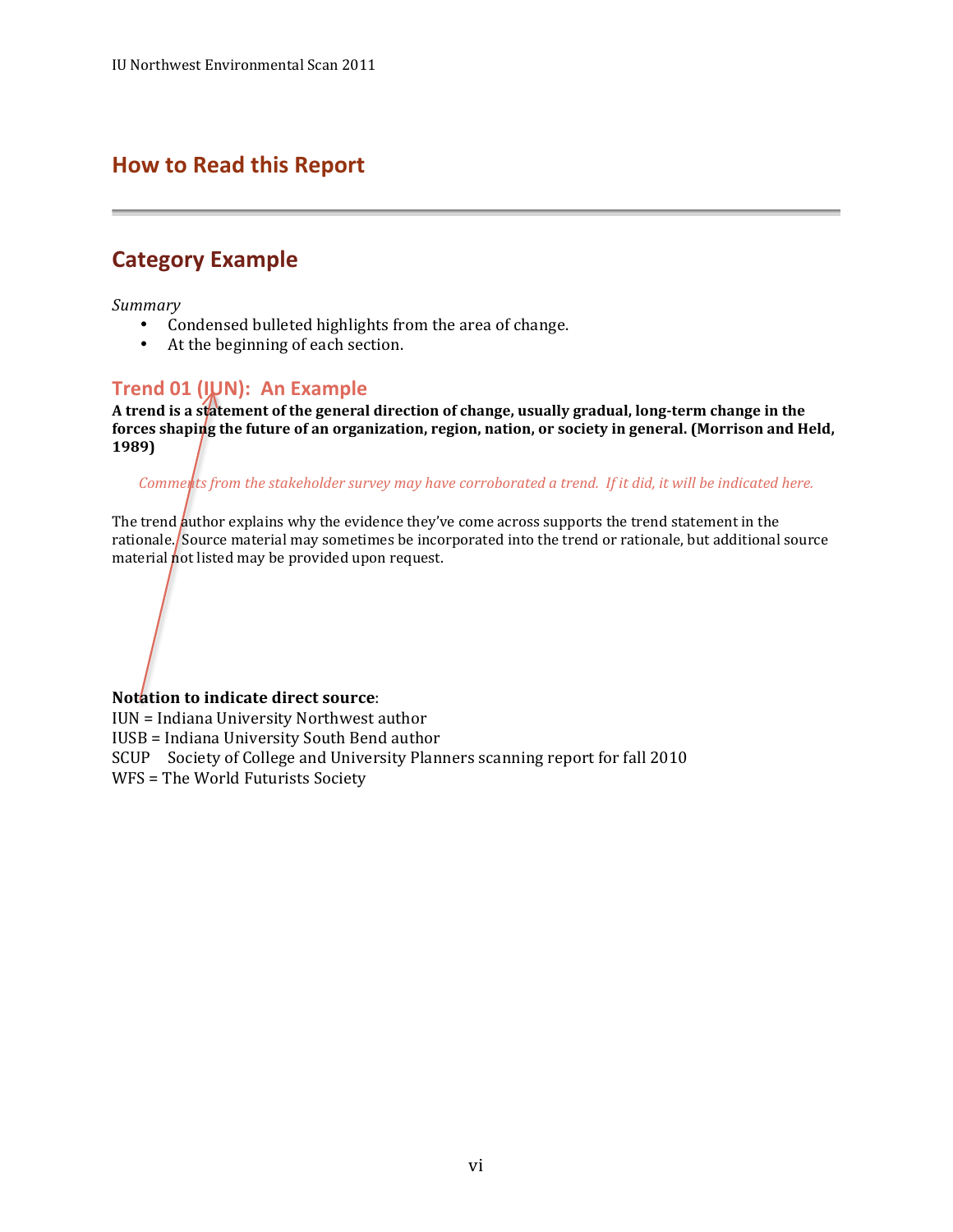# **Community Stakeholder Survey Summary**

IU Northwest presents a synopsis of the Community Stakeholder Survey that was administered in November and December of 2010. Two letters (or e-mails) from IU Northwest were sent to a list of about 3,000 community members, many of whom are alumni of IU Northwest. There were 144 responses returned to IU Northwest. The following is an overview of those comments.

 We asked the question, "What do you believe are the most important trends, or forces of change that will affect Indiana and the Northwest Indiana Region in the next three to five years?" Primary concerns fell into a number of broad categories, and the comments we received from any one individual often spread into numerous thematic areas; therefore, percentages do not add up to 100 percent.

| Theme of all or part of response   | <b>Number of</b><br>respondents<br>mentioning theme | Percentage<br>(%) |
|------------------------------------|-----------------------------------------------------|-------------------|
| Economy, Industry, and Jobs        | 88                                                  | 61                |
| Education and Job Training/Skills  | 61                                                  | 42                |
| Society, Lifestyles, and Values    | 38                                                  | 26                |
| Politics, Governance, and Planning | 36                                                  | 25                |
| Demographics                       | 14                                                  | 10                |

market that they pursue."

The economy and jobs theme were most on the minds of our "The job market will force stakeholders from the community, which is not at all *change for many* surprising. Of the 144 respondents, eighty-eight people (61) *individuals and/or the* percent) made reference to the economy and/or jobs. The **market that they pursue."** need for improved job prospects dominated (over half) the economic comments, which included a need for retraining,

bringing in new small business and new industries to spur job growth, and the prospect of new technologies to revitalize manufacturing.

Education was next on the minds of those who responded. Sixty-one (61) people made comments about how retraining an education remained key trend towards revitalization of Northwest Indiana, and over half of those comments made an explicit link between education and the economy. When people brought up education or higher education, IU Northwest was mentioned eight times. Mention of IU Northwest included reference to developing a teaching hospital partnership for the IU School of Medicine Northwest Center.

Society, lifestyles, and values constitute yet another broad area of trends that bring together quality of life issues in the Northwest **If the are a hardening of** Indiana region. Twenty-six (26) percent of the respondents made *barriers between races,* some reference to these issues. The top three sub-themes include **economic levels, and** urban decay, racism, and crime. Many times, perhaps because IU **populations of counties**  Northwest is located there, Gary was mentioned prominently in *in the region."*  these comments. Other areas of concern in this category that received mention were the decline in the arts, health care, and environmental quality.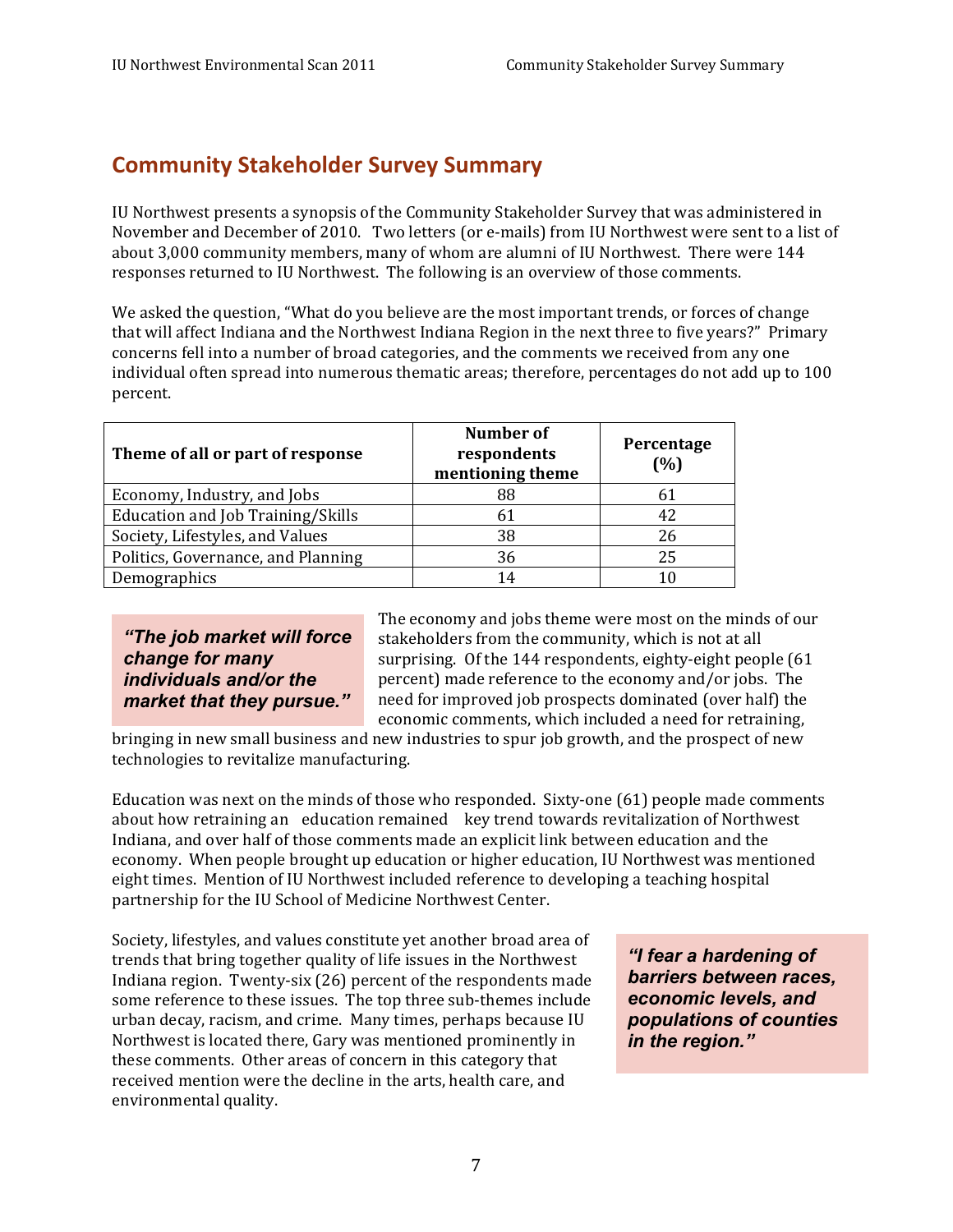Politics, governance, and planning are seen as important areas of change as well. This was an area were the City of Gary some specific mention as well. Of all the quarter of them mentioned trends involving the politics, governance, and planning in the region. Although the social issues were quite divergent within the sub-themes, political **EXECUTE:** Politics, governance, and planning are seen as important areas<br> **Comprehensive strategic**<br> **Comprehensive strategic**<br> **Comprehensive strategic**<br> **Comprehensive strategic**<br> **Comprehensive strategic**<br> **Comprehensi** 

trends focused on regional governance/leadership, and taxes. Most of the other comments were tangential to those trends, and there was a significant call for unity and cooperation among communities, to allow the regional planning trends to continue and succeed.

 Demographic trends rounded out the five broad categories about ten percent of the participants mentioned a *workforce to replace the* demographic shift they see happening over the next three *retiring baby boomers in the* to five years. There was recognition of the fact that to five years. There was recognition of the fact that **advanced manufacturing Northwest Indiana has an aging workforce, which will** *businesses."* eventually have to be replaced. Mobile populations and an supported by U.S. Census evidence. discussed by our community respondents, although only *"We do not have a trained* increasingly diverse region were also discussed, and are

The characterization of the community response overall recognizes that Northwest Indiana faces significant challenges that need the attention of everyone living here. Jobs dominated the conversation, but the other unifying theme is the challenge to unite the diverse people and communities of Northwest Indiana, to build a successful future for the region.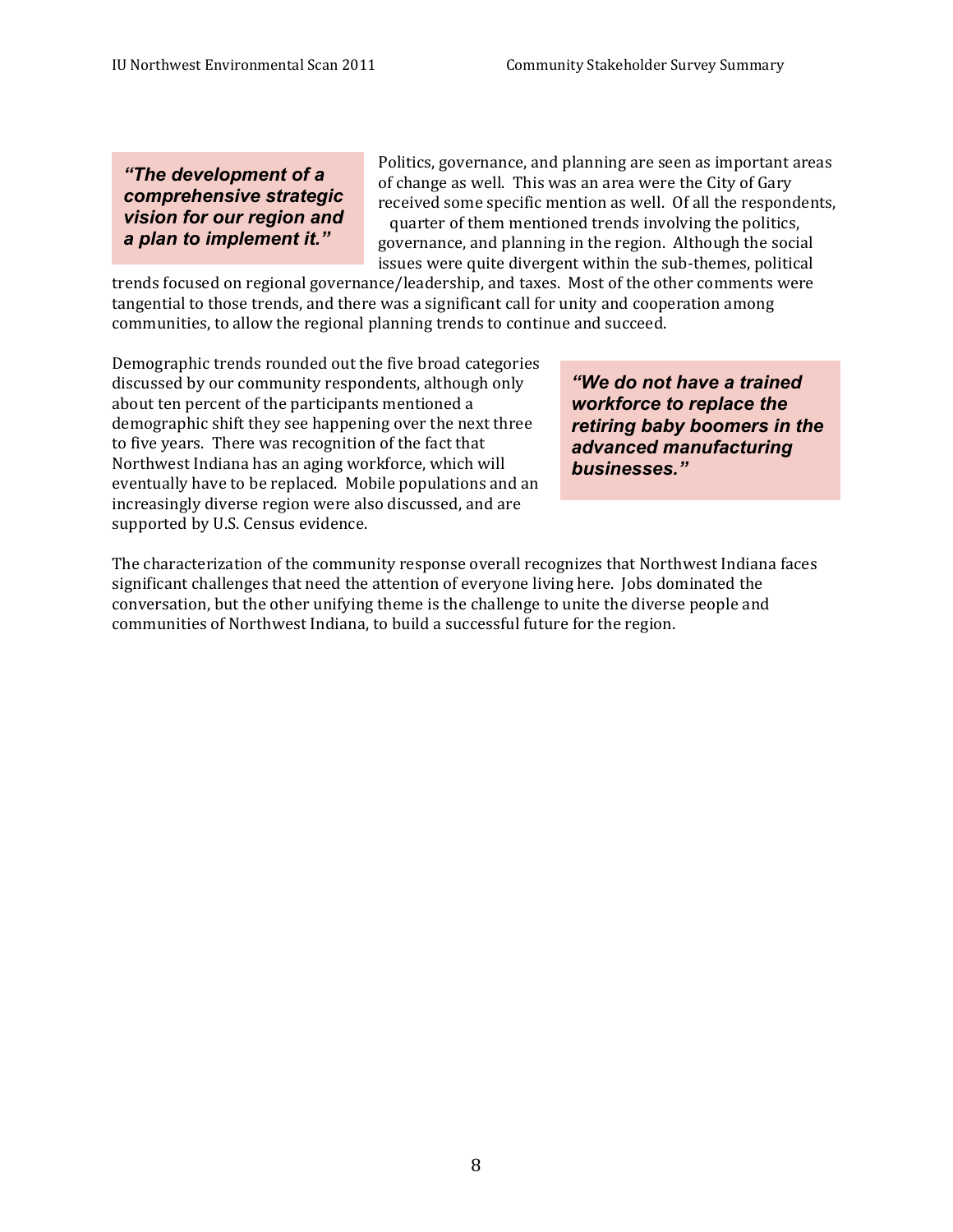# <span id="page-8-0"></span>**Competition**

#### *Summary*

- Effective management of people, resources, and programs is required to remain competitive for students, and faculty & staff.
- constituencies will increase in importance, to compete for students and human talent. • Close partnerships with high schools, community colleges, the private sector, and other
- Affordability of higher education, and finding ways to advise students in financial literacy, increase in importance.

### **Competition 0 (IUN): Diversity Management**

 **Adequate market share of diverse students and employee talents may be lost to more effective planning and management by competitors.** 

#### *Comments from the community stakeholder survey corroborated this trend.*

Fresh perspectives and ideas from people with diverse backgrounds presents options that were perhaps unrealized, and breaks organizations out of the status quo that might otherwise persist in a monoculture. Strong institutions benefit from the diversification of its stakeholders, whether they are internal or external.

"Diversity management is about building the ability to have strong, trusting relationships with people as they are—organizationally and personally. It's about getting your organization to strip away the unproductive behaviors that block its ability to build meaningful relationships with internal and external stakeholders. You can't do that without an honest connection to the people around you both in your community and communities around the world." Luke Viconti (http://diversityinc.com/department/105/)

If organizations fail to plan to grow these relationships, then they will lose a competitive advantage that comes from the resiliency of a diverse organization.

### **Competition 02 (IUSB): Partnerships with Feeder Schools**

As higher education institutions recognize the significant role they play in the quality of our nation's  **middle and secondary schools, efforts are increasing to build sustaining and mutually reinforcing partnerships with feeder schools.**

#### *Comments from the community stakeholder survey corroborated this trend.*

The blame game runs throughout the educational system and beyond. Employers blame colleges and universities for inadequately preparing students for the workforce; post-secondary schools blame secondary schools for inadequate college prep; secondary schools blame middle and elementary schools for advancing under-prepared students; and elementary schools blame parents for not providing students with to address this issue with programs such as No Child Left Behind, P-16 legislation, and assessment/accountability requirements for schools. Educators at every level are subject to increasing accountability for student achievement and graduation rates, and schools will begin to address the need for better communication and collaboration across educational levels. fundamental needs, basic learning skills, and self-discipline. Federal and state administrators have attempted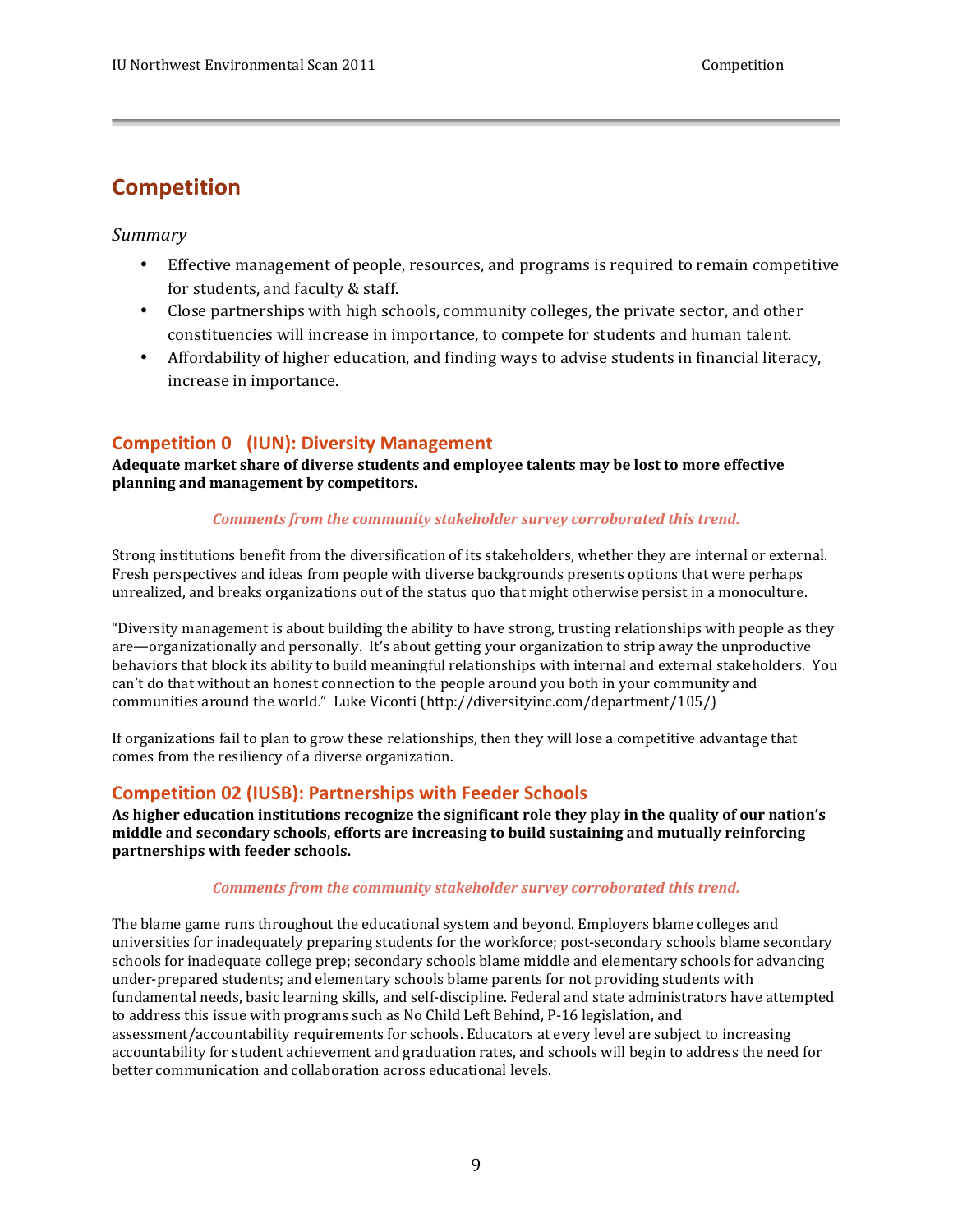### <span id="page-9-0"></span> **Competition 03 (IUSB): Ivy Tech Transfers**

 **Competition among 4-year schools for Ivy Tech transfers continues to grow, and partnerships with Ivy Tech to improve student persistence and increase transfer rates to 4-year schools has become an important element in higher education strategic planning.**

The growth of Ivy Tech Community College in Indiana has changed the way many colleges and universities market, recruit, and manage their enrollment. The mission of the regional campuses of state institutions, in particular, has changed, as these campuses no longer are responsible for delivering developmental coursework to high school graduates enrolled in college. In short, students who are less academically-prepared for four-year college degree programs are being referred to Ivy Tech at a higher rate than in previous years. Partnerships between 4-year schools and Ivy Tech are critical to ensure that students successfully transition from the two-year to the four-year programs. For example, Purdue North Central has taken an aggressive approach to strengthening their partnership with local Ivy Tech sites. State residential campuses, as well, are more strategic about encouraging and facilitating student transfer from Ivy Tech.

### **Competition 04 (IUSB): Innovative Partnerships to Remain Competitive**

 **options) are being developed among high schools, post-secondary schools, higher education and technology industries, and local communities.** Innovative partnerships (which include early college programs, new technology, and online course

#### *Comments from the community stakeholder survey corroborated this trend.*

 Much of the innovation and partnering among the various constituencies named above is driven by ensure that college is accessible to those at the lowest income level. As educational costs soar, local businesses and industries are attempting to support the educational goals of their communities with private Indiana's desire to increase student access to higher education and to increase college graduation rates. The financial investment made at the federal, state, local, and family/individual level is not vielding acceptable results in terms of degree attainment. Secondary and post-secondary schools are focusing more effort on facilitating college preparation and graduation than ever before; and the government is increasing efforts to finances.

### **Competition 05 (IUSB): Affordability of Higher Education**

 **Colleges and universities are facing major issues related to the financing system and managing affordability. Many are attempting to respond to these issues and remove financial obstacles, especially those related to individuals from low-income backgrounds.**

#### *Comments from the community stakeholder survey corroborated this trend.*

The Pell Grant no longer serves as a true foundation of financial aid for low-income students, and such students must come up with increased amounts of money to meet educational expenses. (McSwain) In addition to federal and state efforts to respond to this issue and others related to educational funding, colleges and universities are also attempting to respond to issues in managing affordability. Several factors which have contributed to this trend are: rising college costs; decreased purchasing power of federal Pell Grant and first-year Stafford Loan; increasing discount rates in the private sector; changing student demographics; increased family borrowing; and declining yield rates. Examples of several institutional responses to this financial problem are: level tuition programs; institutional guarantees that a student will graduate in four years, or the fifth year is free (four-year promise); elimination of loans for students whose families are at 200% of the federal poverty level (with work-study condition); 100% tuition and fees grant 12-month payment plans; pre-payment plans. (Crockett) Providing students with early estimates of scholarship and financial aid eligibility is more important than ever. funding for Pell-eligible families; institutional loan programs with low interest rates; subsidized PLUS loans;

### **Competition 06 (IUSB): Partnerships with Private Sector**

**Partnerships between post-secondary schools and the business sector are increasing, as schools seek**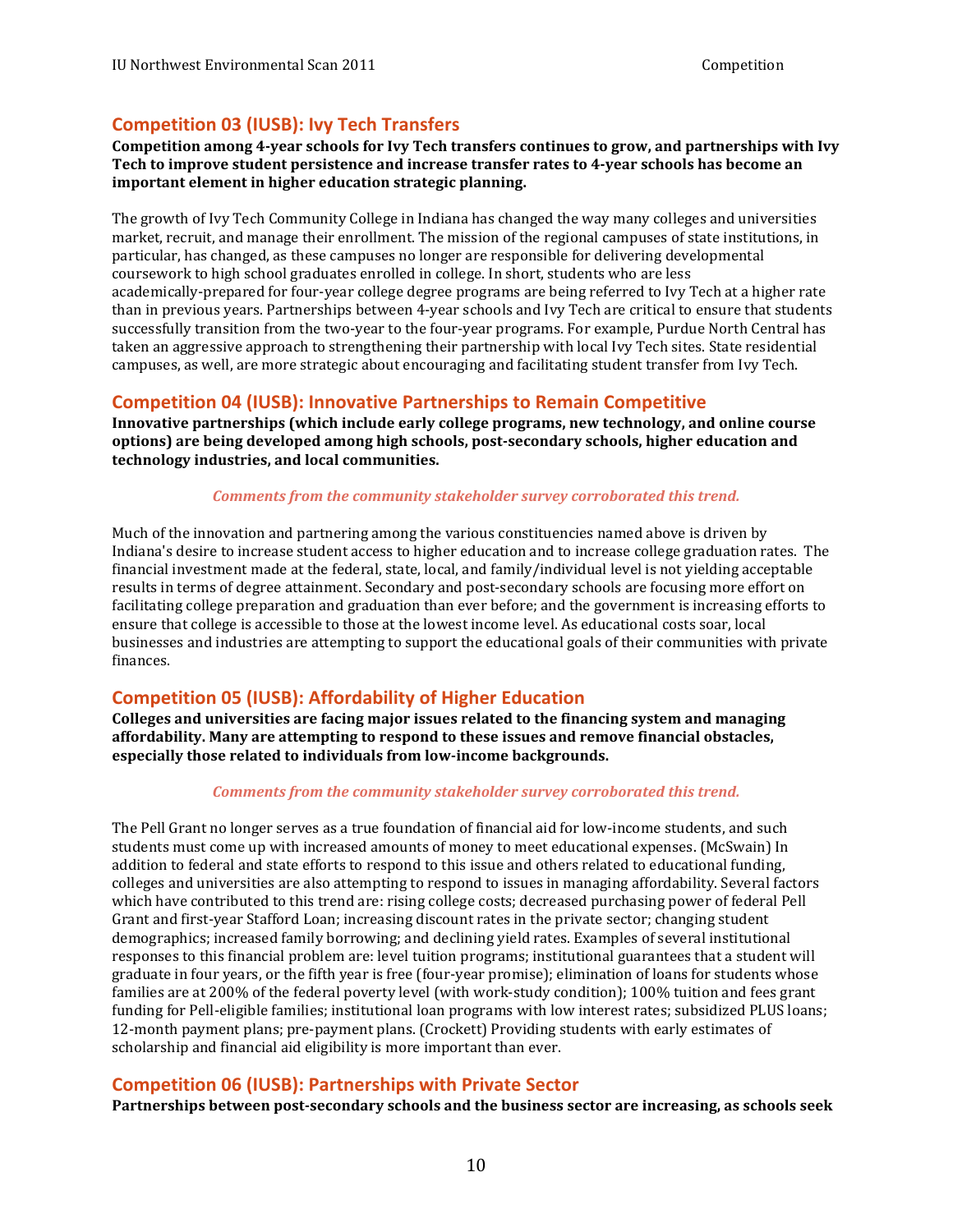#### <span id="page-10-0"></span> **new funding resources to assist students with their educational pursuits.**

See rationale provided in Trend Statement Competition 05. As a result of major challenges to college affordability and the resulting decrease in accessibility for low and middle income families, institutions are seeking to partner with local communities in an effort to increase college enrollment and graduation rates, and to support the institution's diversity goals and overall mission.

#### **Competition 07 (IUSB): Keeping Students Attention**

In future efforts to compete for student attention and enrollment, colleges will emphasize  **communication mechanisms that center on technology, including but not limited to: web, email, cell phones, blogs, etc. that students value and use.**

sites the most important messaging channel to communicate with this group of prospects. Inquiry level predictive modeling has become a valuable tool, as has segmenting communication strategies at both the prospect and inquiry stages, and by level of interest. Surveys show that a large majority of high school students will give colleges a valid E-mail address, but when this occurs varies throughout the application/selection process stages (inquiry, applicant, after acceptance, after student's final decision). Students are remaining anonymous in their college selection process longer than ever before, making web

Student preferences also vary on whether or not they would take calls from college reps on their cell phones, or would accept text messages from a school. In addition, student opinion is mixed on how college and universities should utilize social networking sites to market to and connect with interested students. Online podcasting, and live chat/IM are increasingly offered on school sites. financial aid estimators and tuition cost calculators are of top importance to students; and blogging,

### **Competition 08 (IUSB): Financial Literacy**

 **Financial literacy programs are on the rise, as colleges are increasingly accepting responsibility for helping students understand personal finance and money management.**

Rising college costs, student debt, and a souring economy have fueled interest in programs to help students understand the basics of credit, budgeting, and money management. The new Higher Education Act also addresses the need for student financial counseling, and says specifically that guarantee agencies must work with colleges to develop financial-literacy programs. Universities believe they have a responsibility to help students in this area and are responding with a variety of programs including one-on-one counseling, for-credit classes, workshops, online presentations, and interactive tools. (Supiano)

#### **Competition 09 (IUSB): Accelerated Degree Programs**

 **Accelerated degree programs are offered by colleges to compete for and enroll nontraditional students, and these will increase as the number of adult learners grows.**

#### *Comments from the community stakeholder survey corroborated this trend.*

Convenience, cost (not price), quality experience, supportive environment, and application of learning all will appeal to adult learners. Quality of accelerated programs and creative scheduling has not been shown to be less than that of programs concerned with time involvement as a key component of course design.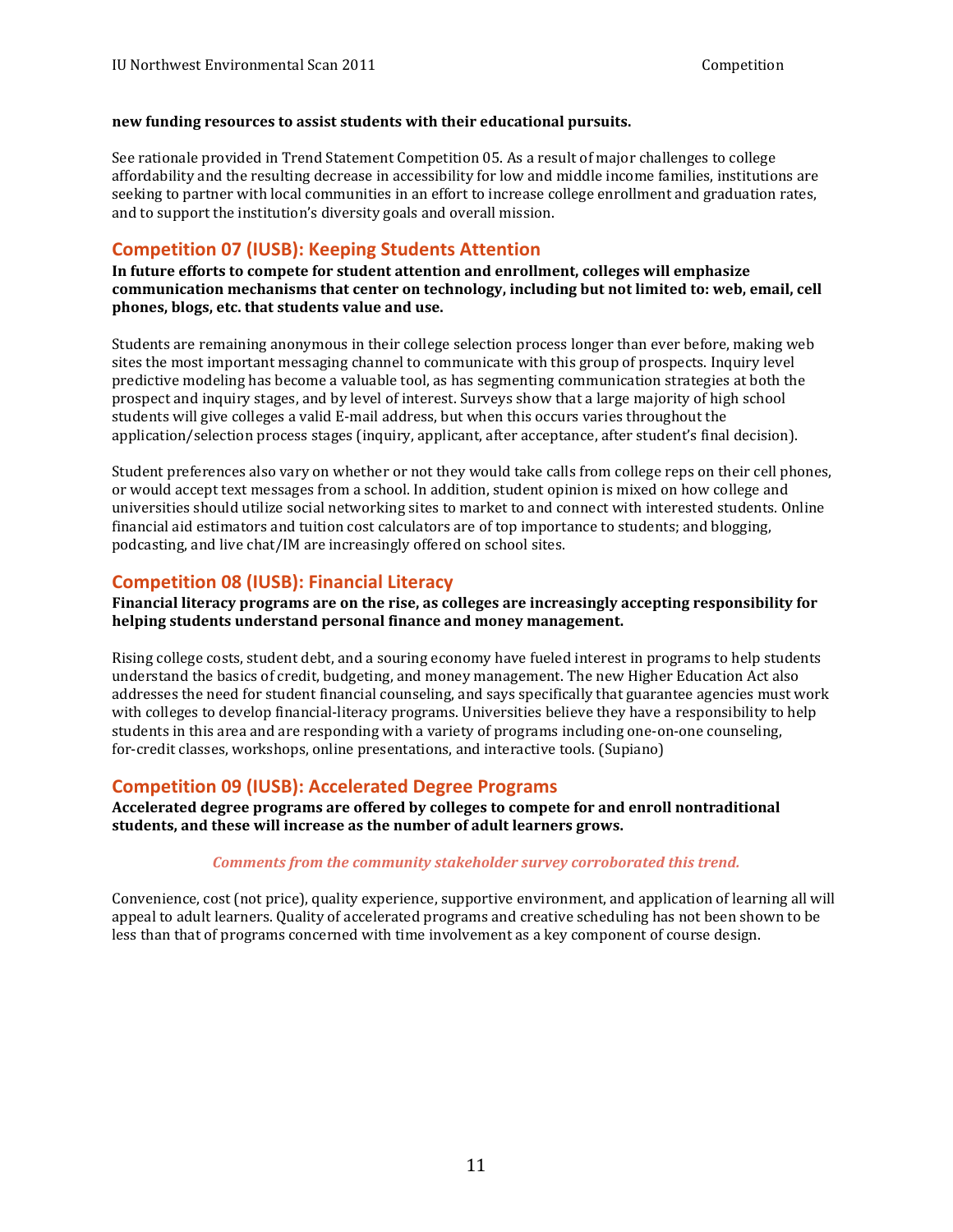# <span id="page-11-0"></span>**Demographic**

#### *Summary*

- Baby boomers continue to age, and, as they retire, they will take valuable experience with them that will need to be replaced.
- Racial and ethnic diversity continues to increase.
- The number of high school graduates will decrease in Indiana over the next several years, college education will benefit them. income disparities will continue to widen, and students lose confidence in the promise that

### **Demographic 01 (IUN): Strength of the Workforce**

 **Over the next 25 years or so, as better educated individuals leave the workforce they will be replaced by those who, on average, have lower levels of education and skill.**

#### **the National Center for Public policy and Higher Education.** *"The strength of America is in the population that's closest to retirement."* **Patrick Callan, President of**

- American students placed twenty-fourth in math literacy and twenty-sixth for problem-solving (which is below the international average) on PISA, the Program for International Assessment, which measure the performance of 15 year-olds in forty-one countries. J. Kao, Innovation Nation
- Experienced, older workers will leave the workforce. Seniors 65+ swell from 12% to 20%+ of the Indiana population over the next 30 years. Today's teenagers will slowly fill those ranks, making up the bulk of the workforce in 25 years.
- Changing structure of the economy will call for more "knowledge workers" setting the new standard of higher education at the Master's level and requiring students to stay in college longer.
- Aggregate academic achievement of students in k-12 demonstrates at best flat or inconsistent improvement and requires considerable effort to mitigate.
- America's population growth has been increasingly reliant on immigration to maintain population growth. Hispanic immigration, in particular, drives a portion of this trend. More than half of the adult Hispanic population does not have a high school diploma.
- Families that haven't had a college graduate in their family will have to supplement this knowledge based economy. First generation college students, of underrepresented minorities or otherwise, face challenges to completing or even starting college.

### **Demographic 02 (IUN): Geographic Shifts Locally**

The most recent census data indicate the population in the Northwest Indiana Region is shifting away  **from the urban centers.**

#### *Comments from the community stakeholder survey corroborated this trend.*

The population of Gary, the largest city in Lake County decreased by 22 percent to 80,294 to become the second largest city in Lake County. The population of Hammond decreased by 2.7 percent, but it is now the largest city with a population of 80,830 residents. The third largest city is Portage at 36,828 residents with a 9.9 percent growth. Merrillville had a 15.3 percent growth to 35,246 residents and Schererville had a 17.7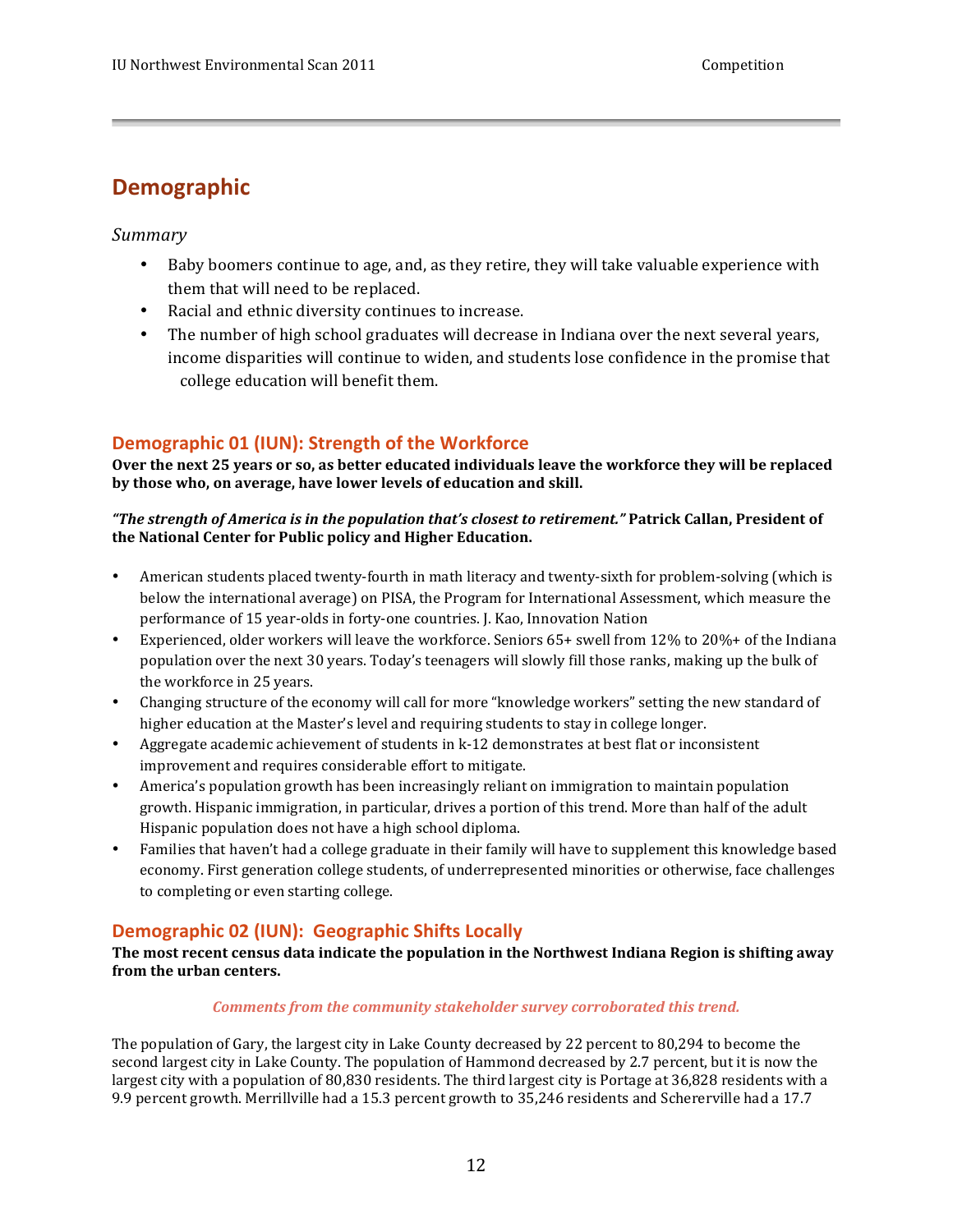<span id="page-12-0"></span>percent growth with a population or 29,243. Valparaiso is the largest city in Porter County with a 15.7 percent growth rate and a population of 31,730.

### **Demographic 03 (IUN): Census Race/Ethnicity Trends**

The US Census Bureau predicts that through 2025, the Hispanic population will increase by 11.2% **becoming the largest minority group in the US. All other minority groups will increase by approximately 9% while Caucasians will decrease by about 19%.**

#### *Comments from the community stakeholder survey corroborated this trend.*

Globalization continues to impact our institutions of higher education along with the changing demographics of the US which is resulting in a rapid increase in the diversity of student populations; including, origin, race, gender, sexual orientation, culture, etc. High unemployment rates nationally, even higher in minority communities', results in an increase in the student population.

### **Demographic 04 (IUN): Indiana High School Graduates**

Between 2008-09 and 2014-15 the projected annual number of high school graduates in the Midwest  **will decline by about 6.4 to 8.0 percent, while Indiana will see a loss of only 1.2 to 2.8 percent over that five year time period.**

#### *Comments from the community stakeholder survey corroborated this trend.*

 National, state, and local demographics examined by various sources all indicate that Indiana has been experiencing strong growth in the number of high school graduates over the past several years, but this rate graduates through 2015, and Indiana will see declining high school graduates from now until 2015 too. Beyond 2015, however, Indiana's annual number of high school graduates is expected to begin growing again. is slowing considerably. Nationally there is an indication we will see an overall decline in high school

Examining these reports from the National Center for Education Statistics (NCES) and Western Interstate Commission for Higher Education (WICHE), one will notice that near future trends show closing of a decade of growth in high school graduates that will level off for the next several years in Indiana. The analysts expect a rebound and rapid growth in Indiana in the latter part of the next decade (2015-2020) and beyond should demographic patterns remain the same.

#### **Demographic 05 (IUN): Changing Generational Values**

Traditionally aged students entering college within the next 3-5 years will enter with a sense of  **entitlement to high grades and personal attention that they receive from the rest of our consumer**  driven society, which has been a continuing shift in generational norms towards what is a more  **"narcissistic" view of their place in the larger world.**

Howe and Strauss have dominated the literature in generational studies since the current younger adult generation began in 1982, and they based the premise of their research on the idea that there is a pattern to the generations that come and go throughout history. Howe and Strauss predicted back in the 1980s that the current population of younger adults would become the world's next "Greatest" generation. Future history may still prove them correct, but in the meantime, this generation is still maturing, and researchers, who have been critical of Howe and Strauss, present some fairly compelling evidence that sheds some doubt on the idea that the "Millennials" will be the next "Greatest" generation.

The research that exists to counter the idea that the Millennials will present themselves as a civic-minded generation requires a more behavioral approach rather than a historical one. Dr. Jean M. Twenge, author of Generation Me, has researched numerous databases and survey results spanning generations. She has born into, but as a group the behavior of this generation – that she extends to include many of the Generation concluded that the current generation of college bound students are a product of the culture that they were X group – is narcissistic in its broader worldview. She states from the beginning that, "this generation has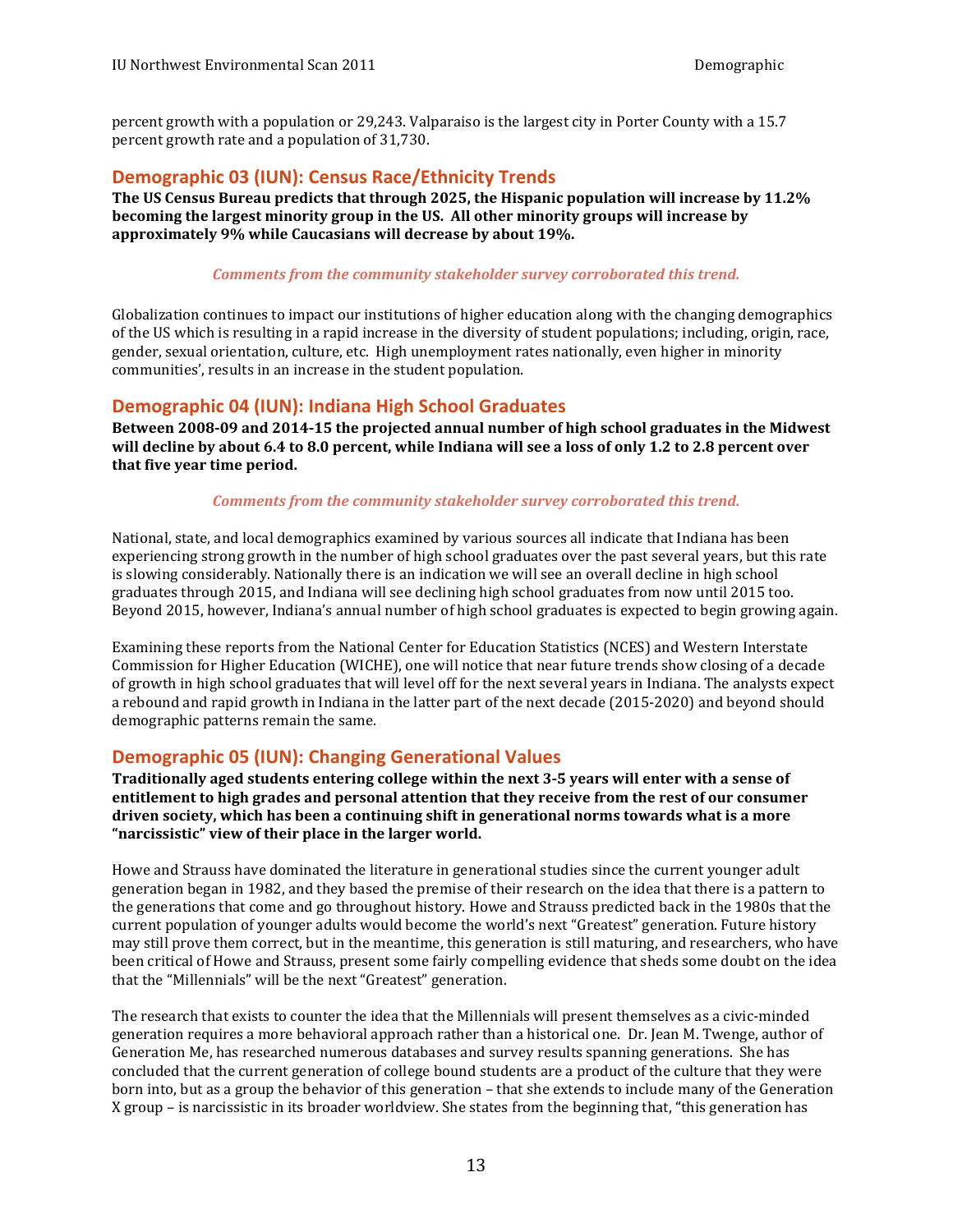<span id="page-13-0"></span>never known a world that put duty before self." Others like Dr. Mark Taylor concur with Dr. Twenge, stating the next generation of college students has been, "socialized with a focus on esteem building over skills development," and that, "education is viewed as a commodity to be consumed, acquired, accumulated (credit hours), not as personal, created, transformational process."

 Both researchers have plenty of good things to say about the younger generation as well, and they continually emphasize the characteristics offered in their research constitutes generalizations where plenty of exceptions and divergence from the norm occur. The important point still applies though that the current generation of college students view the world very differently than the older institutions established to serve them, like higher education.

#### **Demographic 06 (IUN): Racial/Ethnic Diversity in Indiana**

 **population in 2030. Hispanic ethnicities are expected to grow from 4.5 percent of Indiana's population to 8.1 percent of the population by 2030. Indiana expects to see an increase in racial/ethnic diversity. Racial underrepresented groups in** Indiana are projected to grow from 11.6 percent of Indiana's population in 2005 to 14.4 percent of the

#### *Comments from the community stakeholder survey corroborated this trend.*

There seems to be a general consensus among demographers that these shifts in population will take place in the United States. The patterns of natural increases and migration both contribute to the changes. This is a continuation of an existing trend that will really take off after 2015. While it is true that Indiana's racial and ethnic composition will shift, the state is - and will remain - much less diverse than the nation.

Indiana Business Research Center projects for the state of Indiana a 135 percent increase in the number of people claiming a bi-racial heritage, 54 percent increase in Asian Americans, and a 26 percent increase in African Americans between 2005 and 2030. Those people claiming a Hispanic ethnicity in Indiana is expected to double (100 percent growth) in that same time period. This is all compared to White, Non-Hispanics whose growth rate will stay at a more modest 8 percent growth rate in that same time period.

### **Demographic 07 (IUN): Income Disparities and Higher Education**

 **graduation for all students, although they clearly hit minority students the hardest. Income disparities increasingly are being recognized as the most significant barrier to access and** 

#### *Comments from the community stakeholder survey corroborated this trend.*

If current trends continue into the future, then poverty may be one of the largest and most persistent barriers to youth reaching their education potential. Starting early in a child's education there are disadvantages – among them violence, drugs, and teen pregnancy – within poor communities that cycle back to only make things worse.

The list goes on and on, but in the end the chance of a young adult in the bottom quartile in income receiving a bachelor's degree before the age of 24 is at about 10 percent. Federal reliance on loans instead of need based aid, state budgets strapped for cash and decreasing financial support for higher education, and rising tuition all create barriers to those that cannot manage to pay for their education on their own.

In our primary service area, poverty has taken a hold of more families than the previous decade. This has been of serious concern to local school officials and professionals that know all too well the impact poverty can have on education.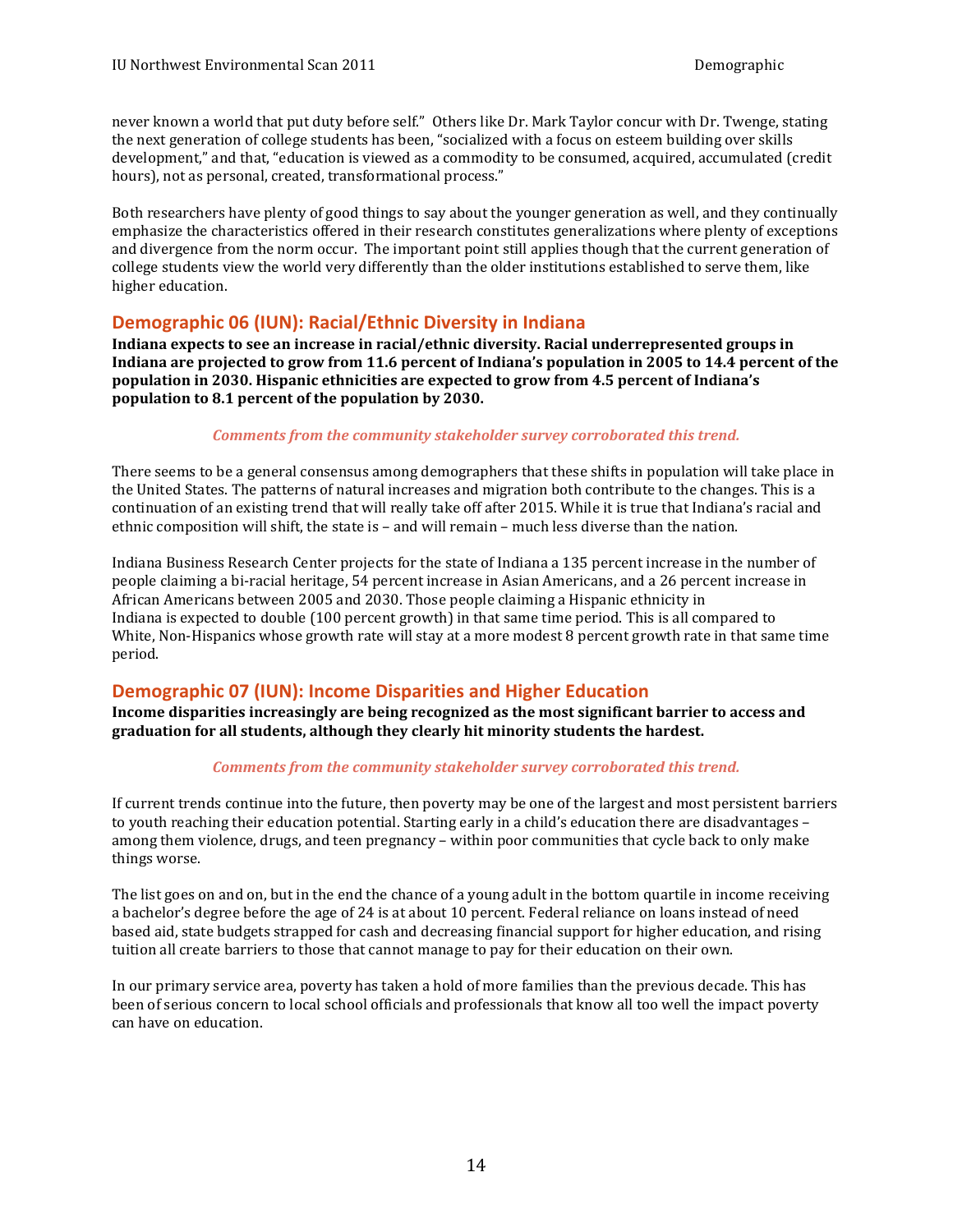### <span id="page-14-0"></span> **Demographic 08 (IUSB): Baby Boomers and College**

#### **The aging Baby Boomer generation will begin to reenter college creating large increases in non‐traditional students on campus.**

#### *Comments from the community stakeholder survey corroborated this trend.*

The Baby Boomers have grown up, and now are retiring as the social class with the most expendable income. They will spend it in many non-traditional ways, and one of them is by becoming non-traditional students. Soon classes will be filled with millennials and Baby Boomers taking classes with very different learning styles.

### **Demographic 09 (IUN): Latino Population Growth**

With the annual number of Latino high school graduates in Indiana projected to grow from 2,801  **students in 2008‐09 to 5,247 students in 2014‐15, an 87 percent increase, and 18 percent growth rate in the overall Latino population in Indiana through 2015, Latino college enrollments can be expected to** grow at a rapid pace over the next 5 years.

#### *Comments from the community stakeholder survey corroborated this trend.*

- From 2000 through 2007 the Latino population in Indiana grew by about 47 percent. Latino population numbers are expected to continue a rapid growth rate in Indiana, but at a lower rate than the rest of the nation. Indiana Business Research Center has projected an additional 18 percent increase in the Latino population between 2010 and 2015.
- Western Interstate Commission for Higher Education projects in Indiana a nearly doubling of the number of annual Latino high school graduates every year expected by 2015.
- Compared to their White, Non-Hispanic peers the rate of Latino students going directly to college from high school is somewhat lower, so many new Latino students are among the non-traditionally age students (*i.e.* over 25 years of age).
- National figures suggested that Latinos are entering college at a comparable rate to White, Non-Hispanics and African Americans, but they are not completing a baccalaureate degree at nearly the same rate.

### **Demographic 10 (IUN): Census Projections for Indiana**

Indiana's population will continue to grow (about 12 percent to 6.8 million) at an increasingly slower **rate through 2030, but it should see increases in population slightly larger than much of the Midwest.**

- Indiana population growth of 729,623 or about 12.0 percent between 2000 and 2030
- Indiana will rank 31st in population growth in that time period
- Indiana  $#14$  in population in the U.S. currently; expected to be  $#18$  by 2030
- Indiana growth rates: 2000-2010; 5.1% | 2010-2020; 3.7% | 2020-2030; 2.8% | 2000-2030; 12.0%
- Midwest growth rates: 2000-2010; 4.7% | 2010-2020; 3.1% | 2020-2030; 1.5% | 2000-2030; 9.5%
- Midwest continues to decline as a proportion of the U.S. population: 2010 about 21.8 percent of the U.S. population; 2015 about 21.3 percent

### **Demographic 11 (IUN): Age Distribution Shift in Indiana**

 **While Indiana's under 18 year old population will remain about 25 percent of the total state's population through 2030, the over 65 year old population is expected to grow from about 12.4**  percent of the population to 18.1 percent of the population (below the national average of 19.7  **percent by 2030).**

• Indiana ranked 28th in 2000 with 12.4 percent (equal to the national average) of the population over 65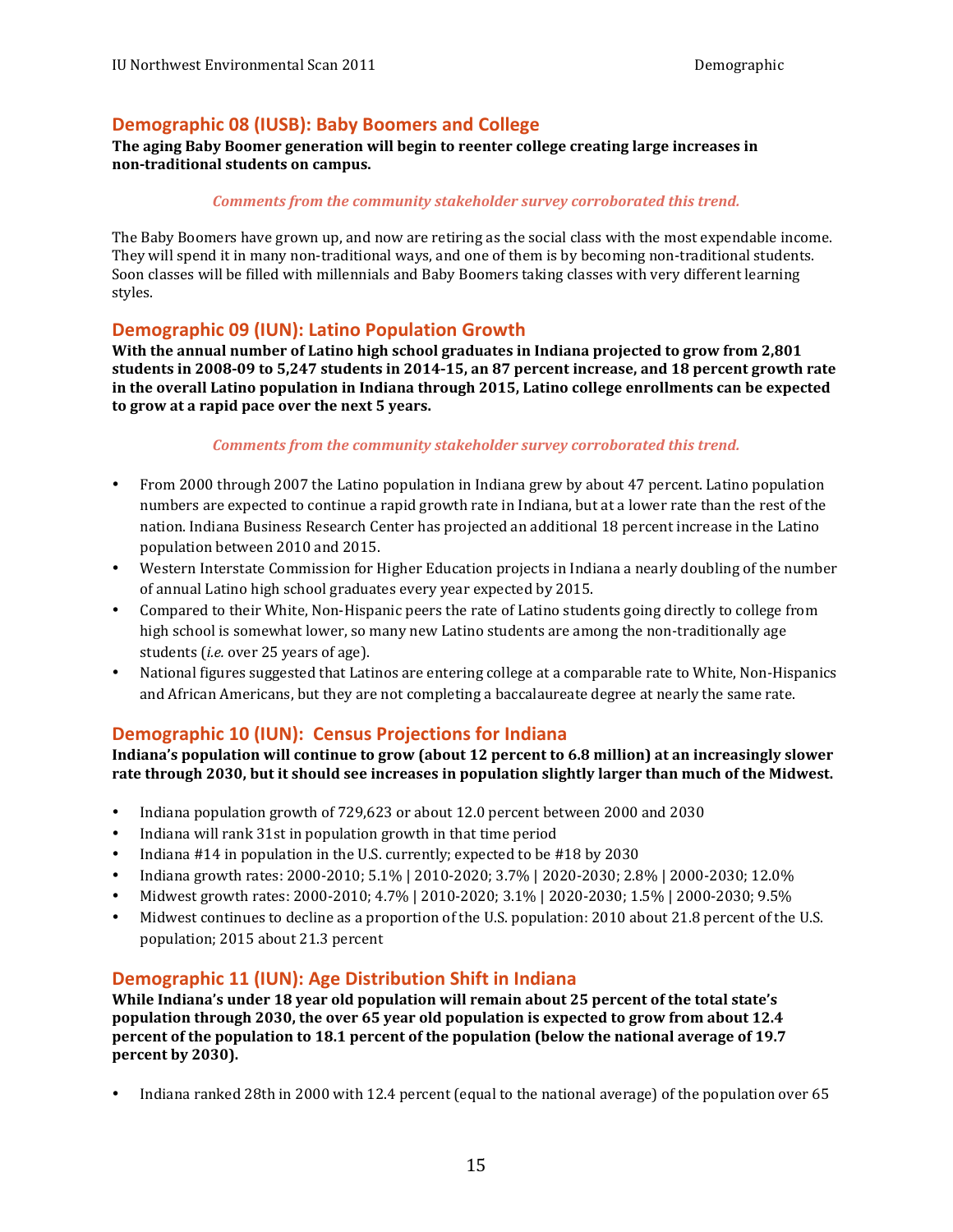years old

- <span id="page-15-0"></span> • By 2010 about 12.7 percent of Indiana's population will be over 65 (slightly under the national average of 13 percent); rank will fall to #34
- By 2030 about 18.1 percent of Indiana's population will be over 65; rank of 41st in the nation
- Change in total Indiana population by 2030 of 12.0 percent; over 65 year olds change of population projected at 63.6 percent

### **Demographic 12 (SCUP): Promise of College Degree**

 **Students are graduating without jobs and with debt. They enrolled in record numbers with the**  promise that a college degree would bring better employment. That's not proving to be the case (The *New York Times,* **July 6, 2010,**

**www.nytimes.com/2010/07/07/business/economy/07generation.html?\_r=1&th&emc=th).**

*Comments from the community stakeholder survey corroborated this trend.* 

- A Pew research report indicates that 37 percent of 18-24-year olds are unemployed, the largest percentage in 50 years (The Christian Science Monitor, April 23, 2010, www.csmonitor.com/layout/set/print/content/view/print/295191; USA Today, February 23, 2010, www.usatoday.com/news/education/2010-02-24-millennials24\_ST\_N.htm).
- Even when they have a job, 64 percent are unhappy in it (Herman Trend Alert, January 23, 2010, www.hermangroup.com).
- Even graduates with sought-after degrees like nursing and accounting had dim prospects. Fewer than half of US accounting majors had job offers this spring (Yahoo! News, June 9, 2010, www.news.yahoo.com/s/ap/20100609/ ap\_on\_bi\_ge/us\_jobless\_graduates/print).

# **Economic**

*Summary*

- The energy sector will play a role in Indiana's economy in a number of ways, including biofuels, renewable energy, and the investment of BP in the Whiting refinery.
- The increasing demand in the areas of life sciences, pharmaceuticals, and health care creates a significant role for Indiana in the global marketplace.
- Slow economic recovery continues to put a strain on funding for K-12 an higher education. Higher education is still expected to increase "production" of degrees, to provide a trained workforce for tomorrow.

### **Economic 01 (IUN): Sustainable Industries**

As the focus moves from the individual focus of the Reformer Generation to the collective focus of the  **Civic Generation, new theories are emerging which state the purpose/goal of any business/organization should be to create shared value by supporting its supply chain to create a**  sustainable industry.

Competition and greed have not been effective in creating a sustainable model of business and its role in society. Supporting the supply chain by ensuring fair return on labor at each stage of production creates a sustainable model, which is sustainable for the industry and the nation.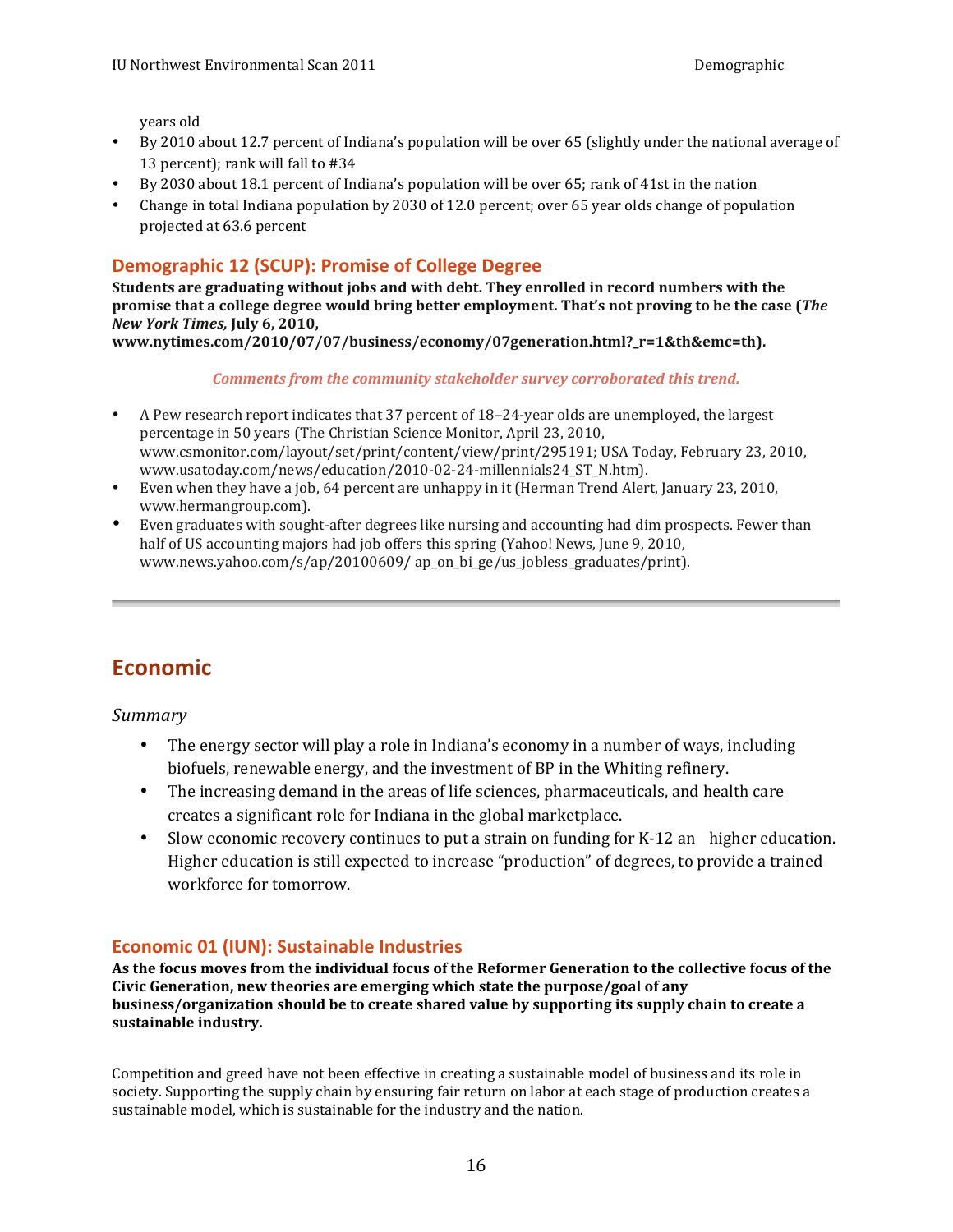#### <span id="page-16-0"></span>**Economic 02 (IUN): Degree Production**

#### **The number of adults with college degrees in Indiana needs to increase to remain globally competitive.**

The Lumina Foundation, Indiana Chamber of Commerce, and Indiana Commission for Higher Education have expectations of a net increase in higher education degrees in order for the State of Indiana to remain economically competitive. The expectations have been incorporated into the metrics the state considers when funding public institutions of higher education.

### **Economic 03 (IUN): BP Whiting Refinery Expansion**

 **The \$3.8 billion BP Whiting Modernization Project will increase the refinery's capacity to process** Canadian heavy crude by 260,000 b/d and increase the facility's gasoline and diesel production by 4.7  **billion gallons per year, which is approximately 15% of the current annual output.**

Presently, BP Whiting receives crude from three sources in roughly equal amounts: predominantly heavy crude from Canada; sweet and sour crude from the southwest U.S.; and mixed grades of foreign and offshore domestic sources. BP would like to increase its use of the Canadian crude--particularly from the Oil Sands via an Enbridge pipeline from Alberta to Illinois--from 30% to 80-90%. Before it can do so, it must equip the refinery to process the additional volume of heavy crude.

#### **Economic 04 (IUSB): Biofuels in Indiana**

Indiana is emerging as a leader for the manufacture of biofuels, which will impact the environment,  **economy, and quality of life of Hoosiers.**

In March 2006, Indiana Governor Mitch Daniels announced plans to build the world's largest biodiesel plant in the state. Lois Dreyfus Agriculture Industries LLC plans to build the plant near Claypool, Indiana. The new per year. With this facility, two other biodiesel and six ethanol plants currently under construction, Indiana is emerging as a leader in producing renewable fuels. This new plant will utilize soybeans and once the plant is completed it will be one of the first biodiesel production plants to fully integrate with a soybean processing plant. With the facilities under construction, the state will produce an additional 400 million gallons of ethanol annually and 95 million gallons of biodiesel. Indiana's goal is to produce a combined 1 billion gallons of ethanol and biodiesel annually. facility will produce up to 250,000 gallons of biodiesel per day, which adds up to more than 80 million gallons

The U.S. has turned to its heartland to seek fuel from its farms and Indiana answered with one of the most aggressive biofuel initiatives in the country. According to Lt. Gov. Becky Skillman, who also serves as the secretary of agriculture and rural development, Indiana is "rapidly moving from nowhere to national leadership."

 Biodiesel is good for the environment. Vehicles using biodiesel produce fewer emissions of carbon monoxide and other harmful pollutants.

Indiana currently has four fuel terminals with biodiesel blending capabilities, the second most in the nation. It also has the third-highest number of public pumps, with 68 offering biodiesel. Indiana is getting a soybean processing facility and a biodiesel production facility. To have both planned for construction is unprecedented in the U.S. today," says Chris Novak executive director of the Indiana Soybean Board.

There are related economic benefits. For example, the construction of nine new biofuel plants is a reversal of plant closings that have dominated the news in recent years. Skillman notes the combined projects is an investment of \$600 million In capital expenditures and creates some 375 new jobs.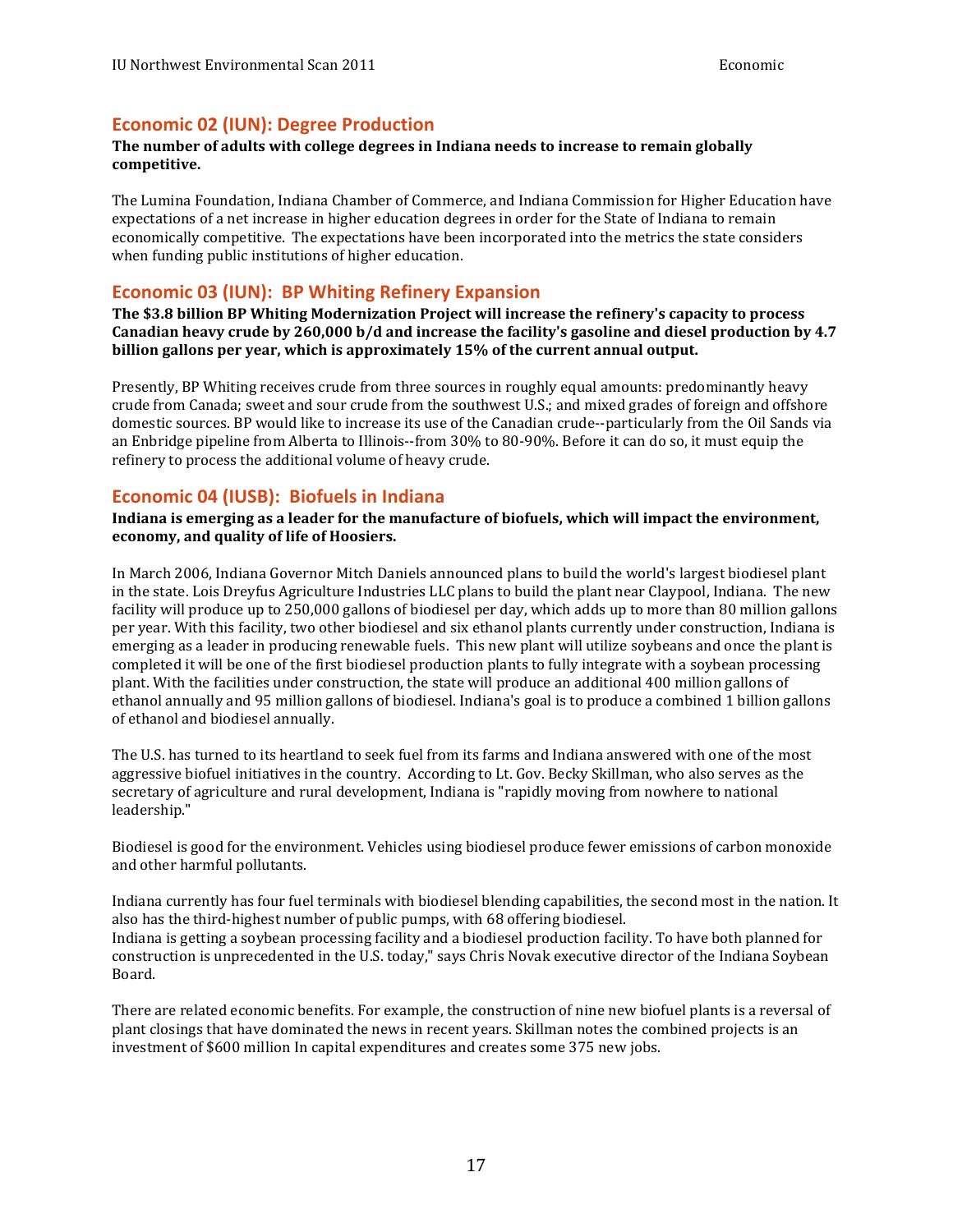### <span id="page-17-0"></span>**Economic 05 (IUSB): Indiana's Life Sciences Initiatives**

<code>targeting</code> <code>efforts</code> to grow the state's bio and life-sciences industries in the next 3 – 5 years, which will **impact the economy, health and quality of life for Hoosiers.** Indiana is positioning itself to become a leader in the Life Sciences by seeking opportunities and

Indiana University and Purdue University plan asked the 2009 General Assembly to create a research alliance, the Indiana Innovation Alliance, to grow the state's bio- and life sciences industries. The alliance would also are proposed that the Legislature create the alliance by appropriating \$35 million in each of the upcoming capacity of the IU School of Medicine to educate physicians. The School of Medicine's goal is to increase medical student enrollment by 30 percent over a six-year period and expand programs at its eight regional centers for medical education. The medical expansion is designed to meet an expected shortage of physicians in the next decade. The focus of the alliance would be on research with applications in business, including the potential to create new companies. Research focuses of the alliance would encompass medical and improve the public health and increase the number of physicians being trained in Indiana. The universities fiscal year 2009-201 1 state biennial budget. The funding would include \$5 million each year to expand the health-related fields, pharmaceuticals, bioenergy and biofuels, nanotechnology, health-care delivery and the environment.

According to IU President Michael McRobbie, the alliance is "a coordinated way toward the state's key educational and economic development goals. It means we will be able to marshal the resources and capacity we need to be competitive with the nation's top tier of life science research centers." Expected outcomes of the alliance include: increased funding for research and development, bringing new funds to Indiana; attracting and retaining academic and commercial researchers, innovators and entrepreneurs; increasing the number of healthcare professionals statewide; and reducing the healthcare spending growth rate by companies and organizations.

Dow AgroSciences, Guidant and the Cook Group. Currently, IU is home to the nation's second largest-medical school and also has top-ranked programs in analytical chemistry and other key science areas. According to Wade Lange, Indiana Health Industry President and CEO, Indiana "has an incredible life sciences industry base - one that employs 320,000 Hoosiers in 1,200 companies. We already have the world's largest orthopedics company. Central Indiana is already home to global leaders in the life sciences, companies like Lilly, Roche Diagnostics,

 As a whole, Indiana employs 6.1 percent of the nation's Drugs and Pharmaceuticals workers. And, the state was one of only four states that experienced gains of more than 1,000 employees with the Medical Devices and Equipment subsector since 2004. In addition, over the past six years, funding from the National Institutes of Health grew at 21 percent, which is almost twice the national rate. A report from the Battelle/Biotechnology Industry Organization identifies Indiana as one of only three states to have specialized bioscience employment in three of four niche subsectors. Indiana has the second highest concentration of biopharmaceutical jobs in the country. Indiana is also home to nationally-recognized hospital systems including Clarian Health Partners.

### **Economic 06 (IUSB): Indiana's Global Market Position**

Indiana's economy is becoming increasingly linked to the world economy, particularly in markets  **such as pharmaceuticals and auto/vehicular parts.**

#### *Comments from the community stakeholder survey corroborated this trend.*

International competition is shifting the economic landscape, and Indiana's exports to international markets have reached record levels. A weakening U.S. dollar has made US goods less expensive on global markets, but the state has also pursued expansion to overseas markets. Continued partnerships with international companies, and recent trade missions by the State of Indiana to China and India have shown promise in bringing more jobs to Indiana by international firms.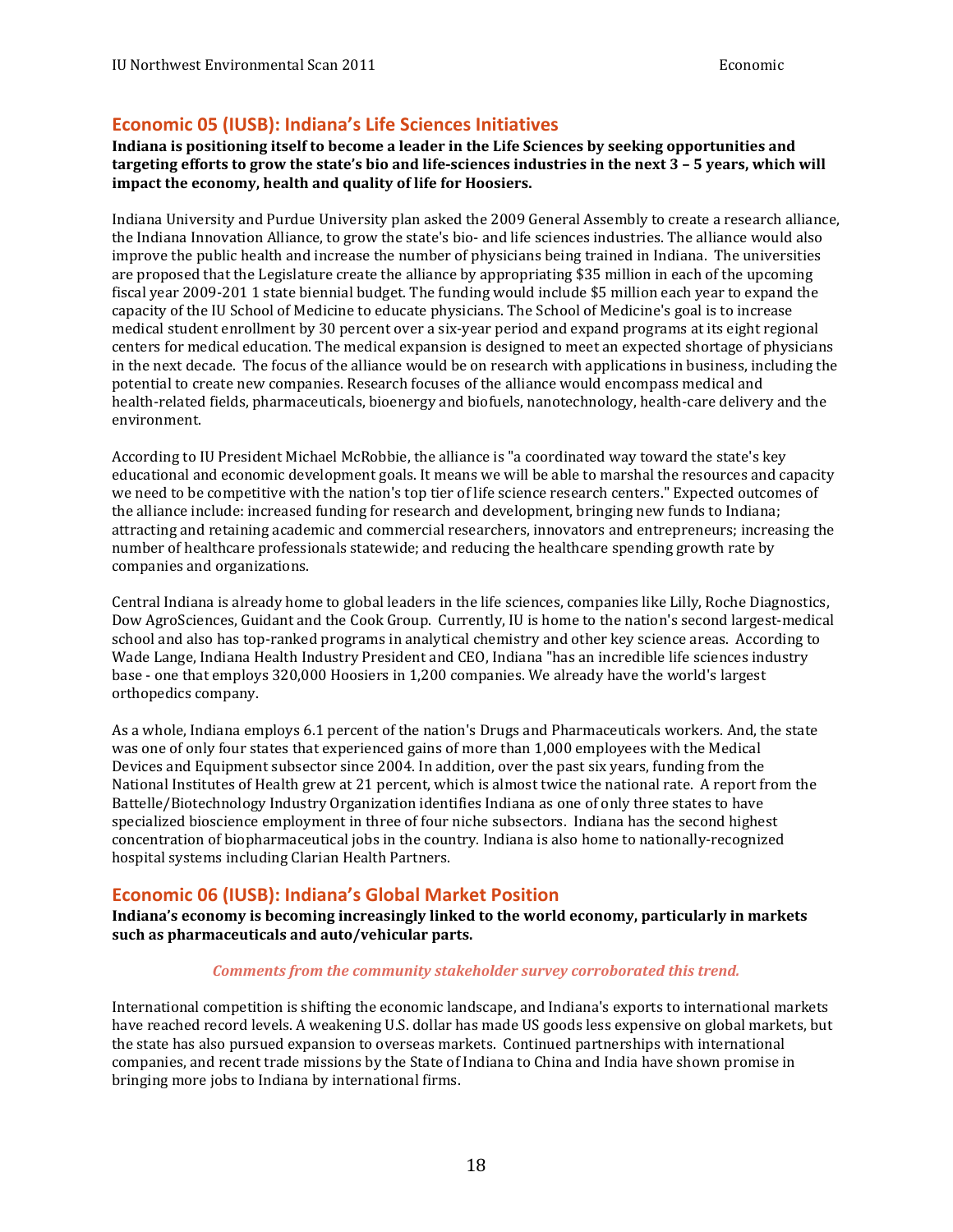<span id="page-18-0"></span> Workers need more advanced skill sets & US education is falling behind that of other countries; the gap between the rich & poor is widening; job volatility, consumer psychology, and Boomer products will influence buying behavior (this was identified as a trend - boomer products); banking & investments, tax structures, and the US budget deficit are areas to "watch".

### **Economic 07 (WFS): Econophysicists**

**Physicists could become tomorrow's leading economic forecasters.**

Unlike mainstream economists, who rely on averages, econophysicists study complex systems, feedback loops, cascading effects, irrational decision-making, and other destabilizing influences, which may help them to foresee economic upheavals.

For instance, researchers exploring a variety of complex networks claim to have discovered strange similarities between the functioning of the stock market, the Arctic, and the human brain. Many complex warning" behaviors prior to big disruptive shifts like crashes, according to a 2009 paper published in the systems—including market exchanges, animal populations, and ecosystems—exhibit identifiable "early journal Nature.

### **Economic 08 (SCUP): Economic Recovery**

There appears to be little consensus on when and how we will see an economic recovery. Signs of  **improvement are often paired with those of continued recession.**

#### *Comments from the community stakeholder survey corroborated this trend.*

- Nobel prize winner, Paul Krugman, predicts the US is at the start of a third great depression; one on par with the Long Depression of the 1880s and the Great Depression of the 1930s (The New York Times, June 27, 2010, www.nytimes.com/2010/06/28/opinion/28krugman.html?ref=paulkrugman).
- Nearly three-quarters of global executives surveyed by McKinsey say it's at least somewhat likely that a sovereign-debt default will harm their countries' economies over the next 12 months (McKinsey Quarterly, June 2010, www.mckinseyquarterly.com/PDFDownload.aspx?ar=2621).
- In February at the World Economic Forum in Davos, Switzerland, economists and financial experts had very mixed opinions about the strength of a global recovery and that was before Greece and the continuing turmoil in equity markets (Knowledge@Wharton, February 3, 2010, http://knowledge.wharton.upenn.edu/article.cfm?articleid=2428; Knowledge@Wharton, January 6-19, 2010, Newsletter, http://knowledge.wharton.upenn.edu).

### **Economic 09 (SCUP): State and Federal Funding**

The US pipeline to higher education is also being drastically affected by the recession. Even with Race to the Top and funding for K-12 jobs, the ability of many states and districts to adequately support **education** is declining rapidly.

#### *Comments from the community stakeholder survey corroborated this trend.*

• Even with modest rebounds in most states, K-12 education leaders are still facing serious budget shortfalls that will entail more job cuts, more crowded classrooms, and fewer resources for student learning (American Association of School Administrators, April 8, 2010, www.budurl.com/Study040810; The New York Times, April 21, 2010.

www.nytimes.com/2010/04/21/education/21teachers.html?scp=1&sq=School+Districts+Are+Warning +of+Huge+Layo ffs&st=nyt).

- State general fund spending has declined for an unprecedented two fiscal years, as tax revenues from all sources have plunged (National Association of State Budget Officers, www.nasbo.org/Publications/FiscalSurvey/tabid/65/Default. aspx).
- Spending cuts have not been enough to avoid bankruptcy in municipalities, as their tax receipts have had their steepest drop in over 50 years (Reed Construction Data, May 25, 2010,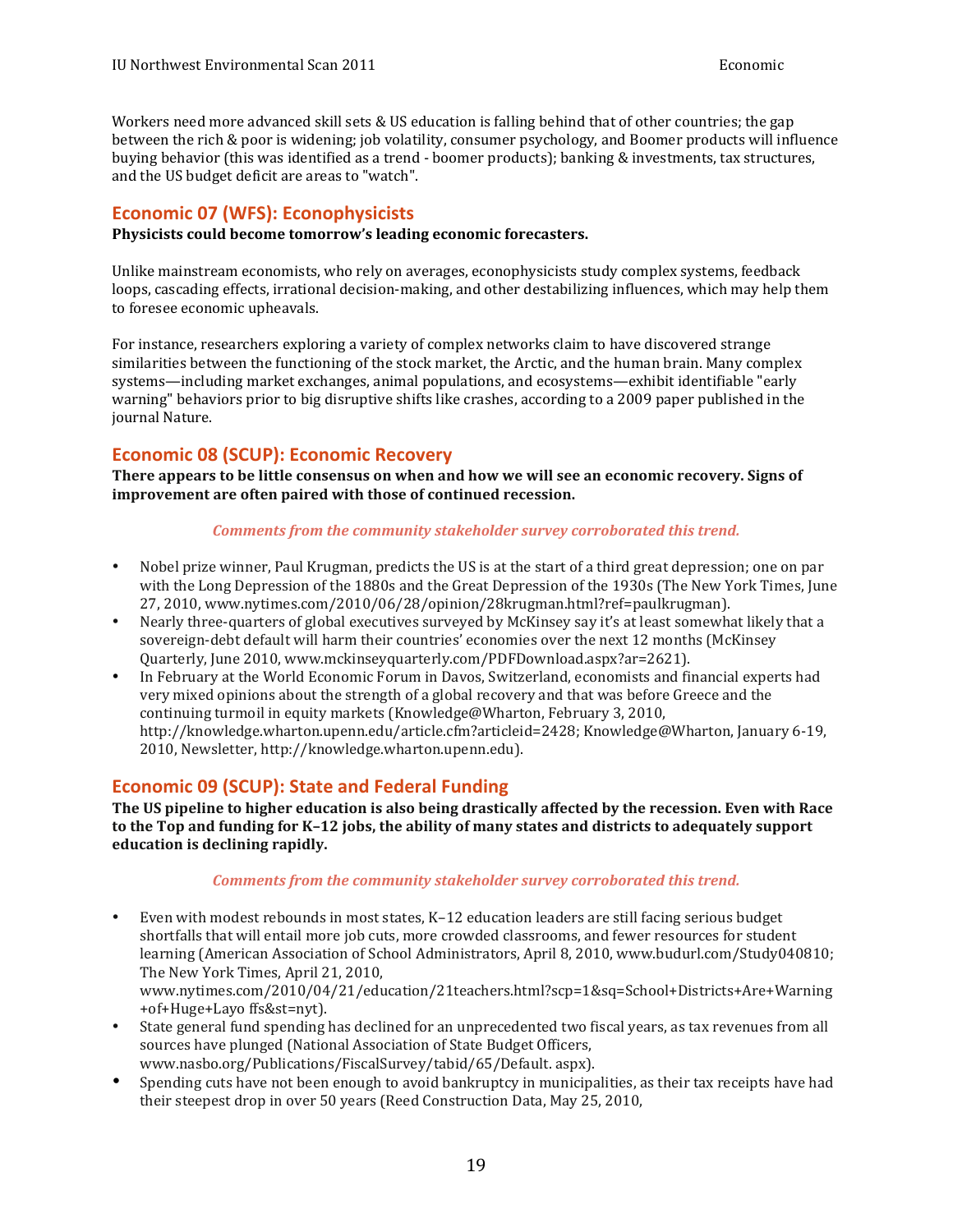<span id="page-19-0"></span>www.reedconstructiondata.com/news/2010/05/state- and-local-government-spending-to-decline $a$ gain-in-fy- $11/$ ).

### **Economic 10 (SCUP): Renewable Energy Resources**

   **production as nuclear power, about 11 percent (***E/The Environmental Magazine,* **December 28, 2009, Energy from renewable resources now accounts for nearly the same amount of domestic US energy www.emagazine.com).**

- Europe already has about 400 waste-to-energy plants that have reduced heating bills and removed landfills. Unfortunately, the US has only 87 such plants and there are no new ones being planned (The New York Times, April 12, 2010, www.nytimes.com/2010/04/13/science/earth/13trash.html?\_r=1&scp=1&sq=Europe Finds Cleaner Energy from Trash&st=cse).
- After nine years, the first offshore wind farm was approved. Research indicates that if multiple offshore variable wind speed that now causes energy fluctuations (The New York Times, April 28, 2010, www.nytimes.com/2010/04/29/us/29wind.html; Proceedings of the National Academy of Sciences, February 23, 2010, W. Kempton, F. Pimenta, D. Veron, and B. Colle, "Electric power from offshore wind wind farms could be connected together in a power generating grid, it would ameliorate the problem of via synoptic-scale interconnection," www.pnas.org/cgi/doi/10.1073/pnas.0909075107).
- Researchers are coming closer to creating a commercially viable process for making biofuel from either algae or E. coli (E/The Environmental Magazine, March 29, 2010, www.emagazine.com; Converge, April 24, 2009, www.convergemag. com/stem/Future-Forces.html?page=1).

# **Education**

*Summary*

- There will be increased regulation, assessment, and reporting at all levels of education, to meet the demands for greater accountability.
- There will be decreased financial support for education, as state and federal tax revenues remain scarce.
- Education will continue to stretch existing resources in innovative ways, and find new sources of revenue from other sources.
- Greater numbers of poorly prepared students come to college, as the demand for more college graduates increase.

## **Education 0 (IUN): Nursing Faculty**

### **Nurse faculty workforce nears retirement, and continued inequities in faculty salary in nursing.**

New York, NY — September 22, 2010 — Research continues to point to increasing nurse faculty shortages in years to come, according to data released today by the NLN. The percentage of faculty ages 30 to 45 and ages 46 to 60 both dropped by 3 percent between 2006 and 2009. At the same time the percentage of full-time educators over age 60 grew dramatically from only 9 percent in 2006 to nearly 16 percent in 2009. Overall, fifty-seven percent of part-time educators and nearly 76 percent of full-timers were over the age of 45 in 2009.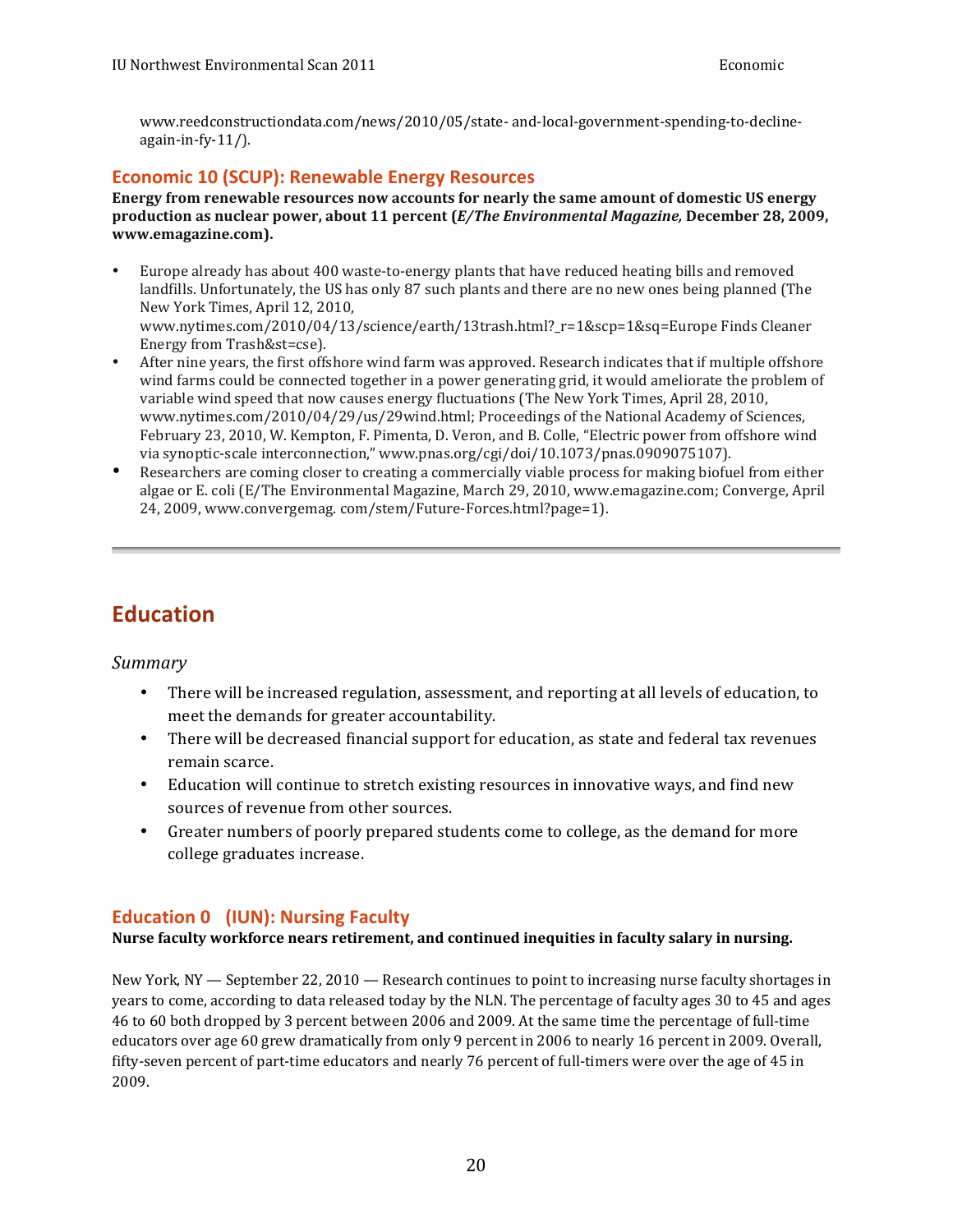<span id="page-20-0"></span>the workforce ages," said NLN CEO Dr. Beverly Malone, "is the fact that salaries of nurse educators remained notably below those earned by similarly ranked faculty across higher education." "Adding to the difficulty of addressing the ongoing national shortage of nurse educators that will worsen as (http://www.nln.org/newsreleases/faculty\_census\_092210.htm)

### **Education 0 (IUN): Online Courses**

**Shift to on-line courses to meet student demand for flexible scheduling of courses to fit their busy lives.**

Larger enrollment, cost savings, quality improvement, and meeting the needs of students' schedules are potential benefits to moving to on-line courses if done well.

### **Education 0 (IUSB): Competition with For Profit Institutions**

 **Increasing competition for students will continue in the future as for‐profit higher education institutions, community and four‐year colleges, and countless providers of postsecondary education institutions (e.g. vocational training providers, online providers, etc…) target, recruit, and enroll students.**

 With increasing gas prices and a public that values convenience, online classes are appealing. Online degrees and online courses are plentiful and reasonably priced. Many education companies market online courses for credit and institutions that offer online degrees are now accredited. Several of these for-profit institutions even have brick and mortar facilities along the U.S. 30 corridor in Northwest Indiana.

In addition, the Indiana Commission for Higher Education has recently released the report Reaching Higher: Strategic Initiatives for Higher Education in Indiana. This report notes the increasing enrollment at community colleges due to affordability, location, and cost. These factors suggest that IU Northwest will need to sharpen its mission, identify critical community needs, and market itself to target appropriate students.

### **Education 0 (IUSB): State Financial Support for Higher Education**

 **State financial support for public higher education has been decreasing and will continue to do so in the future.**

#### *Comments from the community stakeholder survey corroborated this trend.*

All data confirm that state support for public education has been decreasing and will continue to do so in the future. Increasing tuition and fees have offset the decrease in public appropriations in the past. Public higher education institutions will face increased scrutiny when tuition and fees increase in the future and will be held accountable for these increases.

### **Education 0 (IUSB): Accountability in Higher Education**

 **Publicly‐funded colleges and universities will be subject to increasing demands for accountability in a number of areas such as degree completion, retention, costs and spending, programs of study,** learning outcomes and overall institutional transparency.

#### *Comments from the community stakeholder survey corroborated this trend.*

Enrollment continues to increase in higher education institutions, but the perception remains that degree completion in a reasonable amount of time remains unacceptably low. Many returning adults attend college to gain specific skills and training without any intention of completing a degree, however, traditional age students are more likely to enroll with a major and degree in mind. Legislators demand that institutions of higher education be held accountable for raising the number of students who complete degrees in 4 - 6 years.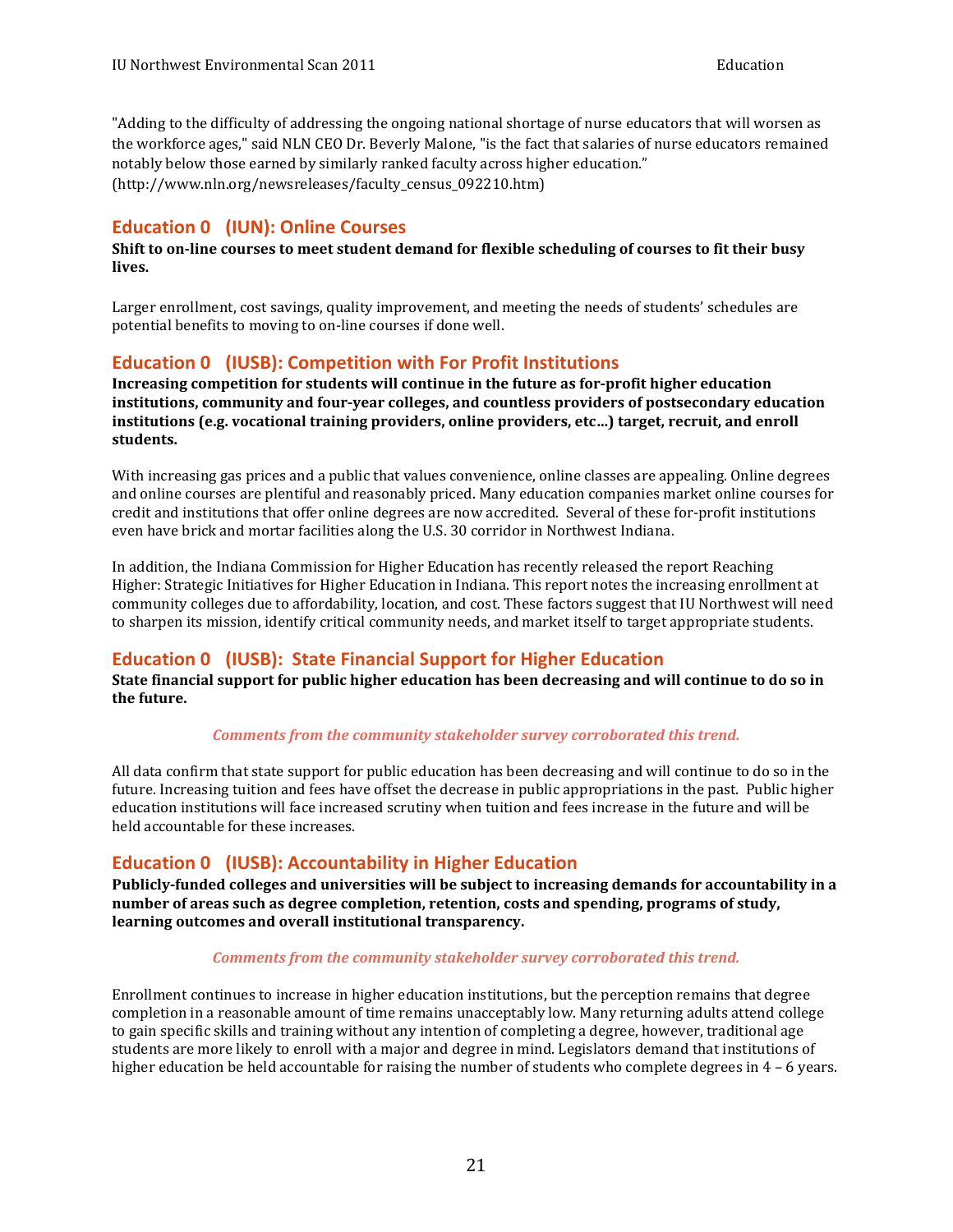### <span id="page-21-0"></span>**Education 0 (IUSB): Privatization of Services**

#### There is increasing consideration being given to outsourcing or privatization of higher education **services.**

Decreasing state appropriations will continue to force colleges and universities to investigate more cost services, facilities maintenance services, and others. Increasing consideration will be given to outsourcing, privatization, or both in the future. effective ways to provide services including dining services, counseling services, information technology

### **Education 0 (IUSB): Adjunct Faculty**

 **There is an increasing reliance on contingent faculty in higher education.**

Fewer individuals choose to complete terminal degrees than in the past. At the same time faculty salaries in public institutions are less competitive than in the past. Because there are fewer applicants for faculty positions and lower salaries offered to those applicants public colleges and universities having increased reliance on contingent faculty other than tenure-track faculty with advanced degrees.

 While many of these contingent faculty members possess exceptional expertise they are often part-time employees, work at more than one institution, and have no job security. Relying on contingent faculty may impact student learning and may have questionable results for the effectiveness of college programs including teacher education and school leadership programs.

### **Education 0 (IUSB): Technology in the Classroom**

 **Technology will continue to impact the way that higher education is delivered and challenge traditional campus and classroom based access and delivery of programs of study.**

#### *Comments from the community stakeholder survey corroborated this trend.*

Technology is being used extensively to support a globally based economy and institutions of higher education are being challenged to provide access to higher education using distance and online-based methods as well as virtual reality to prepare students to work in this technology based world.

### **Education 0 (IUN): High School Completion Rates**

The U.S. Department of Education reported in 2006 that high school status completion rates for 18-24  **year olds have trended upwards for all race/ethnicity groups since 1980, and as of 2006 the rate was** 96% for Asians/Pacific Islanders, 93% for whites, 85% for African- Americans, 71% for Hispanics, and 90% for multiracial individuals. (Note: This rate includes those completing the GED exam.)

A significant controversy surrounds the measurement of the U.S. population's attainment of a high school diploma, which is addressed in the source material; but regardless of the measurement there seems to be a consistency in what the numbers show. An educational attainment gap continues to exist between that of whites, and most underrepresented racial/ethnic minorities, including African-Americans, Hispanics, and Native Americans. The gap has been shrinking for the past 40 years, but the rate of progress has slowed in the last 10 years. The income status of an individual seems to play a significant role in educational attainment as well.

According to the research that has been done other common factors that act as barriers to educational attainment include: 1) Recurring cycles of poverty; 2) Language barriers; 3) Poor early childhood and apart of American dream); and 5) single parent households. interventions and preparatory education; 4) Low self-esteem and lack of role models (feelings of alienation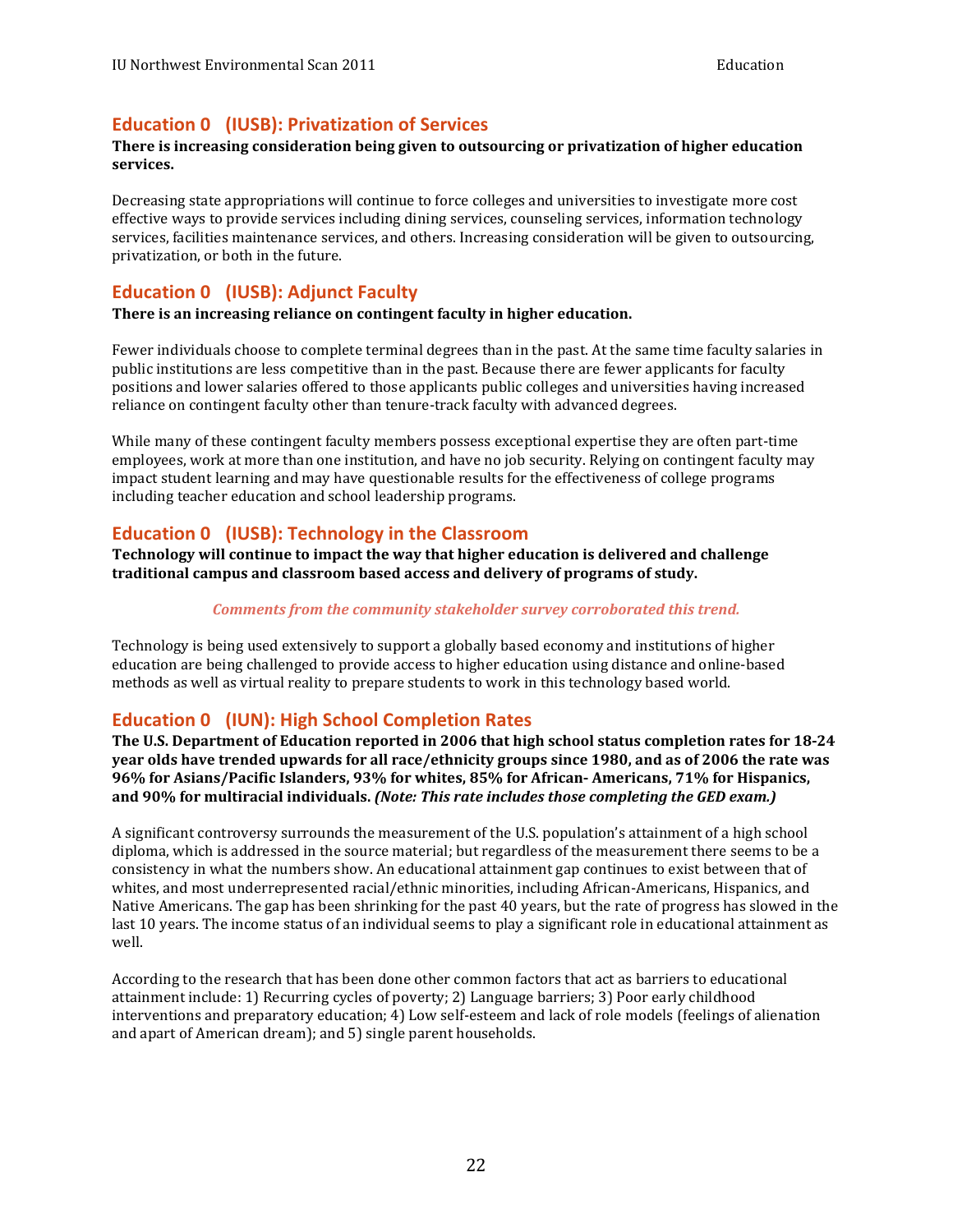### <span id="page-22-0"></span>**Education 1 (IUSB): Math and Science**

#### **The U. S. is lagging behind internationally in math and science education.**

1) Students, particularly in inner-city schools, are receiving deficient education in math and science; 2) K-12 teachers are ill-prepared to teach math and science; 3) Minority students and women are often discouraged with math and science anxieties; and 5) Capable students steer clear of demonstrating math and science aptitude for fear of peer pressure. from taking challenging math and science courses; 4) School officials and teachers are ineffective in dealing

### **Education 1 (IUSB): College Remediation**

 **There is an increase in the number of entering college students needing remediation.**

#### *Comments from the community stakeholder survey corroborated this trend.*

 Most estimates demonstrate that roughly one out of three college students need some sort of remediation before continuing towards their goal of a college degree. While that rate has only fluctuated slightly over recent years, the rate of high school graduates going on to college and the sheer numbers of college students has increased dramatically. A strong desire exists nationally to send more high school graduates to college and some may be marginal students, so rather than sacrificing standards the additional at-risk students will need remediation.

### **Education 1 (SCUP): Student Success**

 **Retention and completion have moved into the top spot for support and attention by the US**   **government, foundations, associations, and institutions** (*The New York Times,* May 3, 2010, www.nytimes.com/2010/05/09/ magazine/09fob-wwln-t.html?scp=15&sq=billion to higher education + foundation&st=cse)**.**

• The top 100 metropolitan areas in the US saw fewer adults between 25 and 34 obtain bachelors degrees in the past eight years, with the gap between the cities with the highest and lowest rates growing from 8 percent in 1990 to 34 percent in 2008 (Brookings Institute, May 2010, A. Berbube, "The State of Metropolitan America: Educational Attainment,"

www.brookings.edu/metro/MetroAmericaChapters/education.aspx).

- About half of US college students who start a four-year degree finish in six years. Fewer than 30 percent of students pursuing a two-year degree full-time earn it within three years (Complete College American, June 2010, www.completecollege.org/alliance\_of\_states/).
- Community colleges have made an explicit commitment to adjust their mission beyond access to completion (American Association of Community Colleges, June 2010, C. Mullin, "Rebalancing the Mission: The Community College Completion Challenge," www.aacc.nche.edu/Publications/Briefs/Pages/rb06152010.aspx).

### **Education 1 (SCUP): International Students**

 **pronounced for undergraduate than graduate studies** (Institute of International Education (IIE), November 16, 2009, www.iie.org/en/Who-We-Are/News-and-Events/Press-Center/Press-International students enrolled in record numbers in the US in 2008, with the increase more Releases/2009/2009-11-16-Open-Doors- 2009-International-Students-in-the-US).

- The US continues to have both the largest number of international enrollments and the greatest share of mobile students (Center for International Education, Number 58, Winter 2010, www.bc.edu/bc\_org/avp/soe/cihe/newsletter/ Number58/p9\_Green&Koch.htm).
- While there are no centralized data, US colleges appear to be using conditional admission contingent on completing an English language-learning program as a means of attracting international undergraduates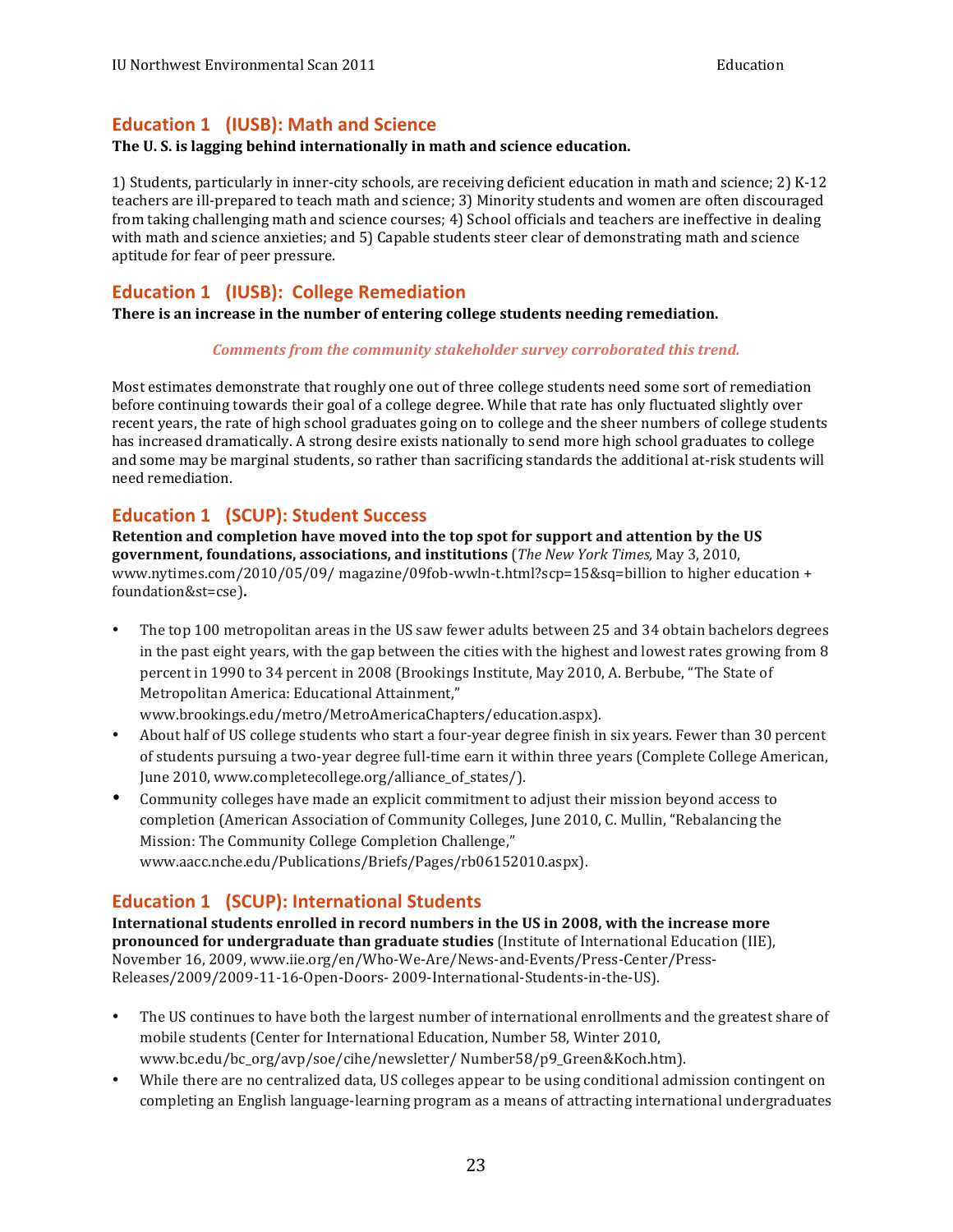<span id="page-23-0"></span>(The Chronicle of Higher Education, August 8, 2010, www.chronicle.com/article/Colleges-Extend-Conditional/123783/).

• A fall 2009 online survey by IIE indicates that undergraduate enrollment increases are unevenly distributed across institutions. Campuses that already have a significant international student population, particularly Chinese students, were more successful at recruitment than institutions with smaller international populations (Institute of International Education, November 16, 2009, www.iie.org/en/Who-We-Are/News-and-Events/Press-Center/Press- Releases/2009/2009-11-16-Fall-2009-Enrollment-Survey).

### **Education 1 (WFS): Class time?**

#### **The notion of class time as separate from non-class time will vanish.**

The Net generation uses technologies both for socializing and for working and learning, so their approach to tasks is less about competing and more about working as teams. In this way, social networking is already kids use Facebook during the lecture, but that doesn't mean they aren't interacting with subject matter. facilitating collaborative forms of learning outside of classrooms and beyond formal class schedules. Sure, the

The next generation of college students will be living wherever they want and taking many (if not all) of their hyperconnectivity will require most professionals to weave their careers and personal lives into a blended mosaic of activity. Work and leisure will be interlaced throughout waking hours every day of the week, and student life will reflect the same trend. In this way, self-directed learning will be the most important taught skill of the future. courses online. They will earn degrees that are accredited by international accrediting agencies. The era of

### **Education 1 (WFS): Terminal Degrees**

#### **The future is crowded with PhDs.**

The number of doctorate degrees awarded in the United States has risen for six straight years, reaching third of these degrees (33.1%) went to temporary visa holders, up from 23.3% in 1998. Science and engineering doctorates have increased by more than 20% in the past decade and by 3.2% from 2007 to 2008. Computer science had the largest rate of increase (7.9% in 2007-2008 and nearly double in the past decade). record 48,802 in 2008, according to the National Science Foundation's Survey of Earned Doctorates. One-

In contrast, doctorates in non-science and engineering fields have declined, particularly the humanities (down 7.1%) One exception is education, which awarded  $2.1\%$  more doctorates in 2008 than in 2007.

## **Education 1 (SCUP): Delivery of Education**

#### The delivery of instruction in higher education has been evolving for a number of years. Recently, the  **proposed changes have been more visibly focused on core missions.**

- Four-year institutions are looking to offer bachelor's degrees in three years (Indianapolis Star, April 19, year-college-degrees; Los Angeles Times, March 24, 2010, www.latimes.com/news/localla-me-uc-2010, www.indystar.com/article/20100419/NEWS04/100419027/-1/NEWS/Daniels-State-needs-3 future24-2010mar24,0,4457597.story).
- Florida's community colleges have been able to offer four-year degrees for nearly a decade (The Chronicle of Higher Education, January 19, 2007, www.chronicle.com/article/Floridas-Higher-Education-/122776/). Other community colleges are offering one-year associate's degrees (The Chronicle of Higher Education, April 25, 2010, www.chronicle. com/article/Experiment-at-Ivy-Tech-a/65221/)
- The mayor of Chicago has called for an end to "open door" admissions at Chicago City Colleges (Education Week, August 13, 2010, www.blogs.edweek.org/edweek/college\_bound/2010/08/chicago\_considers\_ending\_community\_ college\_open\_admission.html).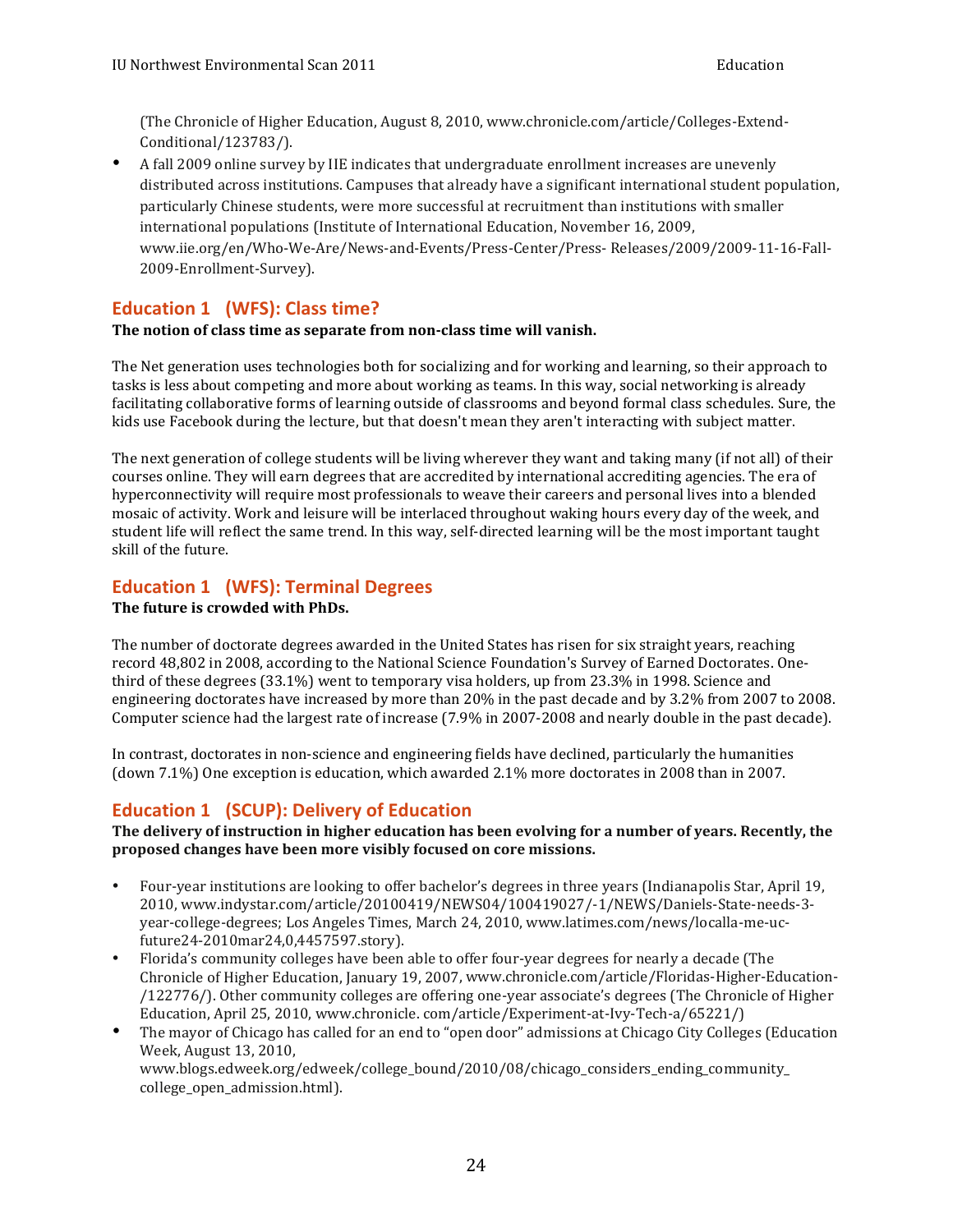### <span id="page-24-0"></span>**Education 1 (SCUP): Reauthorization o ESEA**

 **Higher education needs to pay attention to how the reauthorization of the Elementary and Secondary Education Act (ESEA) progresses. The US federal administration has given clear signals that it will find ways to make changes, with or without legislation.**

- The winners of the first round of Race to the Top funding focused on low-performing schools, teacher quality and distribution, state data systems, and the use of data and assessments (Education Week, January 4, 2010, www.edweek. org/login.html?source=http://www.edweek.org/ew/articles/2010/01/06/16esea\_ep.h29.html&destina
- The National Governors Association (NGA) and the Council of Chief State School Officers (CCSSO) consistent learning goals across the states (eSchool News, June 2, 2010, tion=http://www. edweek.org/ew/articles/2010/01/06/16esea\_ep.h29.html&levelId=2100). released a common set of academic standards for English and mathematics in June. Their aim is to ensure www.eschoolnews.com/2010/06/02/final-common-standards-in- english-math-released/).
- Computer-based testing and multiple measures of achievement are at the core of the administration's requirements for assessment projects seeking funding from Race to the Top (eSchool News, April 16, 2010, www.eschoolnews. com/2010/04/16/assessments-get-21st-century-makeover/).

# **Health and Wellness**

#### *Summary*

- The aging population will bring an increased demand for health care workers, and the demand will bring a change in how health care is managed.
- The cost of health care continues to rise, and the number of uninsured/underinsured continues to grow.

### **Health and Wellness 01 (IUN): Health Education Growth**

Baby boomer aging will require more care and more practitioners of this age will be retiring.  **Shortages of all health care personnel are predicted; up to 30 percent increase in capacity of universities to produce doctors and nurses are being projected as necessary.**

#### *Comments from the community stakeholder survey corroborated this trend.*

Demographic trends favor need for education of all health care practitioners in order to meet health care demand.

### **Health and Wellness 02 (IUN): Uninsured**

 **Numbers of uninsured/underinsured continue to rise due to not only unemployment but also the cost of health care.**

#### *Comments from the community stakeholder survey corroborated this trend.*

The struggling economy and health care costs that increase at a rate much faster than wages has created an increasing gap between those that can and cannot afford health care insurance.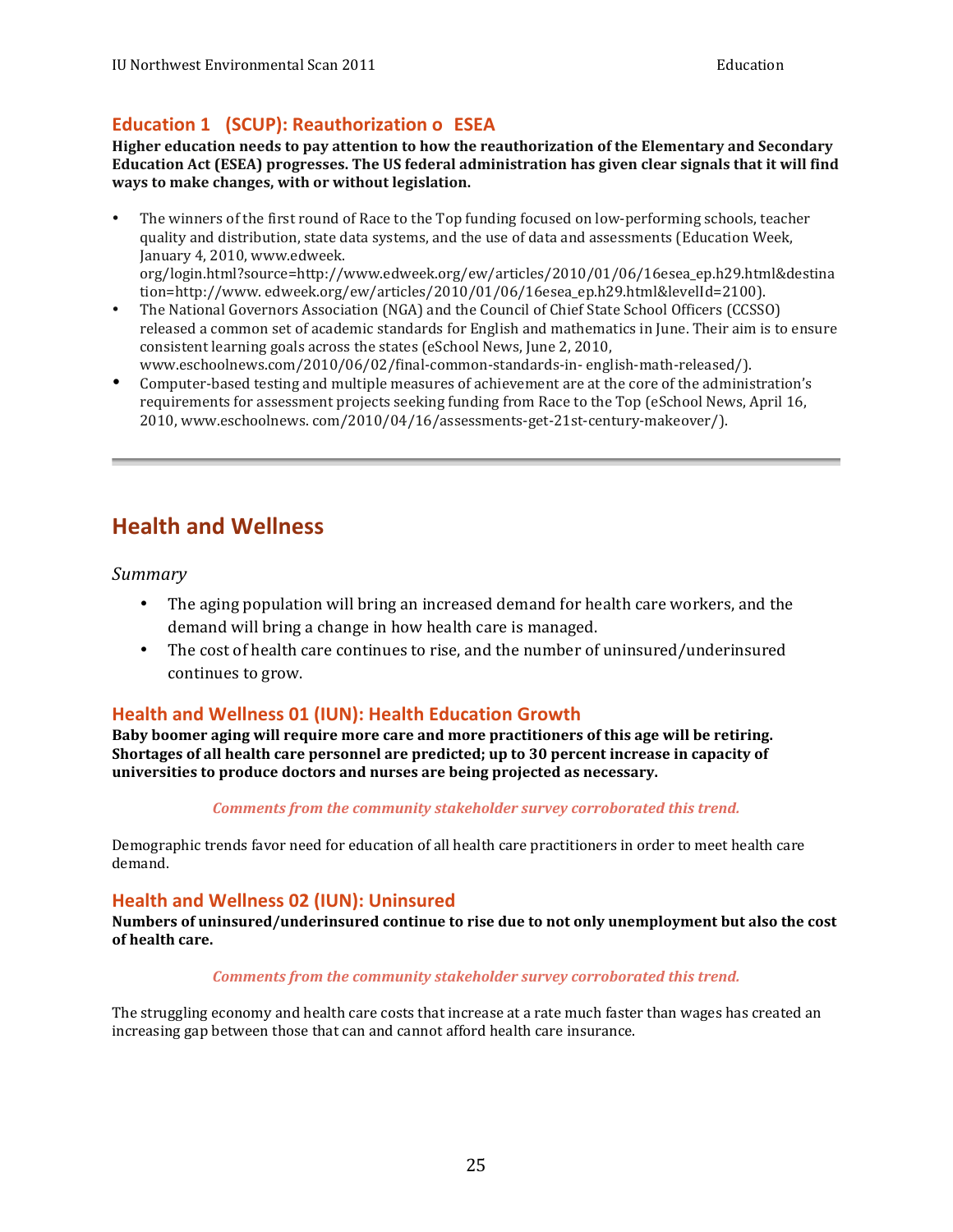### <span id="page-25-0"></span> **Health and Wellness 03 (IUSB): Shift to Health Management**

In the next 3-5 years there will be a change of focus from health care to health management with a  **accompanied by an increased personalization and diversity in health and wellness strategies.** greater emphasis on health and wellness and prevention among providers and individuals

Spiraling medical costs and a general sense that the American health care system is not serving the population has led to calls for fundamental reform and restructuring. The Internet has provided individuals with more options and greater information about their health and illness than ever before.

In order to save money, companies and insurers are moving from a focus on health care, to a focus on health and wellness and prevention. To a certain extent, dissatisfied users of the mainstream medical system have already taken matters into their own hands and begun to use complementary and alternative medicine (CAM) options on a widespread basis. Developments in genetic research and therapy, along with greater personal responsibility for one's own health and wellness are leading to an increased personalization in medical care and health and wellness regimes. Patients are picking and choosing based on doctors recommendations, Internet, and complementary and alternative therapies.

Interest in health and wellness has also led to a greater interest in nutrition and demand for healthy food choices, as well as a rapidly growing interest in non-Western practices such as yoga, meditation, Tai Chi, etc. Health care providers and workers will be challenged to respond to these trends, as well as the call to computerize all medical records in an attempt to increase the efficiency and safety of the health care system.

### **Health and Wellness 04 (IUSB): Aging Population**

The increase in the proportion of the population aged 65 or older will have dramatic consequences  **for public health, the health-care financing and delivery systems, informal caregiving, and pension systems.**

#### *Comments from the community stakeholder survey corroborated this trend.*

In the United States, the proportion of the population aged >65 years is projected to increase from 12.4% in 2000 to 19.6% in 2030 (3). The sex distribution of older U.S. residents is expected to change only moderately. Women represented 59% of persons aged >65 years in 2000 compared with an estimated 56% From 2000 to 2030, the proportion of persons aged >65 years who are members of racial minority groups (i.e., black, American Indian/Alaska Native, Asian/Pacific Islander) is expected to increase from 11.3% to 16.5%; the proportion of Hispanics is expected to increase from 5.6% to 10.9%. in 2030. However, larger changes in the racial/ethnic composition of persons aged  $>65$  years are expected.

# **Labor Force**

*Summary*

- The aging workforce: some may delay retirement, but the inevitable exit of millions of workers from the labor force will create a gap in the skill levels of employees.
- Demand for accountants and auditors is expected to increase at a faster than average rate, compared to the rest of the labor force. Other financial sector careers also continue to be in high demand.
- The need for Registered Nurses will also grow at a faster than average rate, and too few will advance their education (*e.g.* Master's level) to meet the demands of health care.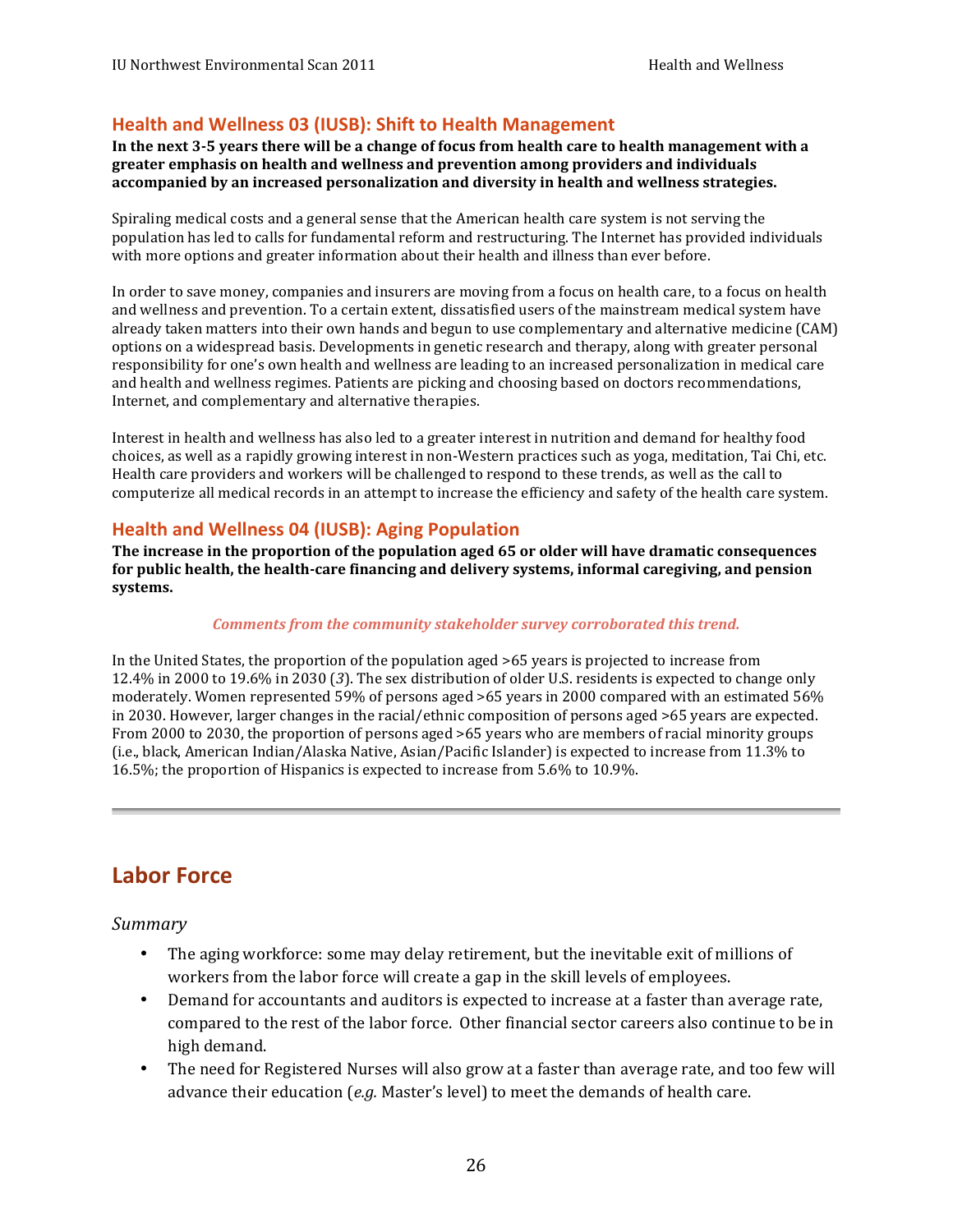<span id="page-26-0"></span>• The growth of the teaching profession will increase at an average rate of about 13 percent, but demand could be exacerbated by additional dynamics like the aging workforce trend.

#### **Labor Force 01 (IUN): Delaying Retirement**

 **Older Workers remain or return to workforce.**

#### *Comments from the community stakeholder survey corroborated this trend.*

Older workers either cannot afford to retire or wish to remain or return to the workforce to supplement their experience they have acquired over years of work. retirements or obtain benefits. These workers often want to learn new skills or utilize the skills and

#### **Labor Force 02 (IUN): Business Jobs**

 **The 50 best careers of 2011 include accountant, financial adviser, financial analyst, sales manager** and training specialist and actuary. Employment of accountants and auditors is expected to grow by  **22 percent between 2008 and 2018, which is much faster than the average for all occupations.**

Alexis Grant "Best Careers of 2011, US News and World Report December 6, 2010.

 Accountants and auditors will have a very large number of new jobs arise, about 279,400 over the projections decade. An increase in the number of businesses, changing financial laws and corporate governance regulations, and increased accountability for protecting an organization's stakeholders will drive job growth.

#### **Labor Force 03 (IUN): Healthcare**

Nine of the top 20 fastest growing occupations are in the health care industry between 2008-2018,  **and the demand for registered nurses is expected to increase 22 percent in that same time period.**

According to the Bureau of Labor Statistics some of the fastest growing healthcare occupations include: home health aides, physician assistants, dental hygienists, dental assistants, and medical assistants to name a few. In terms of total numbers needed by 2018 Registered Nurses tops the list with over a quarter of a million more R.N.s needed.

### **Labor Force 04 (IUN): Teachers**

#### **Employment of kindergarten, elementary, middle, and secondary school teachers is expected to grow** by 13 percent between 2008 and 2018, which is about as fast as the average for all occupations.

Through 2018, overall student enrollments in elementary, middle, and secondary schools—a key factor in the demand for teachers—are expected to rise more slowly than in the past as children of the baby-boom generation leave the school system. Projected enrollments will vary by region. Rapidly growing States in the South and West will experience the largest enrollment increases. Enrollments in the Midwest are expected to hold relatively steady, while those in the Northeast are expected to decline. Teachers who are geographically mobile and who obtain licensure in more than one subject are likely to have a distinct advantage in finding a job (BLS).

#### **Labor Force 05 (IUN): Degrees in Nursing**

 **There are currently too few nurses choosing to advance their education.**

 With the downturn in the economy new graduates of nursing programs are frustrated that the job market is tighter than they expected. Some schools have responded by reducing admissions so as not to flood the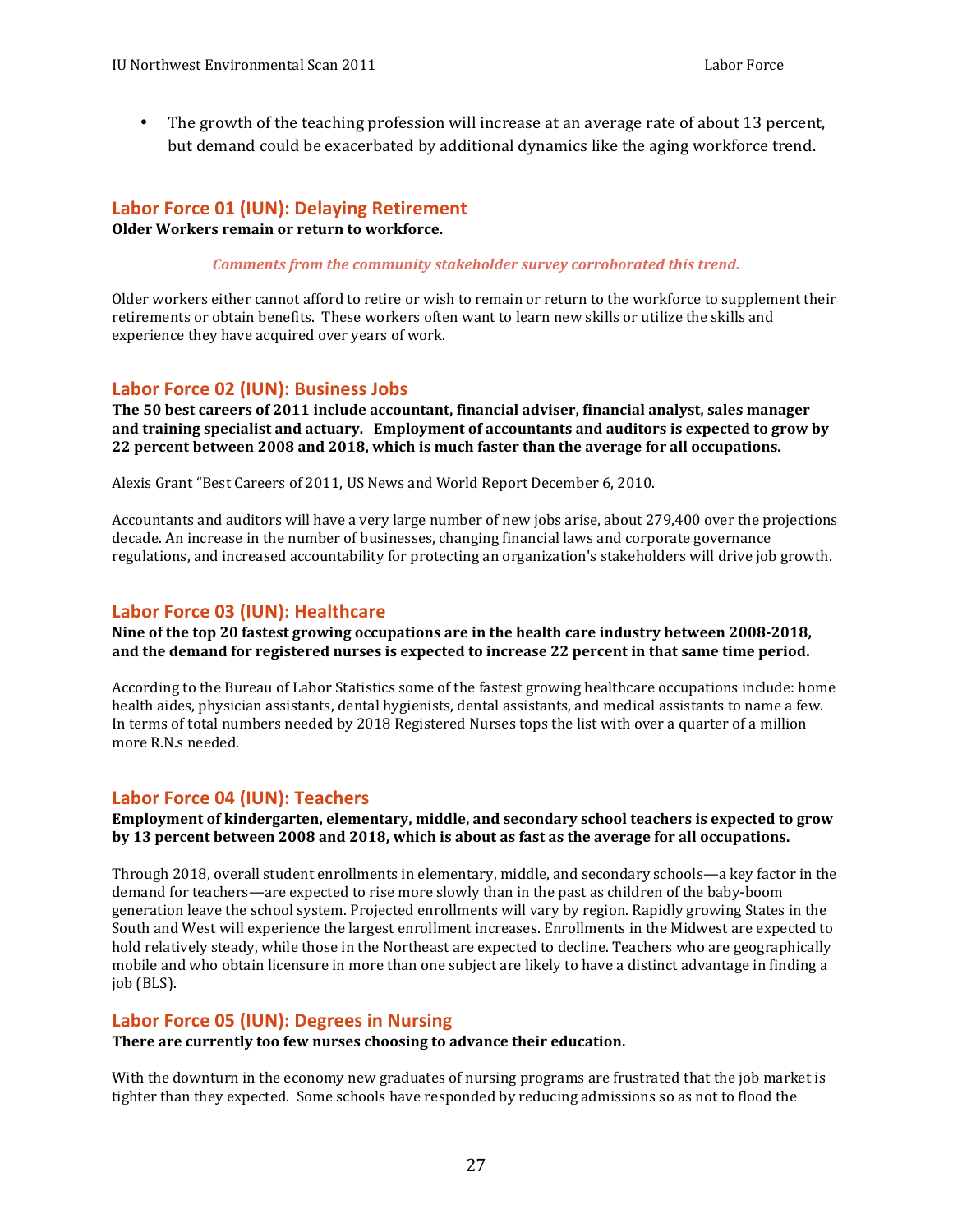<span id="page-27-0"></span>market. However, The "Tri-Council is very concerned that diminishing the pipeline of future nurses may put the health of many Americans at risk, particularly those from rural and underserved communities, and leave our healthcare delivery system unprepared to meet the demand for essential nursing services. Practicing nurses and those new to the profession are strongly encouraged to see the current trend in RN entry-level employment as an opportunity to move their career to the next level."

"First is a need for education advancement to the baccalaureate level then to the graduate level to meet the urgent need for Advanced Practice Registered Nurses (APRNs) and nurse educators. Current healthcare reform initiatives call for a nursing workforce that integrates evidence-based clinical knowledge and research with effective communication and leadership skills. These competencies require increased education at all levels. At this tipping point for the nursing profession, action is needed now to put in place strategies to build  a stronger nursing workforce." (*The Tri-Council is an alliance of four autonomous nursing organizations each focused on leadership for education, practice and research.)*

### **Labor Force 06 (IUN): Demand fo Healthcare Record-Keeping**

#### **There is an estimated need for 30,000 more Medical Records and Health Information Technicians by 2016.**

Medical records and health information technicians maintain the millions of documents the healthcare has detailed medical records, and it is necessary that these records be kept organized and confidential. Even with the proliferation of online and electronic health records, the medical records field is expected to grow industry produces. Paperwork includes x-rays, medical histories, lab tests, and treatment plans. Every patient faster than average.

### **Labor Force 07 (IUSB): Advanced Manufacturing**

#### **The need for advanced manufacturing skills will increase through 2021.**

#### *Comments from the community stakeholder survey corroborated this trend.*

"Advanced" manufacturing in our region is replacing traditional "old" manufacturing and manufacturers. These new industries and new techniques will require a new set of skills from the labor force. The existing labor force will either need to be retrained or replaced by workers able to make this transition.

### **Labor Force 08 (IUSB): Local Government**

#### **City and county government services in our region will contract over the next 3-5 years.**

#### *Comments from the community stakeholder survey corroborated this trend.*

- · Governor Daniels' Circuit Breaker
- · Shepperd-Kernan Report
- · Additional recommendations to eliminate local government personnel

#### Labor Force 09 (IUSB): Turnover in the Labor Force

Over the next 35 years, the number of Hoosiers age 65 and older will increase by 90 percent. That means that in 2040, one in five Hoosiers will be of traditional retirement age. Meanwhile, the number  **of people in the 25-54 age group -- a key labor force demographic -- will decline.**

#### *Comments from the community stakeholder survey corroborated this trend.*

The primary force behind Indiana's changing population is the inevitable aging of the baby boom generation. At present, this group is between the ages of 44 and 61 and, by 2030, this entire cohort will be of traditional retirement age. This fact promises to transform the state.

There will be a steady decrease of those in the labor force aged 25-54 over the next 15 years before it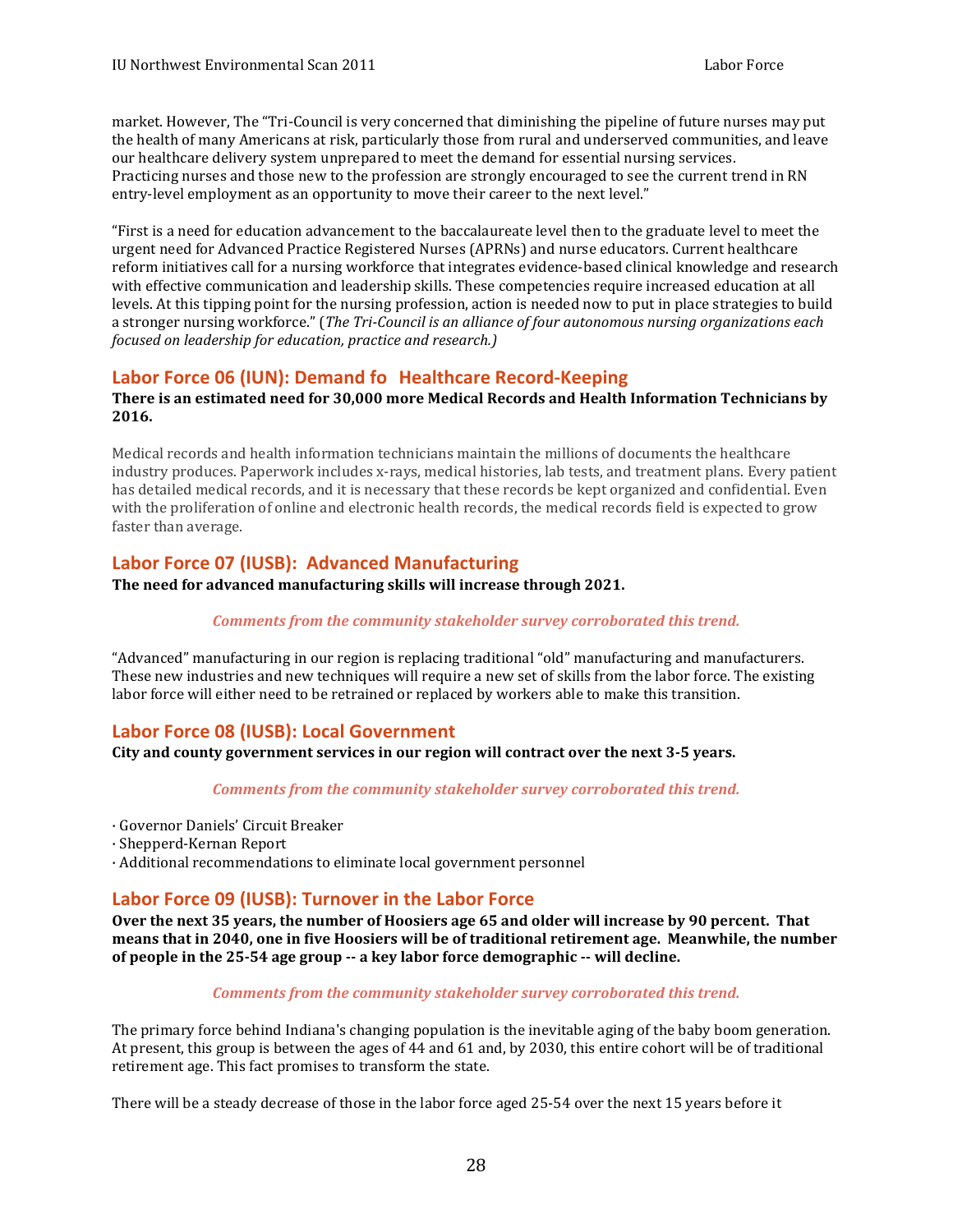<span id="page-28-0"></span>decline in this age group by 2020. These labor force realities could hinder prospects for Indiana's economic growth over the next 20 years, particularly rural areas of the state. rebounds from 2020 to 2040. Rural areas of the state of Indiana will be the most affected with a 9 percent

### **Labor Force 10 (IUSB): Skill Level of Workforce**

#### **Over the next 25 years or so, as better‐educated individuals leave the workforce they will be replaced by those who, on average, have lower levels of education and skill.**

- Experienced, older workers will leave the workforce. Seniors 65+ swell from 12% to 20%+ of the Indiana population over the next 30 years. Today's teenagers will slowly fill those ranks, making up the bulk of the workforce in 25 years.
- higher education at the Master's level and requiring students to stay in college longer. Changing structure of the economy will call for more "knowledge workers" setting the new standard of
- Aggregate academic achievement of students in k-12 demonstrates at best flat or inconsistent improvement and requires considerable effort to mitigate.
- America's population growth has been increasingly reliant on immigration to maintain population growth. Hispanic immigration, in particular, drives a portion of this trend. More than half of the adult Hispanic population does not have a high school diploma.
- Families that haven't had a college graduate in their family will have to supplement this knowledge-based economy. First generation college students, underrepresented minorities or otherwise, face challenges to completing or even starting college.

# **Political**

#### *Summary*

- Increased accountability and planning mandates from federal, state, and accrediting authorities.
- Increased political pressure to keep higher education affordable amidst diminishing or shifting funding sources (*e.g.* Pell Grants).

### **Political 01 (IUSB): Accountability in Higher Education**

 **There is increasing attention at the Federal and State levels to and insistence upon accountability in postsecondary education and this trend will continue for the next 3-5 years.**

#### *Comments from the community stakeholder survey corroborated this trend.*

The Higher Education and Opportunity Act of 2008 gives every indication Federal regulation is not expected to go away and more could be coming no matter which party gets into office. Federal regulation of Higher Education has been creeping up for some time and is primarily being driven by tuition rates that have steadily been increasing over the last 10 years or so.

  Eloquently stated in an article, *College Leaders, After 'Dodging a Bullet,' Plan Next Accreditation Battles* written by Paul Baskin, "dispense with the mythology of the separation of state and higher education, translated by the education community as, Give us money and leave us alone."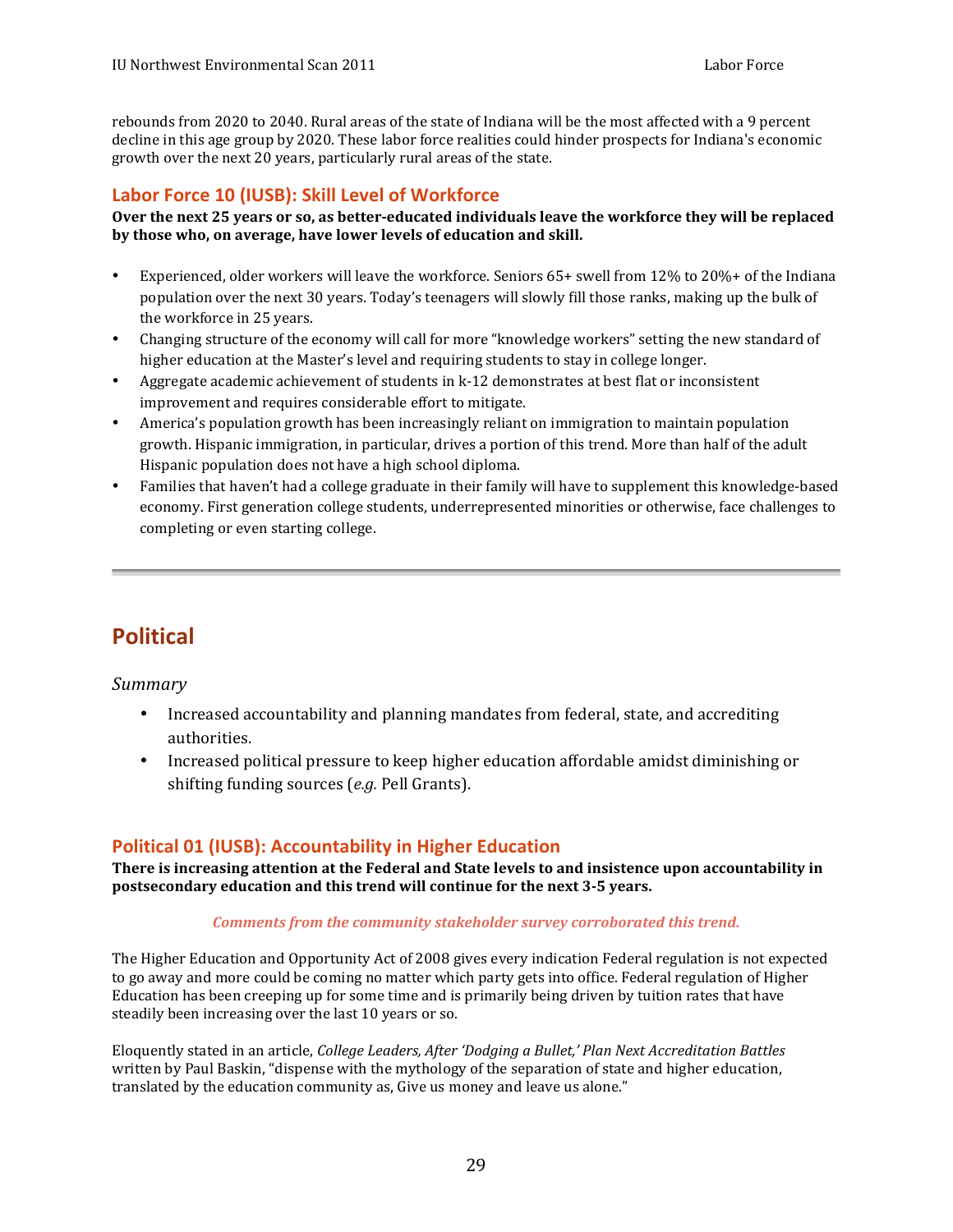<span id="page-29-0"></span> Accrediting agencies are increasingly being asked whether they are doing enough to ensure that the colleges universities are providing affordable quality education while holding the line on tuition costs. they oversee are performing well enough. The federal government and public are looking for assurance that

### **Political 02 (IUSB): Affordability of Higher Education**

 **Tuition costs are outpacing government funding for postsecondary student aid. This will have the** greatest impact on low-income students and leave many of them unable to afford college during the  **next 3-5 years.**

#### *Comments from the community stakeholder survey corroborated this trend.*

College Affordability: The Wolf in Sheep's Clothing, by Anthony Carnevale: "As tuitions rise, college enrollments shift from private colleges to the lower priced publics creating an colleges, tuition", price students and families pay for college, "never covers full cost", what colleges pay to educate students). Public postsecondary education is one of the few businesses where every new customer means bigger losses". . . "Governments, especially state governments, are paying a declining share of tuition and fees." increasing public funding burden, especially in recessions when families are looking for bargains . . . in public increasing costs at public colleges. When governments pay less, students have to pay more through rising

Pell Grants Said to Face a Shortfall of \$6 Billion, by Sam Dillon & Tamar Lewin:

"... almost nine million students nationwide completed the federal aid application required for federal grants and loans, a 16 percent increase over last year." Many of these students are applying and qualifying for out of reach for many low-income students." student aid." . . . "Still, rising tuition, shrinking state aid to colleges and the shaky economy are pushing college

With the on-going recession and bleak future economic outlook there is no evidence that this trend will not continue for the next 3-5 years.

### **Political 03 (IUSB): Pell Grants**

The Pell Grant Equity Act may further increase the number of students opting to attend 2-year  **colleges and may help fuel the movement of 2-year community colleges offering 4-year degrees.**

Rising tuition coupled with a shaky economy is making college unaffordable for many students. Parents who were depending on college savings plans for college tuition are finding their plans underlying investments have not met their expectations. As such, community college is becoming a cheaper and more realistic alternative for lower and middle-income students. Community colleges are becoming more attractive to students as an affordable alternative to more expensive 4-year public schools. Community colleges are seeing record increases in enrollment.

In an article, "Harper bid for 4-year degrees has area colleges steaming", notes "*Trends around the country are*  "*Florida's community colleges shift toward 4*‐*year degrees", highlights one such pilot program where students can earn bachelor's degrees in teaching, nursing and business management*. *leading community colleges to offer vocational bachelor's degree programs*". And another,

The Pell Grant Equity Act removes "tuition sensitivity" so that students attending lower cost institutions do not have their maximum Pell grant award reduced.

### **Political 04 (IUSB): Consolidation of School Systems**

#### **There are increasing recommendations to consolidate school systems and related public services in Indiana.**

• Need to establish school districts that are large enough to provide high-caliber education at a lower cost and enhance fiscal responsibility.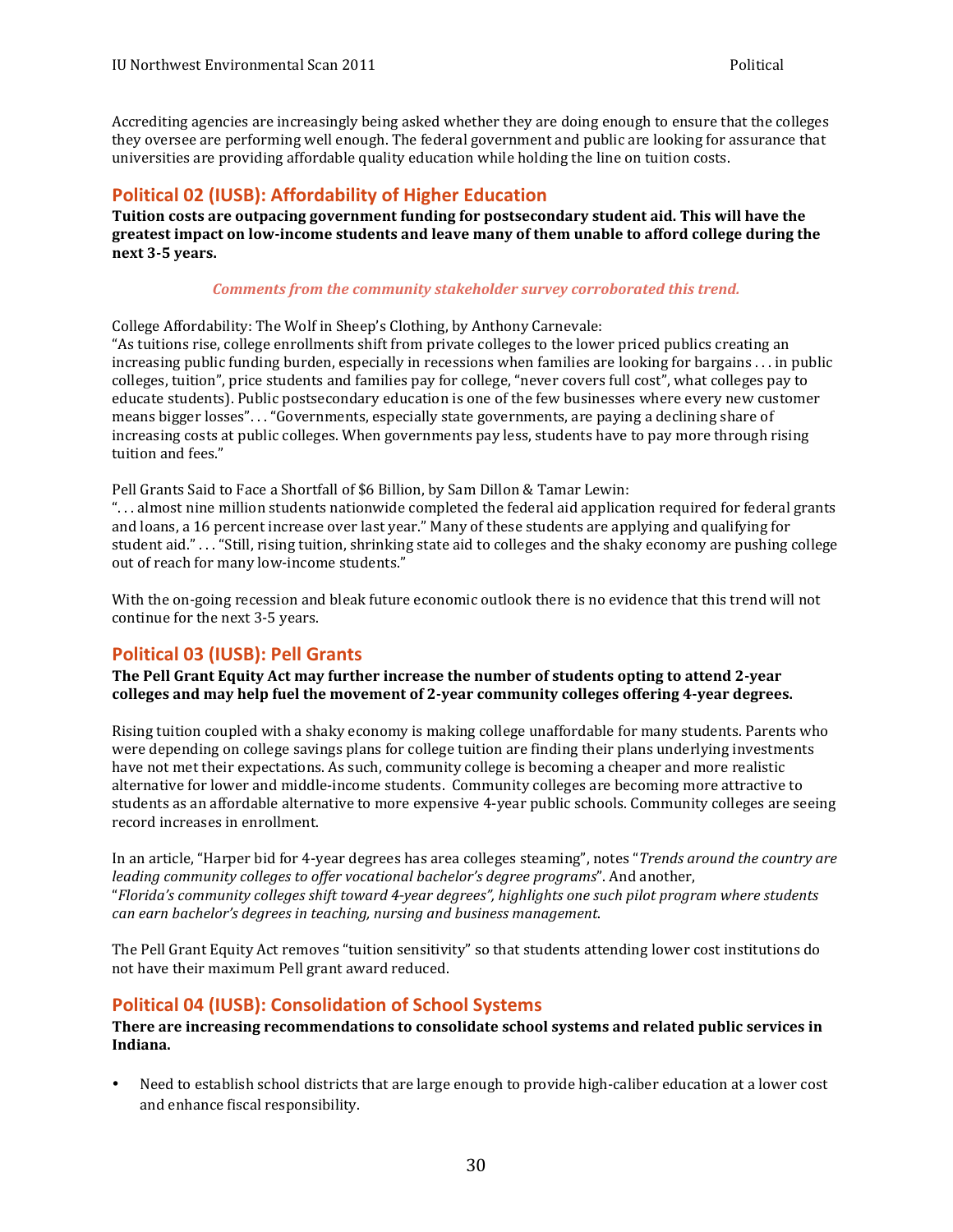<span id="page-30-0"></span>• To increase efficiency and effectiveness

### **Political 05 (IUSB): Green Alliances**

#### **Labor unions, environmental groups, and other social‐economic justice groups are combining forces**  to lobby for creation of green jobs. (Blue-Green Alliance, UAW; Sierra Club, and Green Party)

Green lobbying is primarily being fueled by rising fuel prices, concerns about global warming, economic meltdown, and the loss of **millions** of manufacturing jobs over the past decade. Groups who historically have been at odds such (environmentalists, businesses, and unions) are beginning to work together as allies in a united cause to save the environment and create new jobs.

 Blue Green Alliance lobbying group has this to say:

 "*Job Opportunities in a Green Economy: Indiana Can Gain from Fighting Global Warming. In* Indiana, there are nearly 340,000 jobs in a representative group of job areas that could see job growth or wage  *much wider swath of the economy.* " *increases by putting global warming solutions to work. And the benefits of those new jobs would spread to a* 

An article in the Wall Street Journal points out "Green is the New Color of Lobbying. Washington - Lobbying Indiana State level as environmentalists, business, unions and legislatures are starting to see the green in President Obama's Stimulus plan. for green energy has become a red hot business here". This type of lobbying effort in also happening at the

Encouraging from the Indiana State legislature is Green Jobs Development Act, not yet passed though, which  theoretically will "*promote jobs in renewable energy and energy efficiency*".

 A trend of this nature will last well into the next 3 to 5 years and beyond.

### **Political 06 (IUSB): Privatization**

#### In the country as well as in Indiana, there is increasing privatization of public entities, infrastructure **and services.**

- "Since the early 90s, the U.S. has had no comprehensive transportation development, and responsibilities were pushed off to states, municipalities and metropolitan planning organizations." (NYT, 8/27/08)
- State and local funds are shrinking creating budget gaps that make public-private partnerships more attractive. (NYT, 8/27/08)
- Thvestment funds stand to reap handsome fees from the crisis in infrastructure," Ten to 20 years from now infrastructure could be larger than real estate," said Mark Weisdorf, head of infrastructure Investments at JP Morgan. (NYT, 8/27/08)

### **Political 07 (IUSB): Creative Funding for Education**

There is growing interest in seeking "creative" funding to make a college education more accessible **and affordable for Indiana residents.**

- Insufficient state revenue through taxation because of slow economic growth
- Property tax caps exacerbating state revenue shortfalls

### **Political 08 (IUSB): ICHE's Reaching Higher Plan**

 **The Indiana Commission on Higher Education (ICHE) continues to implement new strategic policies**  outlined in the "Reaching Higher" document by 2012, and will create incentives for institutions with  **formula funding based on numerous output metrics, including degree completions and completion rates.**

ICHE set a goal to be among the top 10 states in the nation for degree completion by 2012. The new strategic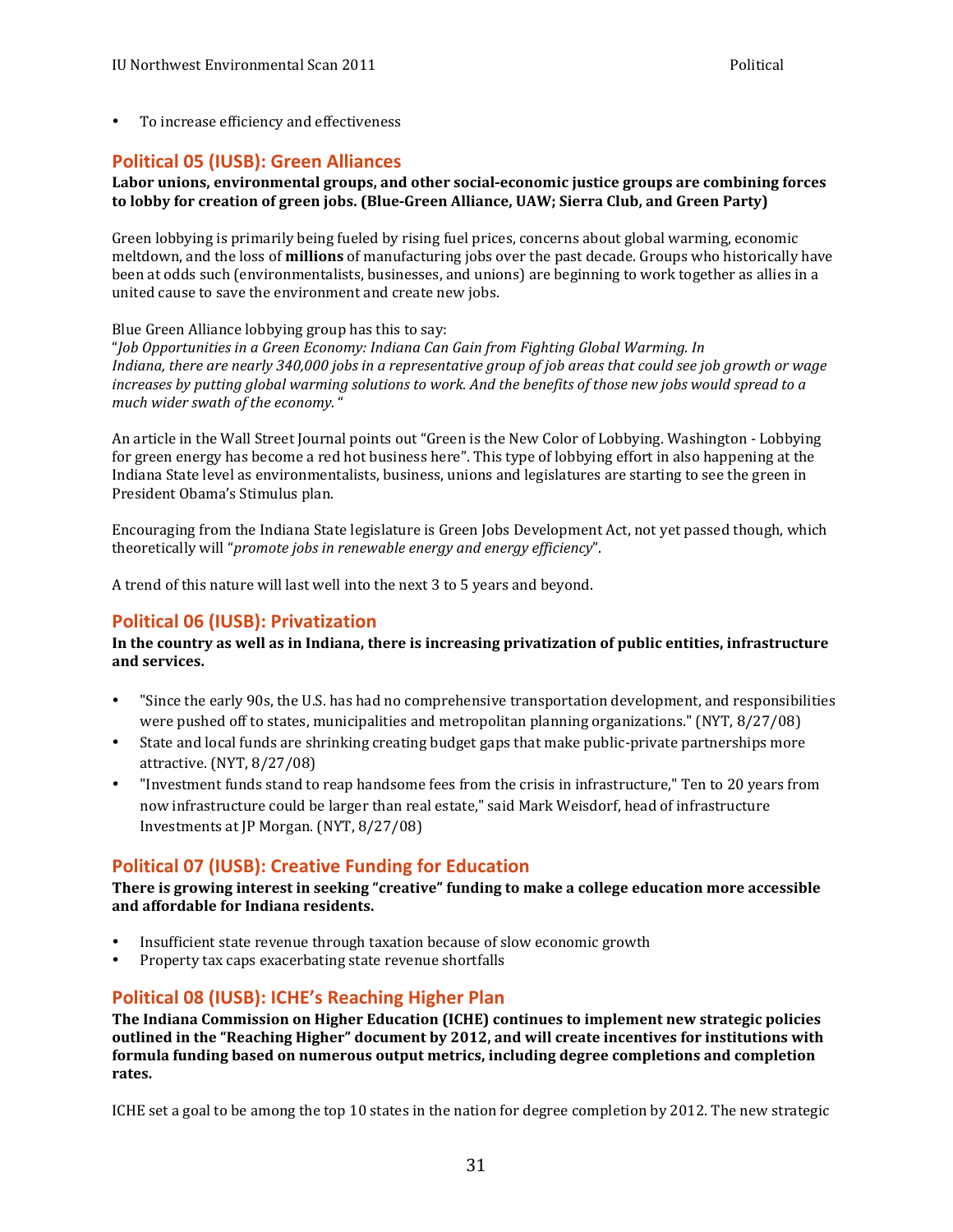<span id="page-31-0"></span>plan will tie financial funding to early degree completion, focus on the role of the community college, and award excellence and efficiency that will be evaluated through new accountability standards.

Indiana's higher education has the current stark statistics:

- 4 year graduation rates average a mere 36% and 57% after 6 years
- 22% of all Indiana students and 65% of community college students need remediation
- Hoosier families have experienced an average doubling of tuition and fees at public four year universities over the past 10 years
- Indiana residents currently rank 35th nationally in average personal Income
- Indiana ranks 10th in the nation with 62 percent of its high school grads enrolling in college, but they fail to persist once on campus

### **Political 09 (IUSB): Community Organizations**

There is an emergence of community-based organizations that have the potential to impact policy.

Citizens now are asking for and demanding more transparency and accountability from local leaders. They are increasing their involvement in the community and political arenas. They view themselves as stakeholders and are holding the elected and appointed officials more accountable.

### **Political 10 (SCUP): Support versus Regulation**

**Even as public funding for higher education decreases, the number and cost of regulations at the federal and state level increases.**

#### *Comments from the community stakeholder survey corroborated this trend.*

- Changes in the student loan process, particularly how the "cohort default rate" (CDR) is determined for each institution, will require campuses to spend considerably more time on compliance and likely subject them to bad publicity, as nearly everyone expects CDRs to increase (Today's Campus, April 2010, www.todayscampus.com/article/ load.aspx?art=2018).
- At the same time, the US Departments of Education and Health and Human Services have failed to exchange data that allows the tracking of those who have defaulted on student loans in the past two years (Inside Higher Ed, March 17, 2010, www.insidehighered.com/news/2010/03/17/ndnh).
- prove that summer courses helped to accelerate degree completion. This is likely to be a labor-intensive process (University Business, June 2010, www.universitybusiness.com/viewarticle.aspx?articleid=1598). Year-round Pell Grants are likely to further complicate the work of financial aid offices, as they need to

# **Science and Technology**

*Summary*

- Improved computing technology and networking infrastructure will provide tools to organization operations. improve learning and the delivery of education, as well as the capability to improve
- Mobile computing technology will accelerate the speed of business, and change the way we conduct our daily lives.
- Cybercrime will become an increasing problem, as information technology permeates more of our lives and work.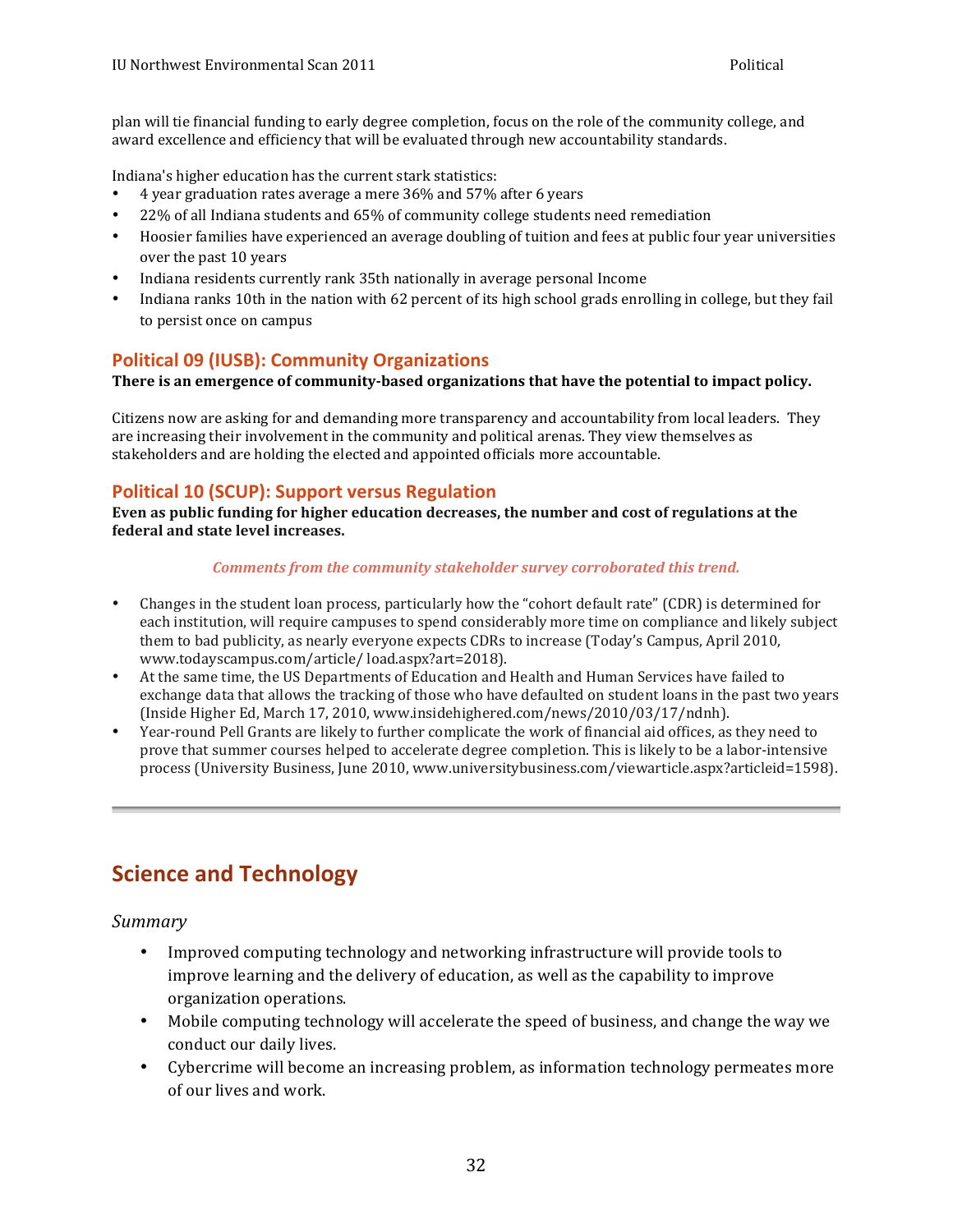#### <span id="page-32-0"></span>**Science and Technology 01 (IUN): Convergence**

 **The shared world-wide Internet Protocol (IP) network infrastructure is becoming the primary media** for all public and private data types including mission critical -- databases, banking, news,  **entertainment, GPS, voice, utilities, building management, security, video, government, military, etc.** 

This trend of placing more and more data types on the shared IP network is called "convergence". Year after reliability. There is a need to communicate with relative ease/reliability/safety minus restrictions, and to share information. (consume, broadcast, discuss, monitor, research) year, convergence is elevating the importance of the IP data network by demanding  $24-7$  sigma six (99.999%)

#### **Science and Technology 02 (IUN): Smartphones**

 **Sale of Smartphones exceeds PC sales, use of Smartphones to become ubiquitous.**

The Smartphone provides similar capabilities as a PC; additionally it serves as a phone/video conference device.

#### **Science and Technology 03 (IUN): Twitter**

 **Twitter messages effective in positively impacting behavior. Email is passé.**

Twitter usage is now nearly pervasive by the Gen Y'er. Gen Y'ers are likely to respond to reminders via text message; email is now passé.

#### **Science and Technology 04 (IUN): Virtual Computer Labs**

 **Technology officials at several colleges that have recently deployed or tested "virtual computing labs" agree that the day of large dedicated computer facilities will be replaced with informal and collaborative work areas. This advancement will also transfer to the workflow of faculty and staff members making an efficient and powerful impact.**

Students, faculty and staff access software and data from a large computing facility or powerful desktop computer, but similar computing power now will be available on laptops, tablet computers, and smart phones. Virtualization will allow for this software and data to be available in one or all of these areas so that individuals will have access on any intelligent device that supports virtualization, practically anywhere an internet connection is available.

### **Science and Technology 05 (IUSB): Cybercrime**

#### **Computer networks and the users of those networks will be increasingly targeted by cybercriminals and others bent on wrecking havoc.**

Because of immense storage capacities, the susceptibility of users to phishing/social engineering and the volume of sensitive data (including data stored "in the clouds"), computer systems in higher education are under siege by those 1) who would use our storage as a repository for illegally obtained copyrighted data and 2) who would seek to obtain passwords and other personal data for identity theft purposes.

### **Science and Technology 06 (IUSB): Classroom Technology**

#### **Faculty and students will increase use of web-based applications and mobile technologies for classroom instruction and learning.**

#### *Comments from the community stakeholder survey corroborated this trend.*

Both web applications and portable electronic device technology (virtual worlds, video streaming, classroom capture software, web conferencing, data mashups, podcasting) will supplement and enhance both traditional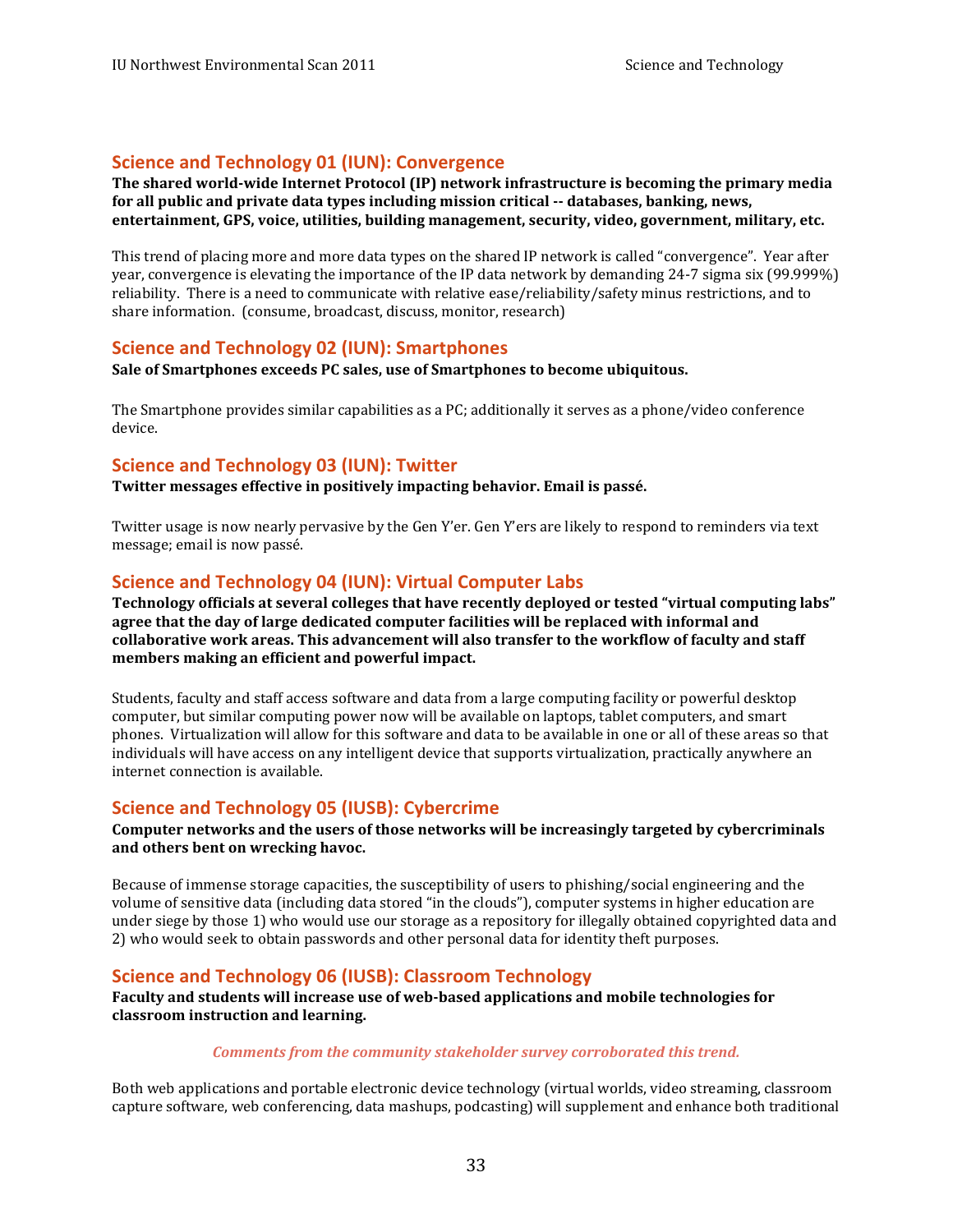<span id="page-33-0"></span>communication and learning. Virtual world/gaming applications are in place and being used for instruction. face-to-face instruction and distance education. Emerging technologies are increasing capabilities for 

The Horizon Report 2008 identifies six emerging technologies that will or already are impacting higher education: 1) Grassroots Video, 2) Collaboration Webs, 3) Mobile Broadband, 4) Data Mashups, 5) Collective Intelligence, 6) Social Operating Systems.

#### **Science and Technology 07 (IUSB): Laptop (Notepad?) Initiatives**

 **The use of 1-to-1 laptop initiatives continues to increase across the nation.**

The strong reliance on technology for research, communication, and collaboration has led to a need for ubiquitous computing on campus. The age-old lab model no longer can support the needs of our students and their employers. A 1-to-1 program, like those run at over 400 college campuses, would provide each student with a laptop by increasing the cost of attendance by the cost of the laptop. That would dramatically reduce the need for campus labs, thereby recovering the costs of the physical computers, lab attendants, and energy needed to continuously run nearly 700 desktop computers on campus. Additionally, the university would more reliable wireless access, wireless printing, and user support. Our students would have more computing experience and access, thus better preparing them for their career choices. recover classroom space that is currently used for labs. The financial savings could be put into providing

 Emerging Issue: With the emergence of notepad and smartphone computing, and mobile computing applications, a shift away from the laptop might accelerate the process.

#### **Science and Technology 08 (IUSB): Virtual Environments**

Use of technologies such as distance learning, telecommuting and videoconferencing will likely  **increase in the next 3-5 years.**

Because of the green movement, rising energy costs, convenience, and diminishing budgets there is an those listed above, have the potential of reducing costs without affecting the educational mission. increased emphasis on wiser use of resources, both natural and economic. Virtual environments, such as

### **Science and Technology 09 (IUSB): Open Source Computing**

 **Faced with increasing software, hardware and infrastructure costs, organizations will find and utilize alternatives such as open-source applications and "cloud computing."**

As universities' budgets tighten, they look for ways to cut costs. One of these ways being utilized is through the use of in-house-developed or open-source software that is generally available for low- or no-cost. Linux, OnCourse, Sakai and Kuali are examples of open-source applications or projects in use in higher education today. Cloud computing is a term that refers to the use of off-site hosted (usually webbased) applications and off-site data storage in lieu of software and storage installed on machines that reside in individual offices or workstations. (From Wikipedia – "cloud computing" is a style of computing in which IT-related capabilities are provided "as a service", allowing users to access technology-enabled services from the Internet ("in the cloud") without knowledge of, expertise with, or control over the technology infrastructure that supports them.)

(SCUP) The outsourcing of IT infrastructure, particularly servers, is combining with virtualization software to create opportunities for savings.

- It's clear that moving data storage and some software functions to the cloud saves money for most institutions (EDUCAUSE: ECAR Research Bulletin 4, 2010, www.educause.edu/ecar).
- In an effort to cut costs, state and local governments are expected to adopt cloud computing, virtualization, service- oriented architecture, open-source software, and geospatial technologies at a compound annual growth rate of 22 percent over the next five years (Federal Computer Week, December 23, 2009, www.fcw.com/articles/2009/12/23/ states-and-local-agencies-cloudcomputing.aspx?sc\_lang=en).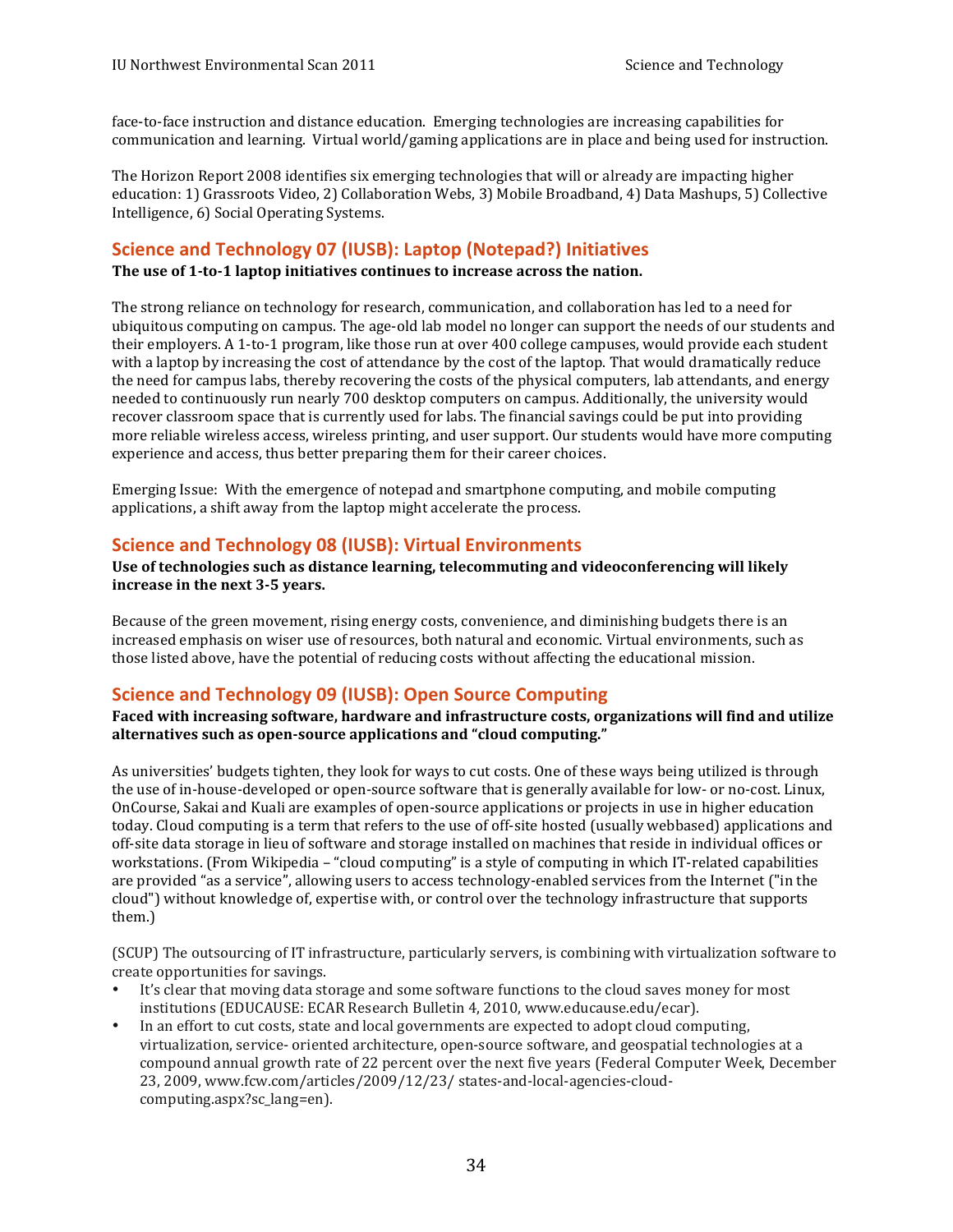<span id="page-34-0"></span>• The National Institute of Standards and Technology (NIST) has begun the process of creating standards 20, 2010, www.gcn.com/ articles/2010/05/20/nist-standards-portal.aspx?sc\_lang=en). for the cloud related to data interoperability, portability, and security (Government Computer News, May

### **Science and Technology 10 (IUSB): Distance Education**

 **The demand for courses and degree programs offered through distance education or online instruction will increase as will the ability to deliver the content with emerging technologies.**

#### *Comments from the community stakeholder survey corroborated this trend.*

Distance education is a globally established and accepted form of instruction and degree completion. According to Kim and Bonk (2006) distance education should see continued growth. The authors note that budgets will push the growth of online courses and programs. Kim and Bonk discovered more specifically an blended learning that combines both traditional face-to-face instruction with online. Improvements in online increasing student demand, emerging web technologies, growth of Internet capabilities, and tight campus increased need for online certificate and short program (Associates/Masters) offerings along with a rise in course content, online pedagogy, and student and instructor readiness for online learning are also seen as factors that will increase online and distance education.

### **Science and Technology 11 (SCUP): Electronic Readers**

 **The electronic delivery of books, journals, and data continues to be experimented with on campuses as a way to hold down costs for students. The competition in e-readers, in particular, is heating up and higher education is a prime market (EDUCAUSE,** *ECAR Research Bulletin* **2, 2010, www.educause.edu/ecar).**

- Accessibility issues for e-readers must be addressed, but hopefully not on a reader-by-reader basis (Converge, January 14, 2010, www.convergemag.com/edtech/The-Future-of-Learning.html).
- E-textbooks represent a large market for growth, with one seller reporting a 400 percent sales increase between 2008 and 2009 (The Chronicle of Higher Education, January 19, 2010, www.chronicle.com/blogPost/Leading-E-Textbook- Seller-R/20566/).
- In competition with e-textbooks and e-readers are services that rent printed textbooks—but students can't really write in any of them (Inside Higher Ed, January 12, 2010, www.insidehighered.com/news/2010/01/12/rent).

# **Society, Lifestyles, and Values**

#### *Summary*

- The idea of diversity among people continues to redefine itself beyond traditional dimensions of race, gender, and socio-economic class, and with greater variance within those dimensions.
- How we relate to work, institutions, consumer markets, technology, and other people is in constant flux.

#### **Society, Lifestyles, and Values 01 (IUN): Collective Action**

As the nation greets the era of a new Civic Generation, more people will expect the institutions they interact with to provide opportunities for them to make a difference in their community through **collective action.**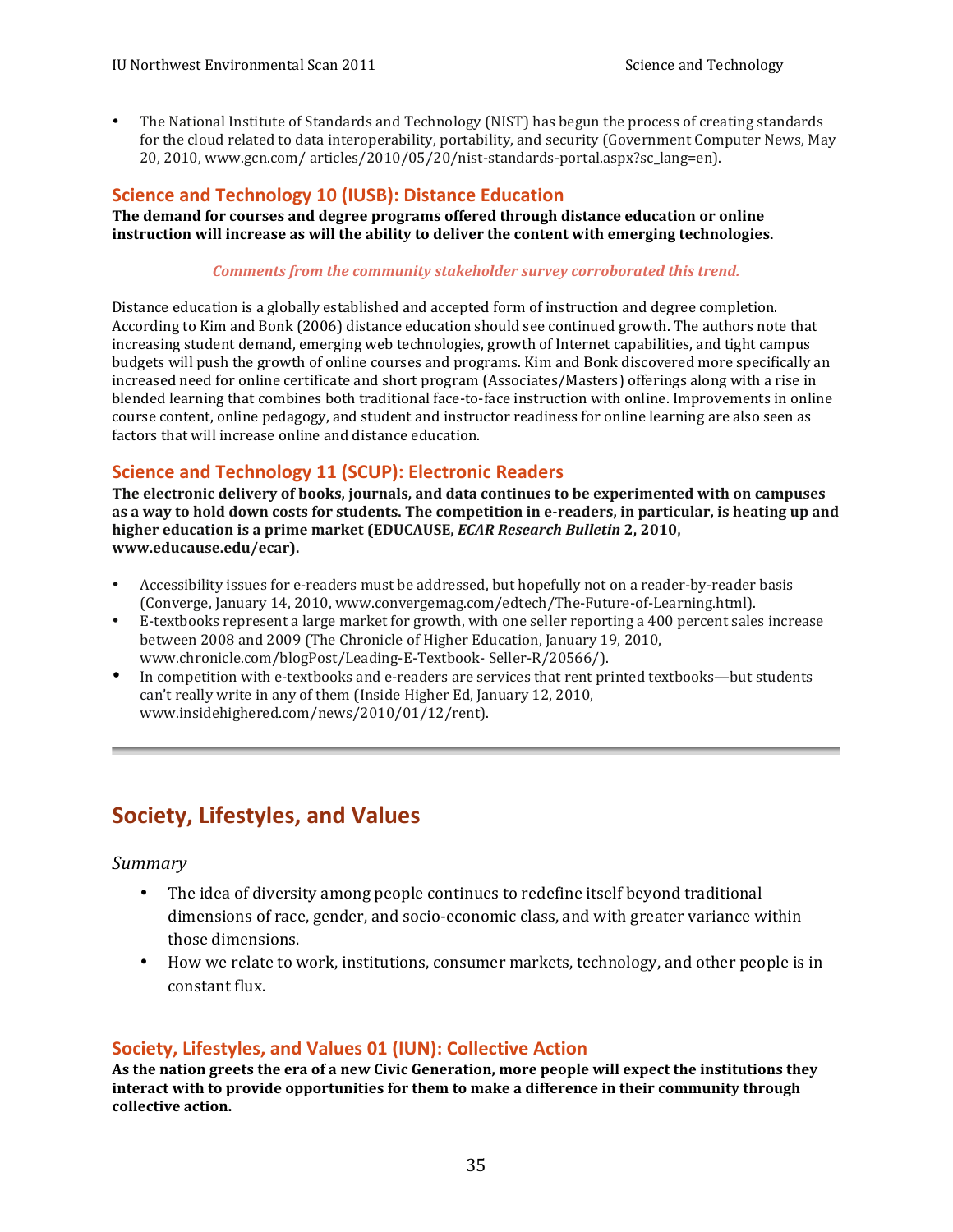*Comments from the community stakeholder survey corroborated this trend.*

<span id="page-35-0"></span>The Nation has entered the era of a new Civic Generation, which began in 2003 and is now on the rise for the next 20 years. This Civic Generation is focused on making a difference through collective action.

#### **Society, Lifestyles, and Values 02 (IUN): Rejection of Hype**

 **The focus of the civic generation is on honesty and genuine expression.**

No one listens to hype anymore.

#### **Society, Lifestyles, and Values 03 (IUN): Stress Management and Engagement**

 **Organizations that promote enjoyable activities for their employees that can multi-purpose improving the work environment, engage the employee, and relieve stress will retain workers that** have high satisfaction with their jobs.

 Most people like to live, work, or go to school where the environment is pleasing. Most people have good Therapy" that would enlist current members of the university community to spend maybe 15 minutes a week helping to beautify the campus by pulling weeds and similar. With "Weed Therapy," everyone can win. Not only can the campus environment be improved, but "Weed Therapy" can be a great stress reliever. It promotes mild exercise and allows for a break from the normal routine. intentions of helping the community and maintaining a healthy lifestyle. An example of this would be "Weed

#### **Society, Lifestyles, and Values 04 (IUSB): Sustainability**

 **The shift to valuing and practicing environmental sustainability and improving the environment for the future will continue to grow and become even stronger over the next 3-5 years.**

There are regular articles about sustainability in the Chicago Tribune, and the New York Times. Local and national media also run stories on sustainability on an almost daily basis. ABC, CNN, NBC, FOX have all had "green weeks" and advertise how they are going green. Business is doing the same, from Starbucks to WalMart. In other words, in the last several years, we have seen a social and cultural transformation in attitudes towards the threat of climate change, the environment, and the future. Perhaps one of the most powerful indicators of the magnitude of this shift and its impact on organizations and businesses is the transformation with high mileage and hybrid cars report record sales of these vehicles. This transformation is affecting all sectors of the society, economy, and culture. impact already felt by the auto industry. Those companies that have anticipated and responded to this

(SCUP) The environment remains a priority on many campuses, even with financial difficulties. More importantly, perhaps, institutions are moving beyond green buildings and energy consumption as their only strategies to becoming more sustainable.

• More than 100 student government presidents urged Congress to launch a national program for clean energy science and engineering education (Americans for Energy Leadership, April 28, 2010, www.leadenergy.org/reenergyse/resources).

• The state of Maryland is likely to adopt a graduation requirement for K–12 students that would ensure that environmental literacy is taught across the curriculum. Meanwhile, its federal legislators push for its inclusion in the reauthorization of the Elementary and Secondary Education Act (Education Week, July 16, 2010, www.edweek.org/ew/art

• More than 100 new programs in 'green studies' were added by colleges and universities in the US in 2009, compared with the three programs begun in 2005, and students are filling them as fast as they are created (USA Today, December 27, 2009, www.usatoday.com/money/industries/environment/2009-12-27-greenicles/2010/07/16/37environment.h29.html?tkn=NOYFALDNTIIj8DpuSTqYFxHDCEdsyVNKJ8jG&print=1). colleges\_N.htm).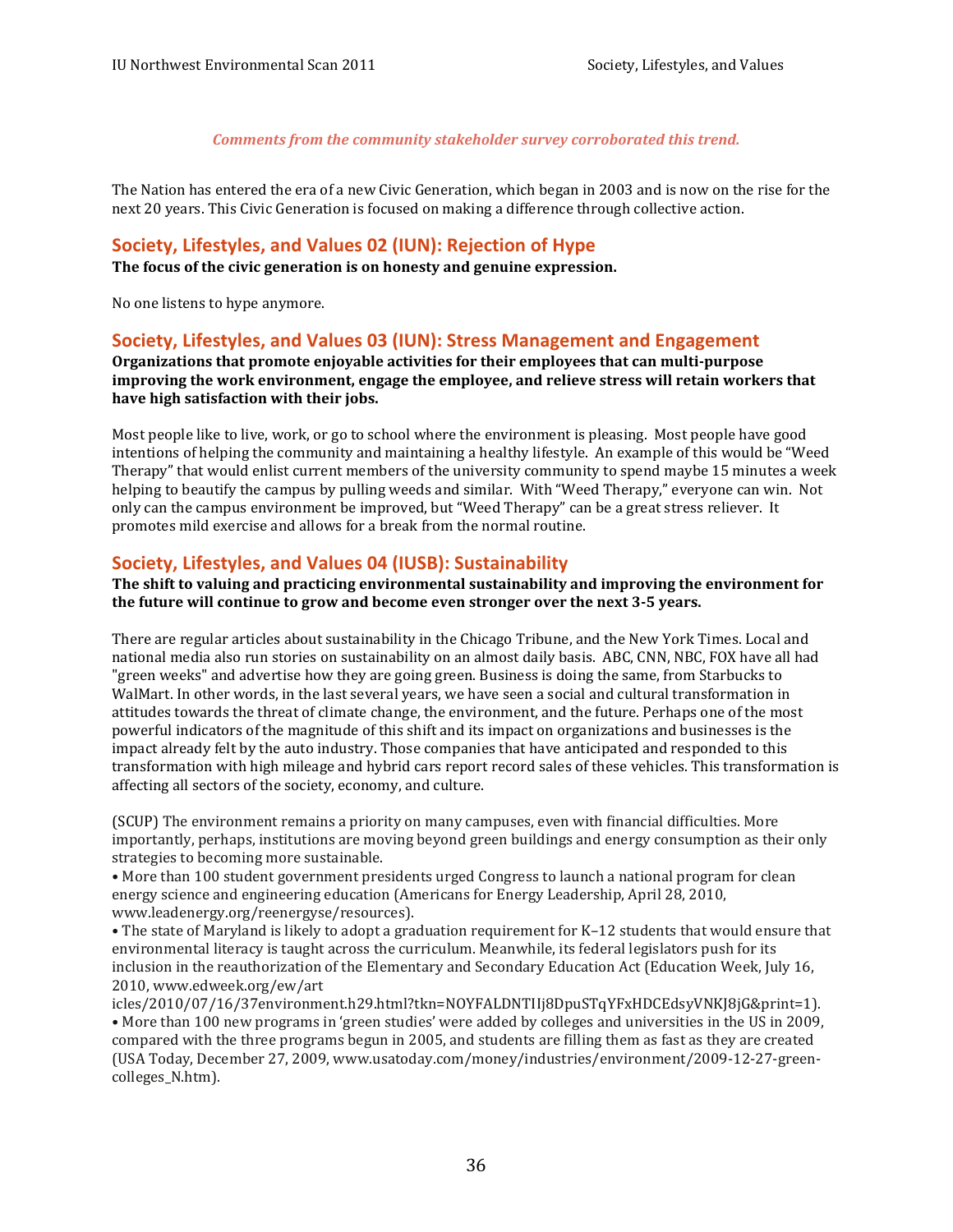### <span id="page-36-0"></span>**Society, Lifestyles, and Values 05 (IUSB): Social Networking**

#### The explosive growth and applications of new forms of social interaction that are virtual or ebased **social networking will continue over the next 3-5 years.**

The widespread use, rapid development, falling prices, miniaturization, integration, and increasing power of computers, personal data assistants and mobile phones has led to an explosion in a new form of social distributed innovation, and collective assessment. The recent development and rapid growth of Facebook and uncountable social networking sites like it indicates that this trend is strong and will continue to develop. Increasingly, business, new organizations, major brand companies, community organizations, and a host of shared interest groups are recognizing and harnessing the power of social networking to carry out their missions. Perhaps the most salient and successful recent example has been the Obama presidential campaign's early recognition and use of social networking to out raise and eventually defeat his initially thought to be undefeatable primary opponent Hillary Clinton, and his eventual win of the presidency. As our more portable, more powerful, and more affordable, this trend will continue to develop and morph. interaction, virtual or e-based social networking. Social networking includes such practices as smart mobbing, cell phones, notepads/tablet readers, PCs, music and DVD players, and TVs become increasingly integrated,

#### **Society, Lifestyles, and Values 06 (IUSB): Relocalization**

**There** is a growing movement towards relocalization that will continue over the next 3-5 years.

Fueled by rising energy prices, fears of globalization, and concerns about economic well-being, there is a growing movement towards a new localism. We have seen this movement start in the 1990s in response to production and consumption through the leadership of Slow Food. Initially begun in Italy, this has become a worldwide movement. It is reflected in the US by the recent burgeoning of Farmers Markets, once limited only to large urban centers, in small towns all across the country. Most recently, the movement has begun to encourage people to "Buy Local" in order to support local economic development and small businesses. Ironically, one force driving this new localism is the desire to recapture a sense of community and connection in the global village, which has been made possible by the communications and information revolution. Most provide goods and services for our communities, and concerns about the safety of our food supply and products from other countries. fears of globalization and the move of jobs and factories offshore. In then took root in the area of food recently it has been fueled by increasing fuel prices and a desire to reduce the amount of energy needed to

#### **Society, Lifestyles, and Values 07 (IUSB): Tailored Consumerism**

 **People are turning away from mass-produced products and services in order to gain products, experiences, and services that have been specially tailored to fit their own unique needs, including things they themselves have produced for themselves.**

There has been a huge increase over the last three years in personalized learning, personal shopping, Do-It-Yourself (DIY). Simulated worlds like Second Life are going on Web 2.0 and colleges and universities are beginning to open "virtual" campuses there to attract and engage students. These trends reflect peoples' The trend within education of "helicopter" parents swooping in to ensure individualized treatment for their children has been well documented. We are familiar with IEPs (Individualized Education Plans) for students with special needs in schools. desires to create deeply personal and individual relationships with the products and services they consume.

As more parts of our lives become commoditized, deep personalization represents our reaction to loss of defined "niches" in order to continue to grow and post profits. identity in the face of globalization. However, it also reflects current market realities: the forces of free-market capitalism that drive manufacturers to produce and market products to ever more narrowly

#### **Society, Lifestyles, and Values 08 (IUSB): Digital Technology and Learning**

 **Rapid innovations in digital technology are creating new opportunities for novel application of those technologies to learning and lives.**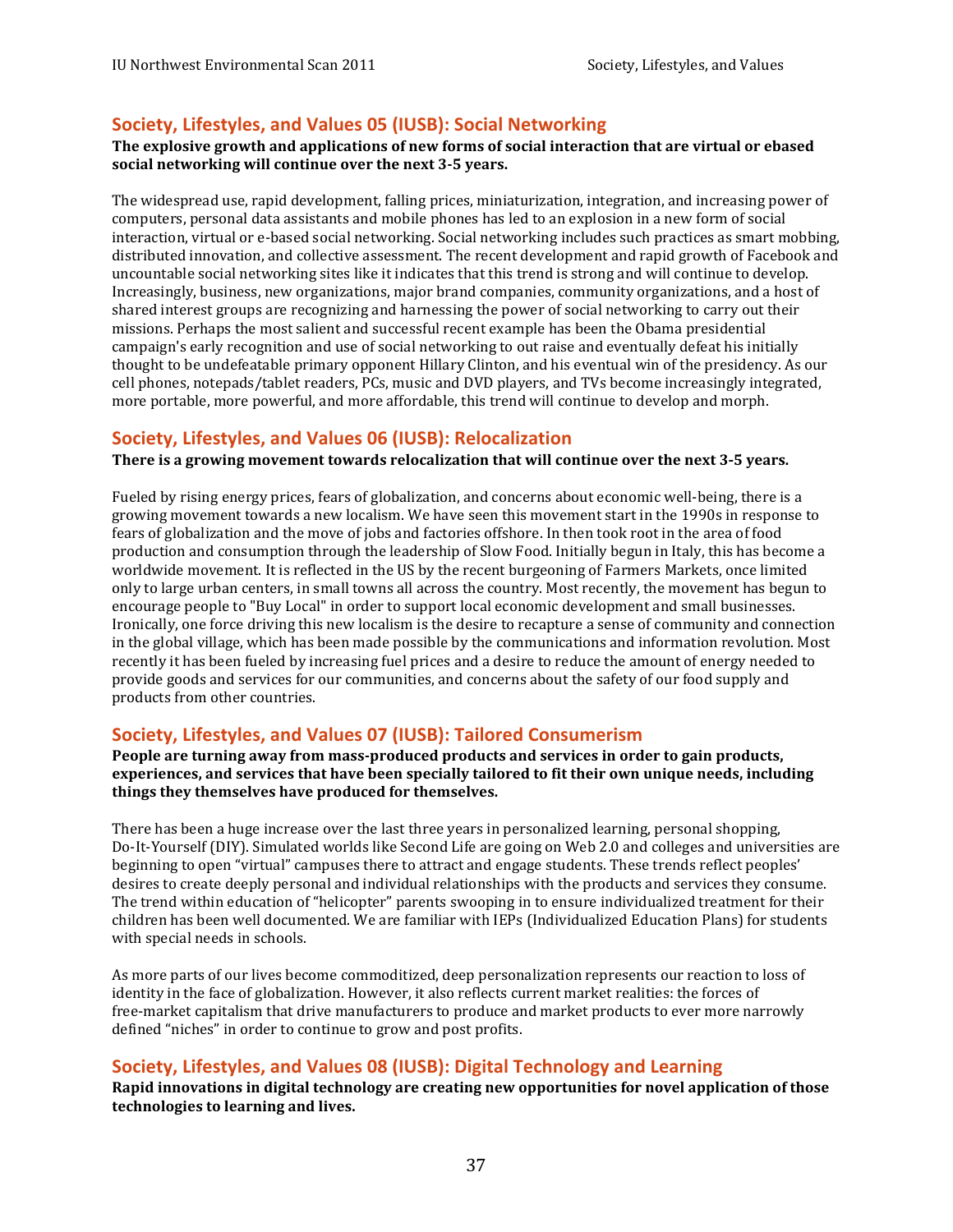#### *Comments from the community stakeholder survey corroborated this trend.*

<span id="page-37-0"></span>There are numerous articles about the "digital generation," pointing to the coming of age of a generation with access to the Internet, smartphones, ipods, notepads/tablets, and other wired and digital devices. Teenagers, we are told, are "digital natives in a land of digital immigrants." Any enterprise that wants to reach young people is advised to use texting instead of direct mail; establish a Facebook presence, or go live in Second Life. However, other studies indicate that digital dexterity may not be as widespread as pundits claim. Many youth cannot always afford the devices themselves, and, those who can are less likely to truly experiment with them unlike previous generations who got into the guts of then developing computer technology.

[Aside: It remains unclear whether the youth of America are really as tech and media savvy as we give them credit for being—which has implications for the ongoing push in higher education to pump up the use of technology in teaching and learning.]

#### **Society, Lifestyles, and Values 09 (IUSB): Redefining Diversity**

While diversity still refers to differences in gender, race or social class, it is increasingly understood  **and applied to other identities and affinity groups; communities using these new definitions of diversity are forming across the more traditional lines of gender, race or social class.**

In 2000, there were 3.1 million interracial marriages in the U.S., enough to force changes in census procedures to allow Americans to use more than one racial category to define their identity. By 2003, nearly 13% of all American marriages were interracial, a trend that has continued. A 2005 Gallup Poll found that 95% of people aged 18-29 approved of interracial relationships. Thus, numbers of multiracial children are also increasing, with Tiger Woods and Barack Obama representing two well-known examples. Chinese-Latinos in New York City are just a further example of diversity within diversity.

 Marketers are aware of, searching for, and targeting these more diverse identities using various forms of segmentation techniques. Political candidates search for individuals with just the right intersection of characteristics as important swing voters in tightly contested elections. Finally, certain scientific sectors are working to achieve the "mathematical modeling" of humanity as they seek to commodify human beings.

As people frame their identities in more diverse ways, it opens the possibilities of new alliances for political and social action (as in the ads about the environment that feature Al Sharpton and Pat Robertson united).

#### **Society, Lifestyles, and Values 10 (IUSB): Spirituality**

#### **Religious and spiritual diversity, including atheism and agnosticism, will continue to grow and become more visible over the next 3-5 years.**

For the last decade or two, America has been embattled in a set of culture wars centered on politics and religion. Surveys and studies show that traditional congregations and organized religion are losing ground, as growing diversity in American society, in part a result of the information and communications revolution. Significant growth in Islam, as well as non-Western religious traditions is leading to a great diversity of opportunities from which believers can choose. religion and spirituality become more a matter of choice than family inheritance. In part this is a result of the

There has also been an increase in the number of non-believers, as well as individuals who express non-theistic spirituality. As a result, many Americans, especially young Americans find themselves searching and acceptance among persons of differing faith, as well as those who profess no faith at all. for meaning in their lives, as well as a meaningful way in which to express their values and connect up with communities of likeminded persons. This diversity of belief will also call for greater tolerance, understanding,